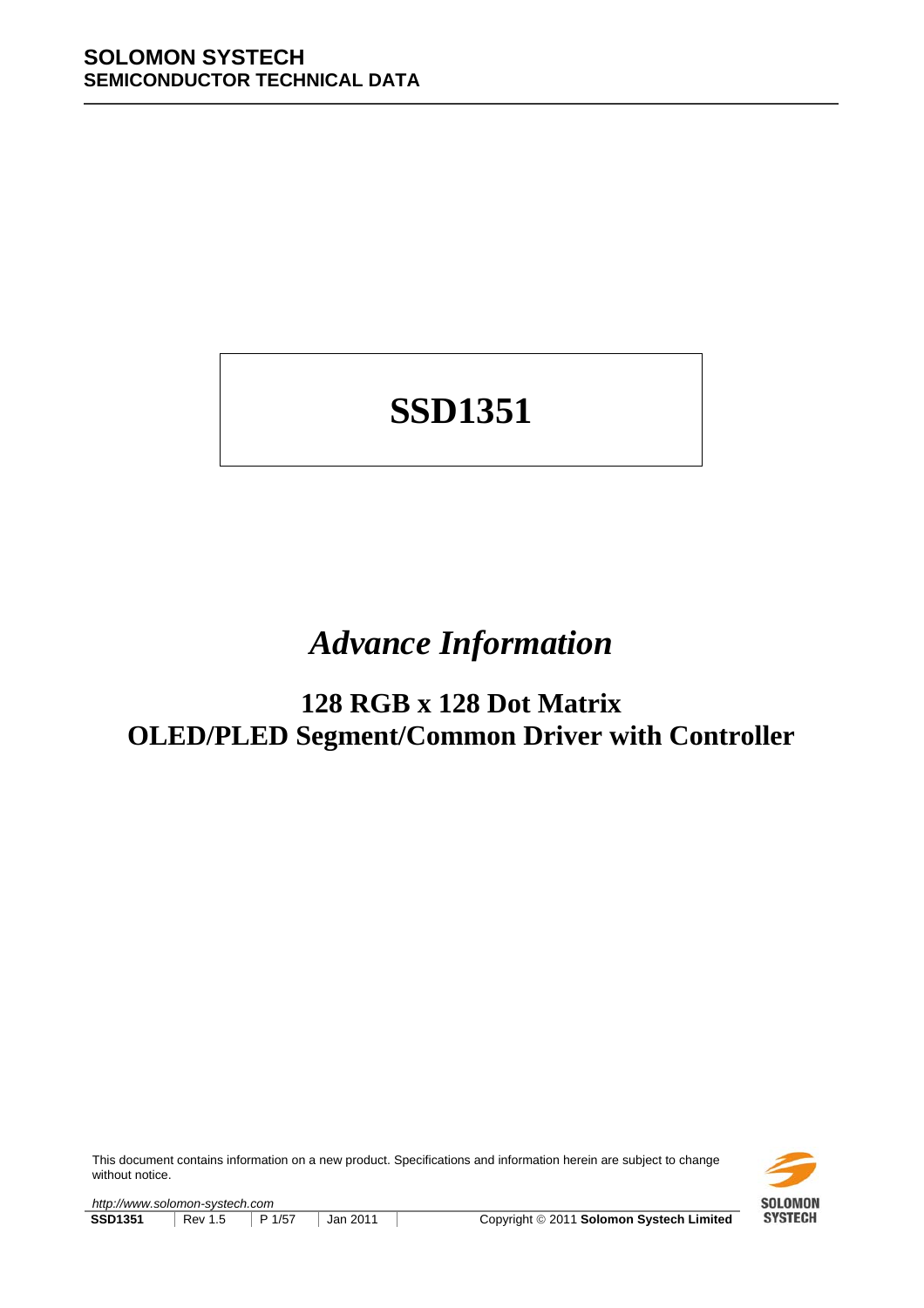## **Appendix: IC Revision history of SSD1351 Specification**

| <b>Version</b> | <b>Change Items</b>                                                                                                                                                                                                                                                                                                                                                                                                                                                                                                                                                                                                                                                          | <b>Effective Date</b> |
|----------------|------------------------------------------------------------------------------------------------------------------------------------------------------------------------------------------------------------------------------------------------------------------------------------------------------------------------------------------------------------------------------------------------------------------------------------------------------------------------------------------------------------------------------------------------------------------------------------------------------------------------------------------------------------------------------|-----------------------|
| 0.10           | $1st$ release<br>$1_{-}$                                                                                                                                                                                                                                                                                                                                                                                                                                                                                                                                                                                                                                                     | $10$ -Jun-08          |
| 1.0            | Change to Advance Info<br>1.<br>Revise die thickness tolerance from $\pm 25$ um to $\pm 15$ um<br>2.<br>Revise table 12-1 DC characteristic<br>3.<br>Revise tables 13 AC characteristic<br>4.<br>5.<br>Revise command table<br>Revise $V_{CC}$ voltage range<br>6.                                                                                                                                                                                                                                                                                                                                                                                                           | 12-Dec-08             |
| 1.1            | Revised section 8.1 MCU interface<br>$\mathbf{1}$ .                                                                                                                                                                                                                                                                                                                                                                                                                                                                                                                                                                                                                          | 19-Feb-09             |
| 1.2            | Change "Gold Bump Die" to "COG" for SSD1351Z in Table 3-1 Ordering<br>$\mathbf{1}$<br>information<br>Revise typo in Figure 5 1: SSD1351Z Die Drawing (position of L, T alignment<br>$\overline{2}$<br>mark)<br>Revise typo in P.45 : 10.1.9 Set Function selection (ABh)<br>3<br>$\overline{4}$<br>Add Note 2 in application example Fig 14-1                                                                                                                                                                                                                                                                                                                                | 31-Aug-09             |
| 1.3            | Added $+/- 0.05$ mm tolerance for Die Size (after sawing) in Section $5 - P.9$<br>1<br>$\overline{2}$<br>Added command C1h in the description of command $FDh - P.37$<br>Revised typo error on the description of command $C1h - P.46$<br>3<br>Updated the $I_{SLP\,VCI}$ sleep mode current section of Table 12-1 (Max = 50uA when<br>$\overline{4}$<br>internal $V_{DD}$ is enabled) – P.49<br>Revised declaimer<br>5                                                                                                                                                                                                                                                      | 27-Oct-09             |
| 1.4            | P.30 Update Power On/OFF sequence<br>1<br>$\overline{2}$<br>P.51 Revise Table 13-2 : 6800-Series MCU Parallel Interface Timing<br>Characteristics<br>3<br>P.52 Revise Table 13-3 : 8080-Series MCU Parallel Interface Timing<br>Characteristics<br>P.53 Revise Table 13-4 : Serial Interface Timing Characteristics (4-wire SPI)<br>4<br>5<br>P.54 Revise Table 13-5: Serial Interface Timing Characteristics (3-wire SPI)                                                                                                                                                                                                                                                   | $23$ -Jul-10          |
| 1.5            | Update the power supply on Section 2 (P.7) and Section 12 (P.48)<br>1.<br>Updated the pin description of $V_{DD}$ and $V_{CI}$ on Table 7-1 (P.15)<br>2.<br>3.<br>Updated Section 8.9 "Power On and Off sequence" (P.30)<br>Updated Section 8.10 " $V_{DD}$ Regulator" and Figure 8-15 (P.31)<br>4.<br>Updated Figure 8-17 (P.31)<br>5.<br>Updated command ABh (Function selection) on Table 9-1 (P.33) and Section 10.1.9<br>6.<br>(P.44)<br>Revise Table 11-1: Maximum Ratings (P.47)<br>7.<br>Revise DC CHARACTERISTICS information in Table 12-1 (P.48)<br>8.<br>Revise the information on the application example Figure 14-1 and revised the<br>9.<br>diagram $(P.54)$ | 02-Feb-11             |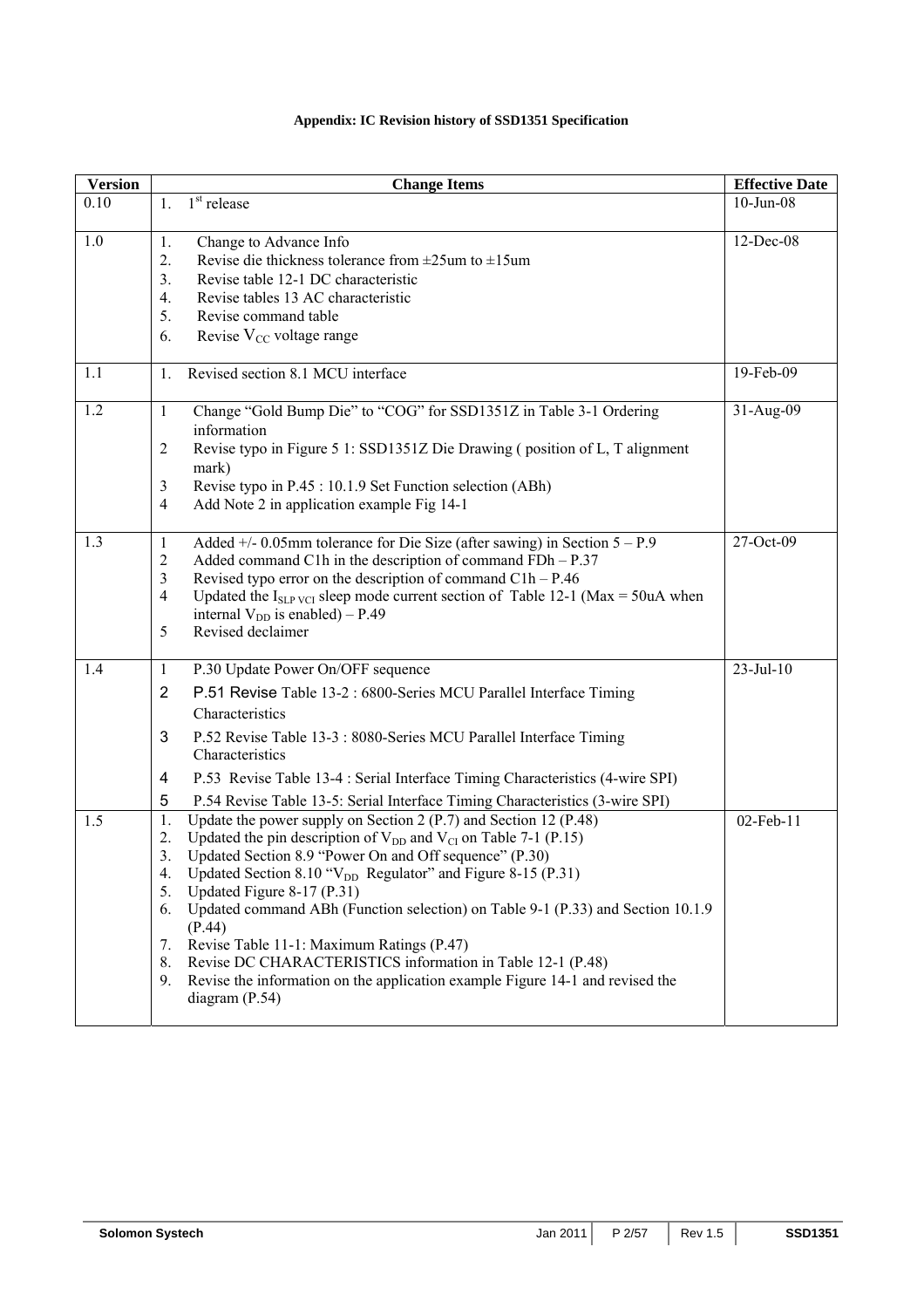## **CONTENTS**

| 2<br>3<br>4<br>5<br>6<br>6.1<br>7<br>8<br>8.1<br>8.1.1<br>8.1.2<br>8.1.3<br>8.1.4<br>8.2<br>8.3<br>8.3.1<br>8.3.2<br>8.4<br>8.5<br>8.5.1<br>8.6<br>8.7<br>8.8<br>8.9<br>8.10<br>8.10.1<br>9<br>9.1<br>10<br>10.1.1<br>10.1.2<br>10.1.3<br>10.1.4<br>10.1.5<br>10.1.6<br>10.1.7<br>10.1.8<br>10.1.9<br>10.1.10<br>10.1.11<br>10.1.12<br>10.1.13<br>10.1.14<br>10.1.15<br>10.1.16<br>10.1.17<br>10.1.18 | 1 |  |
|-------------------------------------------------------------------------------------------------------------------------------------------------------------------------------------------------------------------------------------------------------------------------------------------------------------------------------------------------------------------------------------------------------|---|--|
|                                                                                                                                                                                                                                                                                                                                                                                                       |   |  |
|                                                                                                                                                                                                                                                                                                                                                                                                       |   |  |
|                                                                                                                                                                                                                                                                                                                                                                                                       |   |  |
|                                                                                                                                                                                                                                                                                                                                                                                                       |   |  |
|                                                                                                                                                                                                                                                                                                                                                                                                       |   |  |
|                                                                                                                                                                                                                                                                                                                                                                                                       |   |  |
|                                                                                                                                                                                                                                                                                                                                                                                                       |   |  |
|                                                                                                                                                                                                                                                                                                                                                                                                       |   |  |
|                                                                                                                                                                                                                                                                                                                                                                                                       |   |  |
|                                                                                                                                                                                                                                                                                                                                                                                                       |   |  |
|                                                                                                                                                                                                                                                                                                                                                                                                       |   |  |
|                                                                                                                                                                                                                                                                                                                                                                                                       |   |  |
|                                                                                                                                                                                                                                                                                                                                                                                                       |   |  |
|                                                                                                                                                                                                                                                                                                                                                                                                       |   |  |
|                                                                                                                                                                                                                                                                                                                                                                                                       |   |  |
|                                                                                                                                                                                                                                                                                                                                                                                                       |   |  |
|                                                                                                                                                                                                                                                                                                                                                                                                       |   |  |
|                                                                                                                                                                                                                                                                                                                                                                                                       |   |  |
|                                                                                                                                                                                                                                                                                                                                                                                                       |   |  |
|                                                                                                                                                                                                                                                                                                                                                                                                       |   |  |
|                                                                                                                                                                                                                                                                                                                                                                                                       |   |  |
|                                                                                                                                                                                                                                                                                                                                                                                                       |   |  |
|                                                                                                                                                                                                                                                                                                                                                                                                       |   |  |
|                                                                                                                                                                                                                                                                                                                                                                                                       |   |  |
|                                                                                                                                                                                                                                                                                                                                                                                                       |   |  |
|                                                                                                                                                                                                                                                                                                                                                                                                       |   |  |
|                                                                                                                                                                                                                                                                                                                                                                                                       |   |  |
|                                                                                                                                                                                                                                                                                                                                                                                                       |   |  |
|                                                                                                                                                                                                                                                                                                                                                                                                       |   |  |
|                                                                                                                                                                                                                                                                                                                                                                                                       |   |  |
|                                                                                                                                                                                                                                                                                                                                                                                                       |   |  |
|                                                                                                                                                                                                                                                                                                                                                                                                       |   |  |
|                                                                                                                                                                                                                                                                                                                                                                                                       |   |  |
|                                                                                                                                                                                                                                                                                                                                                                                                       |   |  |
|                                                                                                                                                                                                                                                                                                                                                                                                       |   |  |
|                                                                                                                                                                                                                                                                                                                                                                                                       |   |  |
|                                                                                                                                                                                                                                                                                                                                                                                                       |   |  |
|                                                                                                                                                                                                                                                                                                                                                                                                       |   |  |
|                                                                                                                                                                                                                                                                                                                                                                                                       |   |  |
|                                                                                                                                                                                                                                                                                                                                                                                                       |   |  |
|                                                                                                                                                                                                                                                                                                                                                                                                       |   |  |
|                                                                                                                                                                                                                                                                                                                                                                                                       |   |  |
|                                                                                                                                                                                                                                                                                                                                                                                                       |   |  |
|                                                                                                                                                                                                                                                                                                                                                                                                       |   |  |
|                                                                                                                                                                                                                                                                                                                                                                                                       |   |  |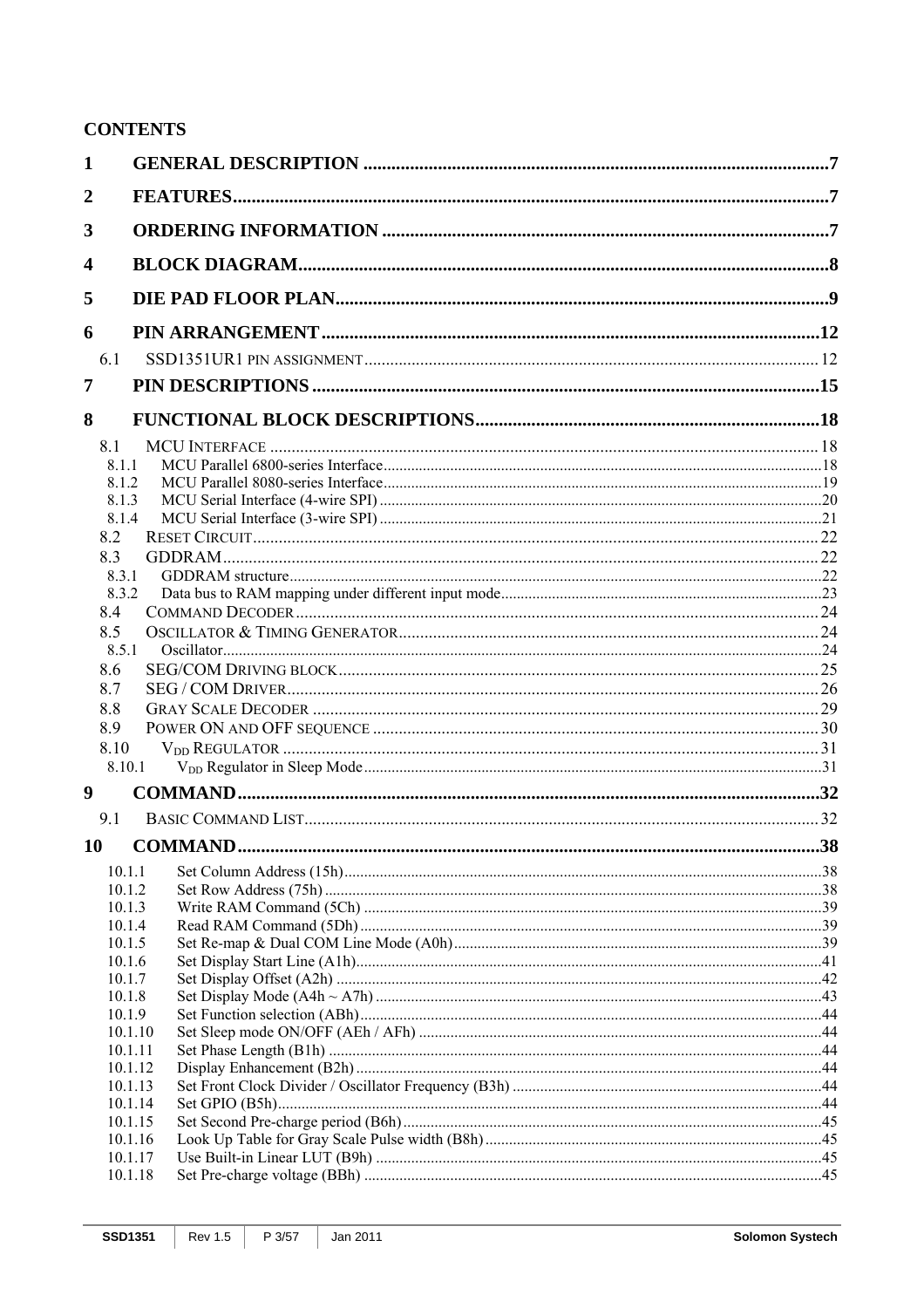| 10.1.19<br>10.1.20<br>10.1.21<br>10.1.22<br>10.1.23 |  |
|-----------------------------------------------------|--|
| 11                                                  |  |
| 12                                                  |  |
| 13                                                  |  |
| 14                                                  |  |
| 15                                                  |  |
| 15.1                                                |  |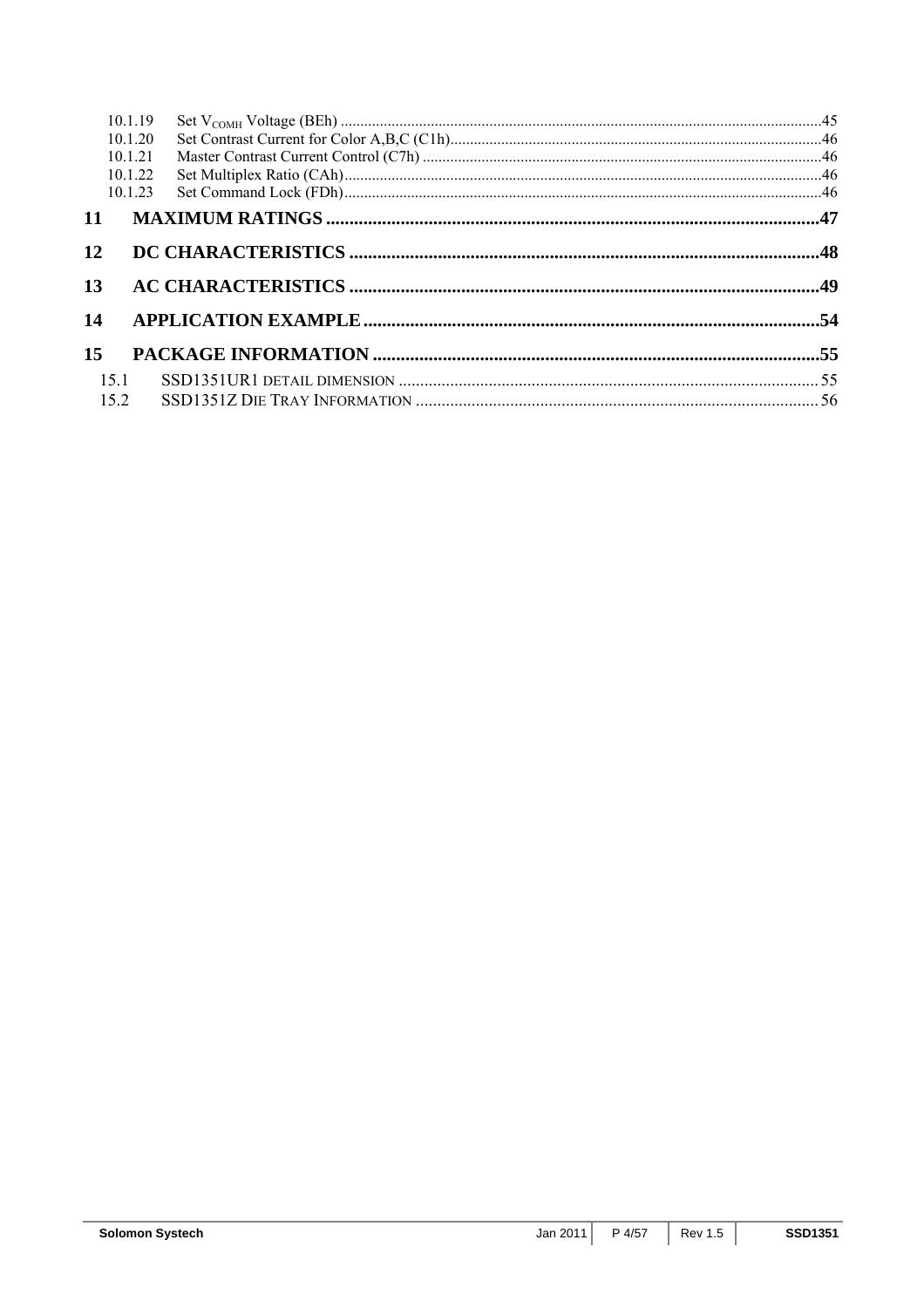## **TABLES**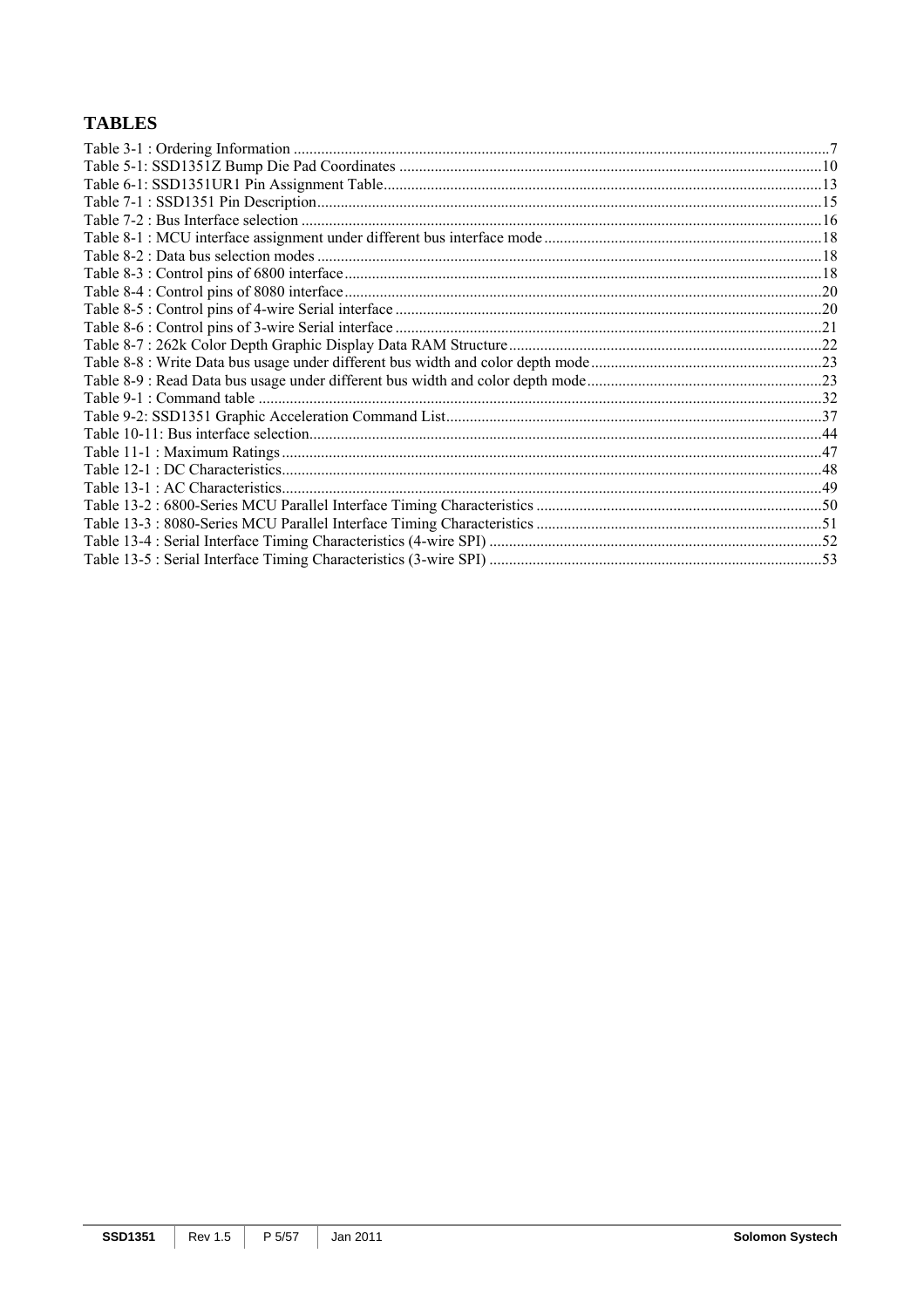## **FIGURES**

| Figure 8-12 : Relation between GDDRAM content and Gray Scale table entry for three colors in 262K color mode |  |
|--------------------------------------------------------------------------------------------------------------|--|
|                                                                                                              |  |
|                                                                                                              |  |
|                                                                                                              |  |
|                                                                                                              |  |
|                                                                                                              |  |
|                                                                                                              |  |
|                                                                                                              |  |
|                                                                                                              |  |
|                                                                                                              |  |
|                                                                                                              |  |
|                                                                                                              |  |
|                                                                                                              |  |
|                                                                                                              |  |
|                                                                                                              |  |
|                                                                                                              |  |
|                                                                                                              |  |
|                                                                                                              |  |
|                                                                                                              |  |
|                                                                                                              |  |
|                                                                                                              |  |
|                                                                                                              |  |
|                                                                                                              |  |
|                                                                                                              |  |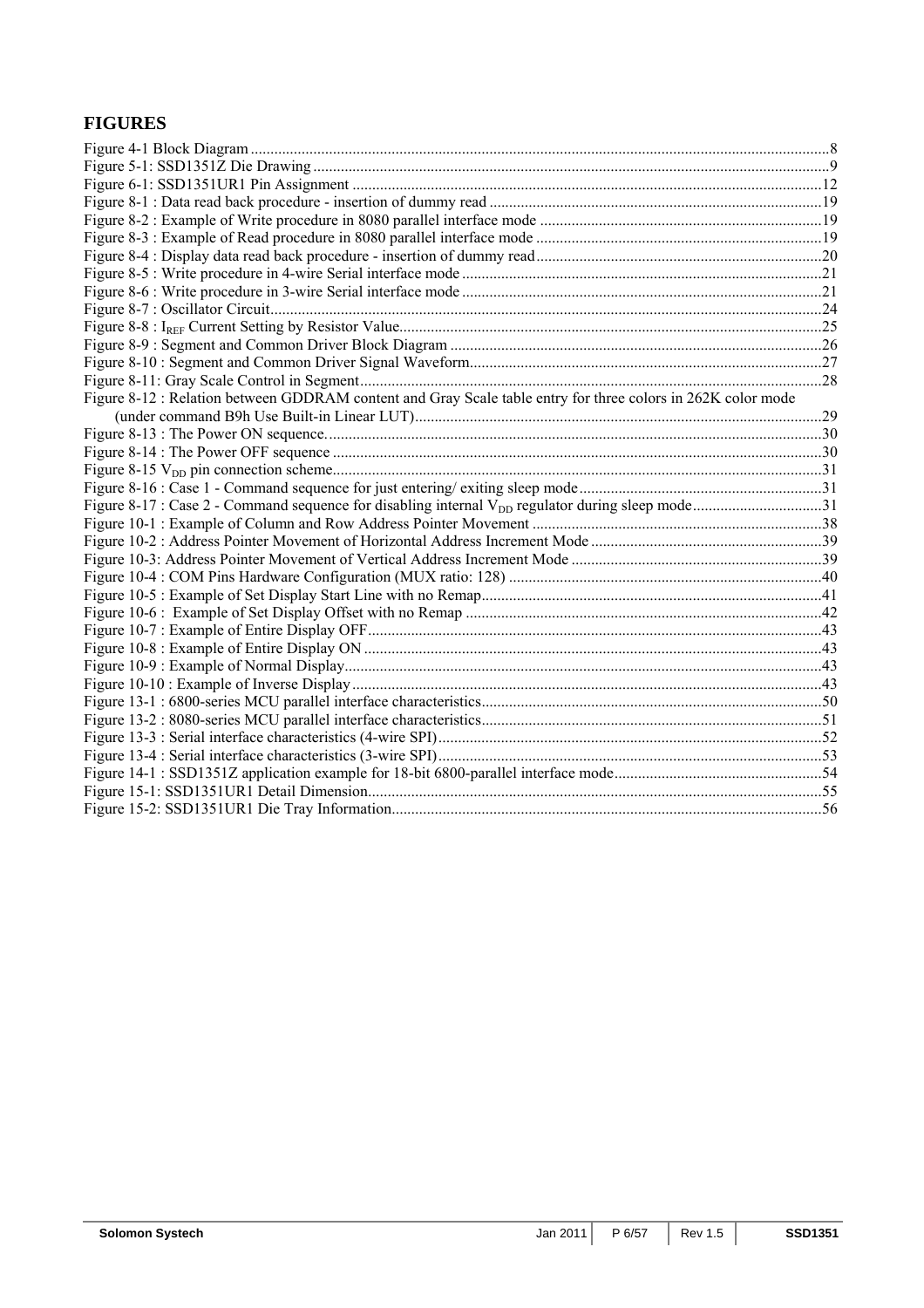## **1 GENERAL DESCRIPTION**

The SSD1351 is a CMOS OLED/PLED driver with 384 segments and 128 commons output, supporting up to 128RGB x 128 dot matrix display. This chip is designed for Common Cathode type OLED/PLED panel.

The SSD1351 has embedded Graphic Display Data RAM (GDDRAM). It supports with 8, 16, 18 bits 8080 / 6800 parallel interface, Serial Peripheral Interface. It has 256-step contrast and 262K color control, giving vivid color display on OLED panels.

## **2 FEATURES**

• Resolution: 128 RGB x 128 dot matrix panel

• 262k color depth supported by embedded 128x128x18 bit SRAM display buffer Power supply

- -
- $\text{o}$  V<sub>CC</sub> = 10.0V 18.0V (Panel driving power supply)

 $V_{\text{DDIO}} = 1.65V - V_{\text{CI}}$  (MCU interface logic level)<br>  $V_{\text{CI}} = 2.4V - 3.5V$  (Low voltage power supply)

 $V_{\text{CI}} = 2.4V - 3.5V$  (Low voltage power supply)<br>  $V_{\text{CC}} = 10.0V - 18.0V$  (Panel driving power supply)

- Segment maximum source current: 200uA
- Common maximum sink current: 70mA
- 256 step brightness current control for the each color component plus 16 step master current control Pin selectable MCU Interfaces:
	- o 8/16/18 bits 6800-series parallel interface
	- o 8/16/18 bits 8080-series parallel interface
	- o 3 –wire and 4-wire Serial Peripheral Interface
- Support various color depths
	- $\degree$  262k color (6:6:6)
	- o 65k color (5:6:5)
- Gamma Look Up Tables (GLUT) with 8 bit entry
- Row re-mapping and Column re-mapping
- Vertical and horizontal scrolling
- Programmable Frame Rate and Multiplexing Ratio
- On-Chip Oscillator
- Color Swapping Function (RGB BGR), arranged in RGB sequence when reset
- Slim chip layout for COF
- Operating temperature range -40°C to 85°C.

## **3 ORDERING INFORMATION**

|  |  |  | Table 3-1 : Ordering Information |
|--|--|--|----------------------------------|
|--|--|--|----------------------------------|

| <b>Ordering Part</b><br><b>Number</b> | <b>SEG</b> | <b>COM</b> | Package<br>Form | <b>Reference</b> | <b>Remark</b>                                                                                                                                                                             |
|---------------------------------------|------------|------------|-----------------|------------------|-------------------------------------------------------------------------------------------------------------------------------------------------------------------------------------------|
| SSD1351Z                              | 128RGB     | 128        | COG             | 9,56             | • Min SEG pad pitch: 25um<br>• Min COM pad pitch: 35um<br>• Die thickness: $300 +/- 15$ um                                                                                                |
| <b>SSD1351UR1</b>                     | 128RGB     | 128        | <b>COF</b>      | 12,55            | • 48mm film, 4 sprocket hole<br>• Hot bar type COF<br>$\bullet$ 8/16/18-bit 80/68/SPI interface<br>• SEG lead pitch: $0.050x0.999=0.04995mm$<br>• COM lead pitch: $0.06x0.999=0.05994$ mm |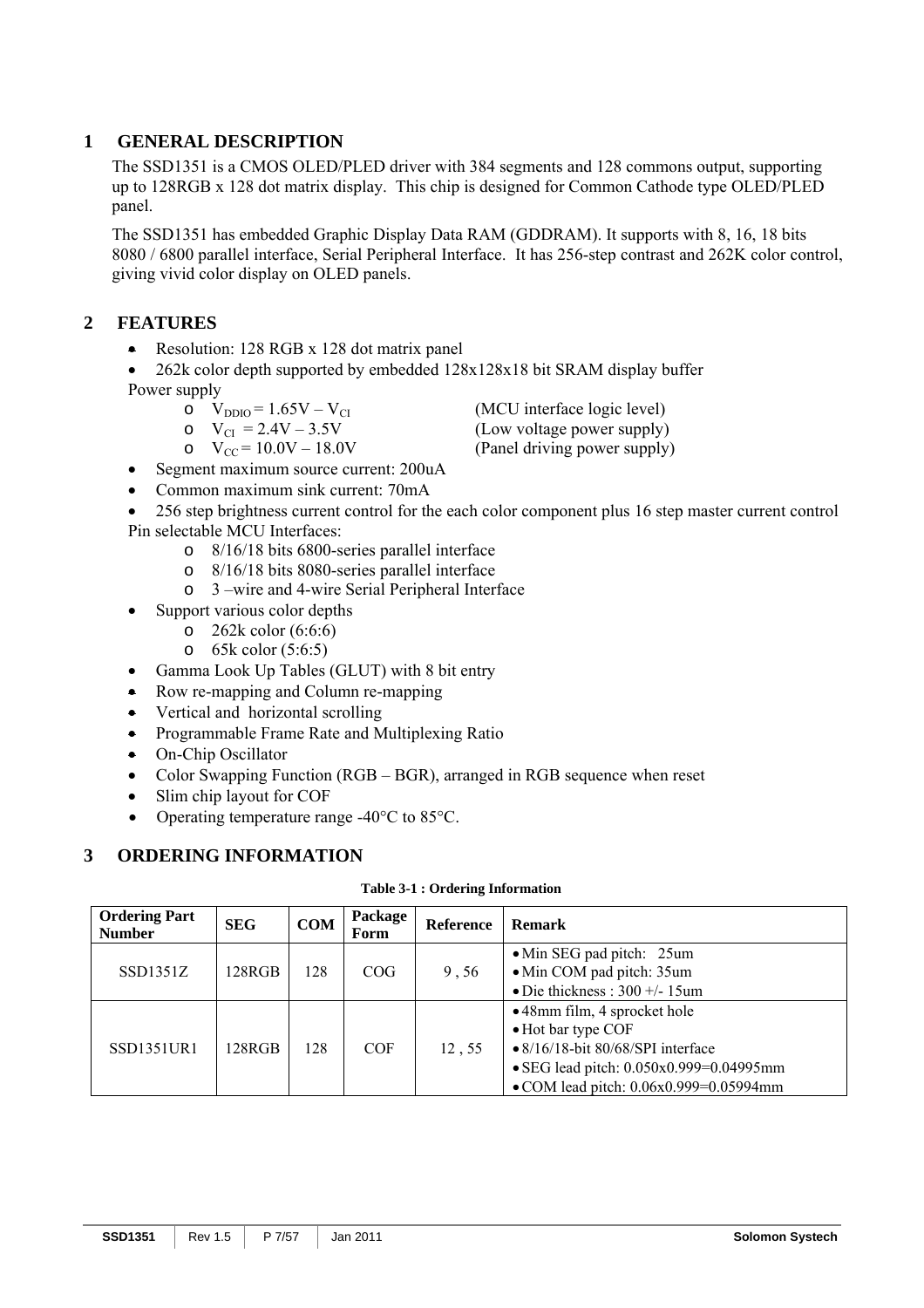## **4 BLOCK DIAGRAM**



**Figure 4-1 Block Diagram**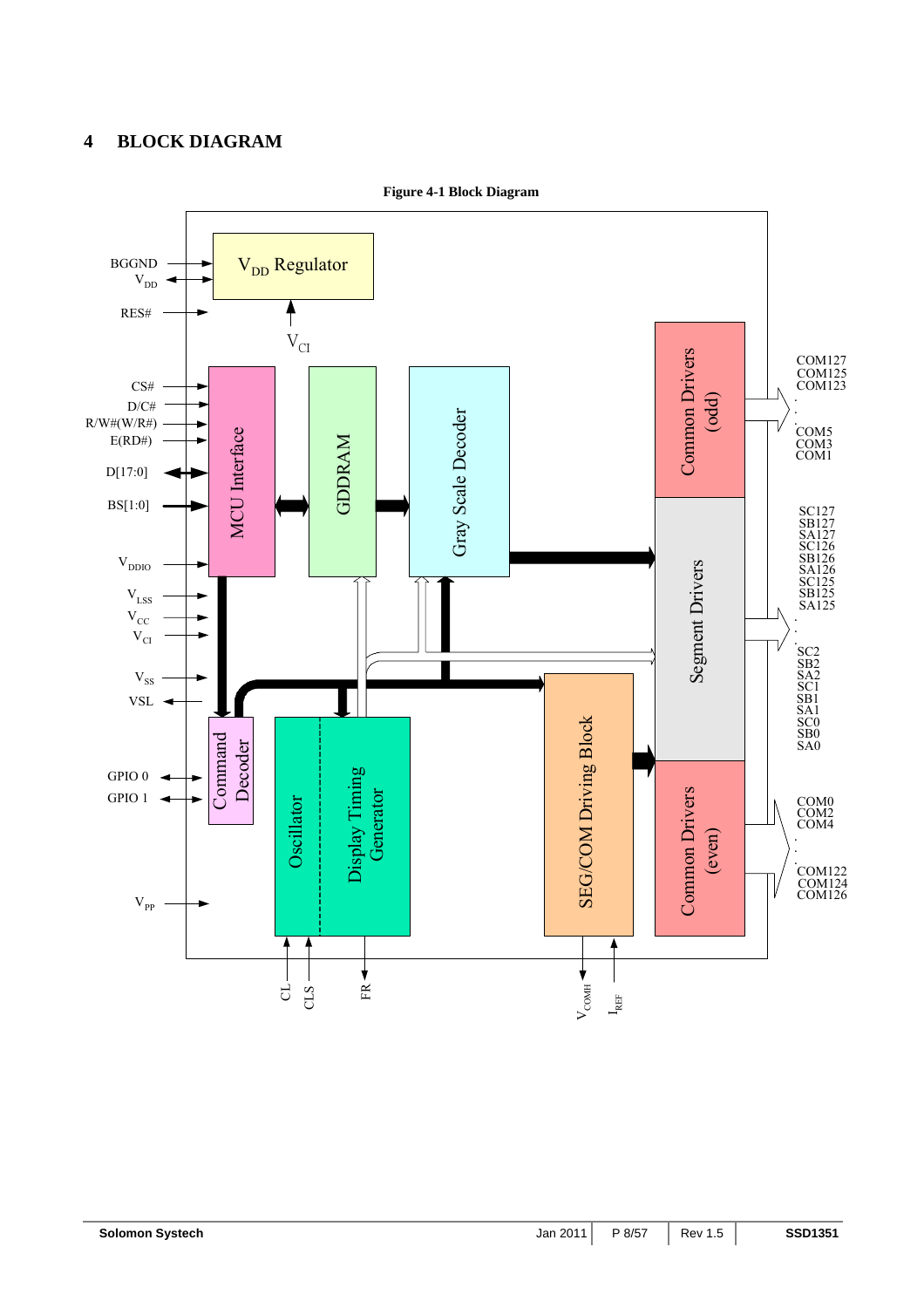## **5 DIE PAD FLOOR PLAN**

#### **Figure 5-1: SSD1351Z Die Drawing**





| Min I/O pad pitch | 70um |
|-------------------|------|
| Min SEG pad pitch | 25um |
| Min COM pad pitch | 35um |
|                   |      |

| Bump height          | Nominal 15um |
|----------------------|--------------|
| Bump size            |              |
| Pad 1, 157           | 49um x 70um  |
| Pad 2-37, 121-156    | 23um x 70um  |
| Pad 38-120           | 45um x 90um  |
| Pad 158-189, 582-613 | 70um x 23um  |
| Pad 192-579          | 13um x 96um  |
| Pad 190,581          | 70um x 49um  |
| Pad 191,580          | 50um x 96um  |

| Alignment mark |                     |               |
|----------------|---------------------|---------------|
| L shape        | (-4736.35, 126.58)  | 75um x 75um   |
| T shape        | (4736.35, 126.58)   | 75um x 75um   |
| + shape        | (-4736.35, -284.77) | 75 um x 75 um |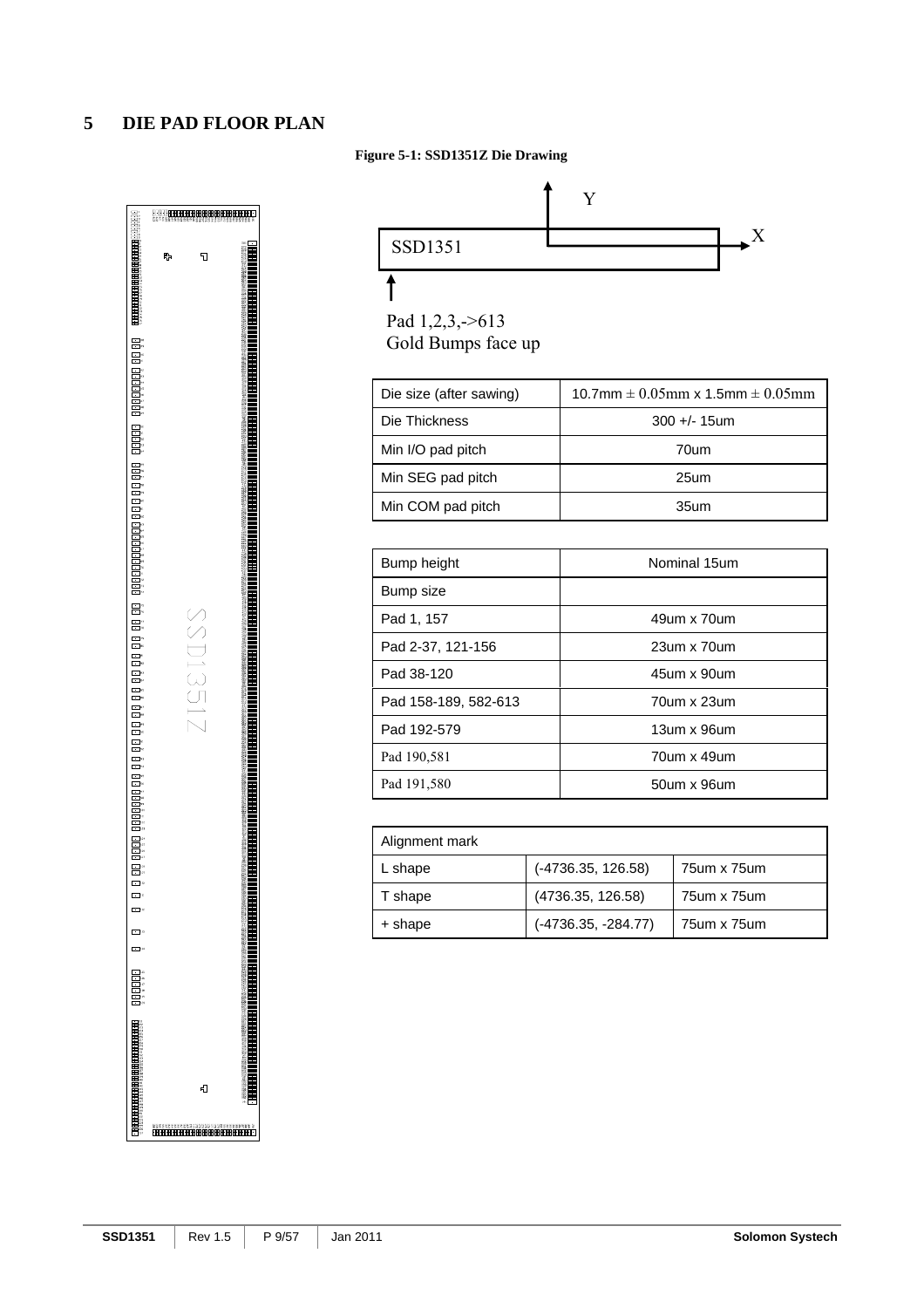## **Table 5-1: SSD1351Z Bump Die Pad Coordinates**

| Pad#           | <b>Pad Name</b>          | X-Axis                   | Y-Axis                 |            | Pad #Pad Name              | X-Axis             | <b>Y-Axis</b>        |            | Pad # Pad Name                         | X-Axis             | <b>Y-Axis</b>    |            | Pad #Pad Name              | X-Axis             | <b>Y-Axis</b>    |
|----------------|--------------------------|--------------------------|------------------------|------------|----------------------------|--------------------|----------------------|------------|----------------------------------------|--------------------|------------------|------------|----------------------------|--------------------|------------------|
| 1              | <b>NC</b>                | $-5245.12$               | $-662.08$              | 81         | D <sub>2</sub>             | $-193.30$          | -651.82              | 161        | COM28                                  | 5234.62            | $-335.04$        | 241        | <b>SB16</b>                | 3618.00            | 681.25           |
| 2              | COM94                    | $-5197.62$               | $-662.08$              | 82         | D <sub>3</sub>             | $-107.30$          | $-651.82$            | 162        | COM27                                  | 5234.62            | $-300.04$        | 242        | <b>SC16</b>                | 3593.00            | 681.25           |
| 3              | COM95                    | -5162.62                 | $-662.08$              | 83         | D <sub>4</sub>             | 2.70               | $-651.82$            | 163        | COM26                                  | 5234.62            | $-265.04$        | 243        | <b>SA17</b>                | 3568.00            | 681.25           |
| $\overline{4}$ | COM96                    | -5127.62                 | $-662.08$              | 84         | D <sub>5</sub>             | 88.70              | -651.82              | 164        | COM <sub>25</sub>                      | 5234.62            | -230.04          | 244        | <b>SB17</b>                | 3543.00            | 681.25           |
| 5              | COM97                    | $-5092.62$               | $-662.08$              | 85         | D <sub>6</sub>             | 198.70             | $-651.82$            | 165        | COM24                                  | 5234.62            | $-195.04$        | 245        | <b>SC17</b>                | 3518.00            | 681.25           |
| 6              | COM98                    | $-5057.62$               | $-662.08$              | 86         | D7                         | 284.70             | $-651.82$            | 166        | COM <sub>23</sub>                      | 5234.62            | $-160.04$        | 246        | <b>SA18</b>                | 3493.00            | 681.25           |
| $\overline{7}$ | COM99                    | -5022.62                 | -662.08                | 87         | D <sub>8</sub>             | 394.70             | $-651.82$            | 167        | COM <sub>22</sub>                      | 5234.62            | $-125.04$        | 247        | SB <sub>18</sub>           | 3468.00            | 681.25           |
| 8              | COM100                   | -4987.62                 | $-662.08$              | 88         | D <sub>9</sub>             | 480.70             | -651.82              | 168        | COM <sub>21</sub>                      | 5234.62            | $-90.04$         | 248        | SC <sub>18</sub>           | 3443.00            | 681.25           |
| 9              | <b>COM101</b>            | -4952.62                 | $-662.08$              | 89         | D <sub>10</sub>            | 590.70             | $-651.82$            | 169        | COM20                                  | 5234.62            | $-55.04$         | 249        | <b>SA19</b>                | 3418.00            | 681.25           |
| 10             | COM102                   | -4917.62                 | $-662.08$              | 90         | D <sub>11</sub>            | 676.70             | -651.82              | 170        | COM <sub>19</sub>                      | 5234.62            | $-20.04$         | 250        | <b>SB19</b>                | 3393.00            | 681.25           |
| 11             | COM103                   | -4882.62                 | $-662.08$              | 91         | D <sub>12</sub>            | 786.70             | -651.82              | 171        | COM <sub>18</sub>                      | 5234.62            | 14.96            | 251        | <b>SC19</b>                | 3368.00            | 681.25           |
| 12             | COM104                   | -4847.62                 | $-662.08$              | 92         | D <sub>13</sub>            | 872.70             | $-651.82$            | 172        | COM <sub>17</sub>                      | 5234.62            | 49.96            | 252        | <b>SA20</b>                | 3343.00            | 681.25           |
| 13             | COM105                   | -4812.62                 | $-662.08$              | 93         | D14                        | 982.70             | -651.82              | 173        | COM <sub>16</sub>                      | 5234.62            | 84.96            | 253        | <b>SB20</b>                | 3318.00            | 681.25           |
| 14             | COM106                   | -4777.62                 | $-662.08$              | 94         | D <sub>15</sub>            | 1068.70            | -651.82              | 174        | COM <sub>15</sub>                      | 5234.62            | 119.96           | 254        | <b>SC20</b>                | 3293.00            | 681.25           |
| 15             | <b>COM107</b>            | -4742.62                 | $-662.08$              | 95         | D <sub>16</sub>            | 1178.70            | -651.82              | 175        | COM14                                  | 5234.62            | 154.96           | 255        | SA21                       | 3268.00            | 681.25           |
| 16             | <b>COM108</b>            | -4707.62                 | $-662.08$              | 96         | D17                        | 1264.70            | $-651.82$            | 176        | COM <sub>13</sub>                      | 5234.62            | 189.96           | 256        | <b>SB21</b>                | 3243.00            | 681.25           |
| 17             | COM109                   | $-4672.62$               | -662.08                | 97         | <b>VSS</b><br><b>BGGND</b> | 1356.70            | -651.82              | 177        | COM <sub>12</sub>                      | 5234.62            | 224.96           | 257        | SC21                       | 3218.00            | 681.25           |
| 18             | COM110<br>COM111         | -4637.62<br>-4602.62     | $-662.08$<br>$-662.08$ | 98         | <b>VSL</b>                 | 1426.70<br>1496.70 | -651.82<br>$-651.82$ | 178        | COM <sub>11</sub><br>COM <sub>10</sub> | 5234.62<br>5234.62 | 259.96<br>294.96 | 258        | <b>SA22</b><br><b>SB22</b> | 3193.00<br>3168.00 | 681.25<br>681.25 |
| 19<br>20       | COM112                   | $-4567.62$               | $-662.08$              | 99<br>100  | <b>VSL</b>                 | 1566.70            | -651.82              | 179<br>180 | COM <sub>9</sub>                       | 5234.62            | 329.96           | 259<br>260 | <b>SC22</b>                | 3143.00            | 681.25           |
| 21             | COM113                   | -4532.62                 | $-662.08$              | 101        | <b>CLS</b>                 | 1636.70            | -651.82              | 181        | COM <sub>8</sub>                       | 5234.62            | 364.96           | 261        | <b>SA23</b>                | 3118.00            | 681.25           |
| 22             | <b>COM114</b>            | -4497.62                 | $-662.08$              | 102        | <b>VDDIO</b>               | 1706.70            | -651.82              | 182        | COM7                                   | 5234.62            | 399.96           | 262        | SB23                       | 3093.00            | 681.25           |
| 23             | <b>COM115</b>            | $-4462.62$               | $-662.08$              | 103        | <b>VDDIO</b>               | 1776.70            | -651.82              | 183        | COM <sub>6</sub>                       | 5234.62            | 434.96           | 263        | <b>SC23</b>                | 3068.00            | 681.25           |
| 24             | COM116                   | -4427.62                 | $-662.08$              | 104        | <b>VSS</b>                 | 1890.70            | -651.82              | 184        | COM <sub>5</sub>                       | 5234.62            | 469.96           | 264        | <b>SA24</b>                | 3043.00            | 681.25           |
| 25             | <b>COM117</b>            | -4392.62                 | $-662.08$              | 105        | <b>VLSS</b>                | 1960.70            | $-651.82$            | 185        | COM4                                   | 5234.62            | 504.96           | 265        | <b>SB24</b>                | 3018.00            | 681.25           |
| 26             | COM118                   | -4357.62                 | -662.08                | 106        | <b>VCOMH</b>               | 2030.70            | $-651.82$            | 186        | COM3                                   | 5234.62            | 539.96           | 266        | SC <sub>24</sub>           | 2993.00            | 681.25           |
| 27             | COM119                   | -4322.62                 | $-662.08$              | 107        | <b>VCOMH</b>               | 2100.70            | -651.82              | 187        | COM <sub>2</sub>                       | 5234.62            | 574.96           | 267        | <b>SA25</b>                | 2968.00            | 681.25           |
| 28             | <b>COM120</b>            | -4287.62                 | $-662.08$              | 108        | <b>VCC</b>                 | 2207.70            | $-651.82$            | 188        | COM <sub>1</sub>                       | 5234.62            | 609.96           | 268        | <b>SB25</b>                | 2943.00            | 681.25           |
| 29             | <b>COM121</b>            | -4252.62                 | $-662.08$              | 109        | <b>VCC</b>                 | 2277.70            | $-651.82$            | 189        | COM <sub>0</sub>                       | 5234.62            | 644.96           | 269        | <b>SC25</b>                | 2918.00            | 681.25           |
| 30             | <b>COM122</b>            | -4217.62                 | $-662.08$              | 110        | TR <sub>0</sub>            | 2395.70            | $-651.82$            | 190        | <b>NC</b>                              | 5234.62            | 692.96           | 270        | <b>SA26</b>                | 2893.00            | 681.25           |
| 31             | COM123                   | -4182.62                 | $-662.08$              | 111        | VCI <sub>1</sub>           | 2535.70            | $-651.82$            | 191        | <b>VLSS</b>                            | 4890.00            | 681.25           | 271        | <b>SB26</b>                | 2868.00            | 681.25           |
| 32             | <b>COM124</b>            | $-4147.62$               | $-662.08$              | 112        | TR1                        | 2699.70            | -651.82              | 192        | SA <sub>0</sub>                        | 4843.00            | 681.25           | 272        | SC <sub>26</sub>           | 2843.00            | 681.25           |
| 33             | <b>COM125</b>            | $-4112.62$               | $-662.08$              | 113        | TR <sub>2</sub>            | 2949.70            | $-651.82$            | 193        | SB <sub>0</sub>                        | 4818.00            | 681.25           | 273        | <b>SA27</b>                | 2818.00            | 681.25           |
| 34             | <b>COM126</b>            | -4077.62                 | $-662.08$              | 114        | TR <sub>3</sub>            | 3144.70            | -651.82              | 194        | SC <sub>0</sub>                        | 4793.00            | 681.25           | 274        | <b>SB27</b>                | 2793.00            | 681.25           |
| 35             | <b>COM127</b>            | -4042.62                 | $-662.08$              | 115        | TR4                        | 3409.70            | -651.82              | 195        | SA <sub>1</sub>                        | 4768.00            | 681.25           | 275        | <b>SC27</b>                | 2768.00            | 681.25           |
| 36             | <b>VLSS</b>              | -4007.62                 | $-662.08$              | 116        | VSS1                       | 3479.70            | $-651.82$            | 196        | SB <sub>1</sub>                        | 4743.00            | 681.25           | 276        | <b>SA28</b>                | 2743.00            | 681.25           |
| 37             | <b>VLSS</b>              | -3972.62                 | $-662.08$              | 117        | <b>VLSS</b>                | 3549.70            | $-651.82$            | 197        | SC <sub>1</sub>                        | 4718.00            | 681.25           | 277        | <b>SB28</b>                | 2718.00            | 681.25           |
| 38             | <b>VLSS</b>              | -3786.30                 | -651.82                | 118        | <b>VLSS</b>                | 3619.70            | -651.82              | 198        | SA <sub>2</sub>                        | 4693.00            | 681.25           | 278        | <b>SC28</b>                | 2693.00            | 681.25           |
| 39             | VSS                      | -3716.30                 | -651.82                | 119        | <b>VSS</b>                 | 3689.70            | -651.82              | 199        | SB <sub>2</sub>                        | 4668.00            | 681.25           | 279        | <b>SA29</b>                | 2668.00            | 681.25           |
| 40             | <b>VCC</b>               | $-3619.30$               | -651.82                | 120        | <b>VSS</b>                 | 3759.70            | $-651.82$            | 200        | SC <sub>2</sub>                        | 4643.00            | 681.25           | 280        | <b>SB29</b>                | 2643.00            | 681.25           |
| 41             | <b>VCC</b>               | $-3549.30$               | -651.82                | 121        | <b>VLSS</b>                | 3972.62            | -662.08              | 201        | SA <sub>3</sub>                        | 4618.00            | 681.25           | 281        | <b>SC29</b>                | 2618.00            | 681.25           |
| 42             | VCOMH                    | $-3442.30$               | -651.82                | 122        | <b>VLSS</b>                | 4007.62            | -662.08              | 202        | SB <sub>3</sub>                        | 4593.00            | 681.25           | 282        | SA30                       | 2593.00            | 681.25           |
| 43             | <b>VLSS</b>              | $-3372.30$               | $-651.82$              | 123        | COM63                      | 4042.62            | $-662.08$            | 203        | SC <sub>3</sub>                        | 4568.00            | 681.25           | 283        | <b>SB30</b>                | 2568.00            | 681.25           |
| 44             | <b>VLSS</b>              | $-3302.30$               | $-651.82$              | 124        | COM62                      | 4077.62            | $-662.08$            | 204        | SA4                                    | 4543.00            | 681.25           | 284        | <b>SC30</b>                | 2543.00            | 681.25           |
| 45             | <b>VSS</b>               | -3232.30                 | -651.82<br>$-651.82$   | 125        | COM61<br>COM60             | 4112.62<br>4147.62 | -662.08              | 205        | SB4<br>SC <sub>4</sub>                 | 4518.00<br>4493.00 | 681.25<br>681.25 | 285        | SA31                       | 2518.00<br>2493.00 | 681.25           |
| 46<br>47       | <b>VSS</b><br><b>VSL</b> | $-3162.30$<br>$-3092.30$ |                        | 126        | COM59                      | 4182.62            | -662.08<br>$-662.08$ | 206        | SA <sub>5</sub>                        | 4468.00            | 681.25           | 286        | SB31<br><b>SC31</b>        | 2468.00            | 681.25<br>681.25 |
| 48             | VCI                      | $-3022.30$               | -651.82<br>-651.82     | 127<br>128 | COM58                      | 4217.62            | $-662.08$            | 207<br>208 | SB <sub>5</sub>                        | 4443.00            | 681.25           | 287<br>288 | SA32                       | 2443.00            | 681.25           |
| 49             | <b>VCI</b>               | -2952.30                 | $-651.82$              | 129        | COM <sub>57</sub>          | 4252.62            | $-662.08$            | 209        | SC <sub>5</sub>                        | 4418.00            | 681.25           | 289        | <b>SB32</b>                | 2418.00            | 681.25           |
| 50             | <b>VDD</b>               | -2799.30                 | -651.82                | 130        | COM56                      | 4287.62            | $-662.08$            | 210        | SA6                                    | 4393.00            | 681.25           | 290        | <b>SC32</b>                | 2393.00            | 681.25           |
| 51             | <b>VDD</b>               | -2729.30                 | -651.82                | 131        | COM <sub>55</sub>          | 4322.62            | -662.08              | 211        | SB <sub>6</sub>                        | 4368.00            | 681.25           | 291        | SA33                       | 2368.00            | 681.25           |
| 52             | <b>VDD</b>               | -2659.30                 | $-651.82$              | 132        | COM54                      | 4357.62            | $-662.08$            | 212        | SC <sub>6</sub>                        | 4343.00            | 681.25           | 292        | <b>SB33</b>                | 2343.00            | 681.25           |
| 53             | <b>VDD</b>               | -2589.30                 | $-651.82$              | 133        | COM53                      | 4392.62            | -662.08              | 213        | SA7                                    | 4318.00            | 681.25           | 293        | <b>SC33</b>                | 2318.00            | 681.25           |
| 54             | <b>VDD</b>               | $-2519.30$               | -651.82                | 134        | COM52                      | 4427.62            | $-662.08$            | 214        | SB7                                    | 4293.00            | 681.25           | 294        | SA34                       | 2293.00            | 681.25           |
| 55             | VDDIO                    | $-2366.30$               | -651.82                | 135        | COM51                      | 4462.62            | $-662.08$            | 215        | SC7                                    | 4268.00            | 681.25           | 295        | SB34                       | 2268.00            | 681.25           |
| 56             | <b>VDDIO</b>             | -2296.30                 | -651.82                | 136        | COM50                      | 4497.62            | -662.08              | 216        | SA <sub>8</sub>                        | 4243.00            | 681.25           | 296        | <b>SC34</b>                | 2243.00            | 681.25           |
| 57             | <b>VLSS</b>              | $-2226.30$               | -651.82                | 137        | COM49                      | 4532.62            | -662.08              | 217        | SB <sub>8</sub>                        | 4218.00            | 681.25           | 297        | SA35                       | 2218.00            | 681.25           |
| 58             | GPIO0                    | $-2134.30$               | -651.82                | 138        | COM48                      | 4567.62            | $-662.08$            | 218        | SC <sub>8</sub>                        | 4193.00            | 681.25           | 298        | <b>SB35</b>                | 2193.00            | 681.25           |
| 59             | GPIO1                    | $-2048.30$               | -651.82                | 139        | COM <sub>47</sub>          | 4602.62            | $-662.08$            | 219        | SA <sub>9</sub>                        | 4168.00            | 681.25           | 299        | <b>SC35</b>                | 2168.00            | 681.25           |
| 60             | <b>IREF</b>              | -1956.30                 | -651.82                | 140        | COM46                      | 4637.62            | -662.08              | 220        | SB <sub>9</sub>                        | 4143.00            | 681.25           | 300        | SA36                       | 2143.00            | 681.25           |
| 61             | <b>FR</b>                | $-1864.30$               | $-651.82$              | 141        | COM <sub>45</sub>          | 4672.62            | -662.08              | 221        | SC <sub>9</sub>                        | 4118.00            | 681.25           | 301        | <b>SB36</b>                | 2118.00            | 681.25           |
| 62             | CL                       | -1778.30                 | -651.82                | 142        | COM44                      | 4707.62            | -662.08              | 222        | <b>SA10</b>                            | 4093.00            | 681.25           | 302        | SC <sub>36</sub>           | 2093.00            | 681.25           |
| 63             | <b>VSS</b>               | -1686.30                 | $-651.82$              | 143        | COM43                      | 4742.62            | -662.08              | 223        | <b>SB10</b>                            | 4068.00            | 681.25           | 303        | <b>SA37</b>                | 2068.00            | 681.25           |
| 64             | RES#                     | $-1616.30$               | $-651.82$              | 144        | COM42                      | 4777.62            | -662.08              | 224        | <b>SC10</b>                            | 4043.00            | 681.25           | 304        | SB <sub>37</sub>           | 2043.00            | 681.25           |
| 65             | D/C#                     | $-1546.30$               | -651.82                | 145        | COM41                      | 4812.62            | -662.08              | 225        | <b>SA11</b>                            | 4018.00            | 681.25           | 305        | SC <sub>37</sub>           | 2018.00            | 681.25           |
| 66             | CS#                      | -1476.30                 | -651.82                | 146        | COM40                      | 4847.62            | $-662.08$            | 226        | <b>SB11</b>                            | 3993.00            | 681.25           | 306        | <b>SA38</b>                | 1993.00            | 681.25           |
| 67             | <b>VSS</b>               | $-1406.30$               | -651.82                | 147        | COM39                      | 4882.62            | -662.08              | 227        | <b>SC11</b>                            | 3968.00            | 681.25           | 307        | <b>SB38</b>                | 1968.00            | 681.25           |
| 68             | BS <sub>1</sub>          | -1336.30                 | $-651.82$              | 148        | COM38                      | 4917.62            | -662.08              | 228        | <b>SA12</b>                            | 3943.00            | 681.25           | 308        | SC <sub>38</sub>           | 1943.00            | 681.25           |
| 69             | <b>VDDIO</b>             | $-1266.30$               | $-651.82$              | 149        | COM37                      | 4952.62            | $-662.08$            | 229        | <b>SB12</b>                            | 3918.00            | 681.25           | 309        | SA39                       | 1918.00            | 681.25           |
| 70             | BS <sub>0</sub>          | $-1196.30$               | -651.82                | 150        | COM36                      | 4987.62            | -662.08              | 230        | <b>SC12</b>                            | 3893.00            | 681.25           | 310        | <b>SB39</b>                | 1893.00            | 681.25           |
| 71             | <b>VSS</b>               | $-1126.30$               | $-651.82$              | 151        | COM35                      | 5022.62            | $-662.08$            | 231        | SA13                                   | 3868.00            | 681.25           | 311        | <b>SC39</b>                | 1868.00            | 681.25           |
| 72             | <b>R/W# (WR#</b>         | $-1056.30$<br>$-986.30$  | -651.82                | 152        | COM34                      | 5057.62            | $-662.08$            | 232        | SB <sub>13</sub>                       | 3843.00            | 681.25<br>681.25 | 312        | <b>SA40</b><br><b>SB40</b> | 1843.00            | 681.25<br>681.25 |
| 73             | E(RD#)<br><b>VDDIO</b>   | $-916.30$                | -651.82<br>-651.82     | 153        | COM33<br>COM32             | 5092.62<br>5127.62 | -662.08<br>-662.08   | 233        | SC <sub>13</sub><br><b>SA14</b>        | 3818.00<br>3793.00 | 681.25           | 313        | <b>SC40</b>                | 1818.00<br>1793.00 | 681.25           |
| 74             | VCI                      | $-763.30$                | -651.82                | 154        | COM31                      | 5162.62            | $-662.08$            | 234        | <b>SB14</b>                            | 3768.00            | 681.25           | 314<br>315 | SA41                       | 1768.00            | 681.25           |
| 75<br>76       | <b>VDD</b>               | $-693.30$                | -651.82                | 155<br>156 | COM30                      | 5197.62            | -662.08              | 235<br>236 | SC <sub>14</sub>                       | 3743.00            | 681.25           | 316        | SB41                       | 1743.00            | 681.25           |
| 77             | <b>VPP</b>               | $-579.30$                | -651.82                | 157        | NC                         | 5245.12            | -662.08              | 237        | <b>SA15</b>                            | 3718.00            | 681.25           | 317        | <b>SC41</b>                | 1718.00            | 681.25           |
| 78             | VPP                      | $-509.30$                | $-651.82$              | 158        | <b>VLSS</b>                | 5234.62            | $-440.04$            | 238        | <b>SB15</b>                            | 3693.00            | 681.25           | 318        | <b>SA42</b>                | 1693.00            | 681.25           |
| 79             | D <sub>0</sub>           | $-389.30$                | -651.82                | 159        | <b>VLSS</b>                | 5234.62            | -405.04              | 239        | <b>SC15</b>                            | 3668.00            | 681.25           | 319        | <b>SB42</b>                | 1668.00            | 681.25           |
| 80             | D <sub>1</sub>           | $-303.30$                | -651.82                | 160        | COM29                      | 5234.62            | -370.04              | 240        | <b>SA16</b>                            | 3643.00            | 681.25           | 320        | <b>SC42</b>                | 1643.00            | 681.25           |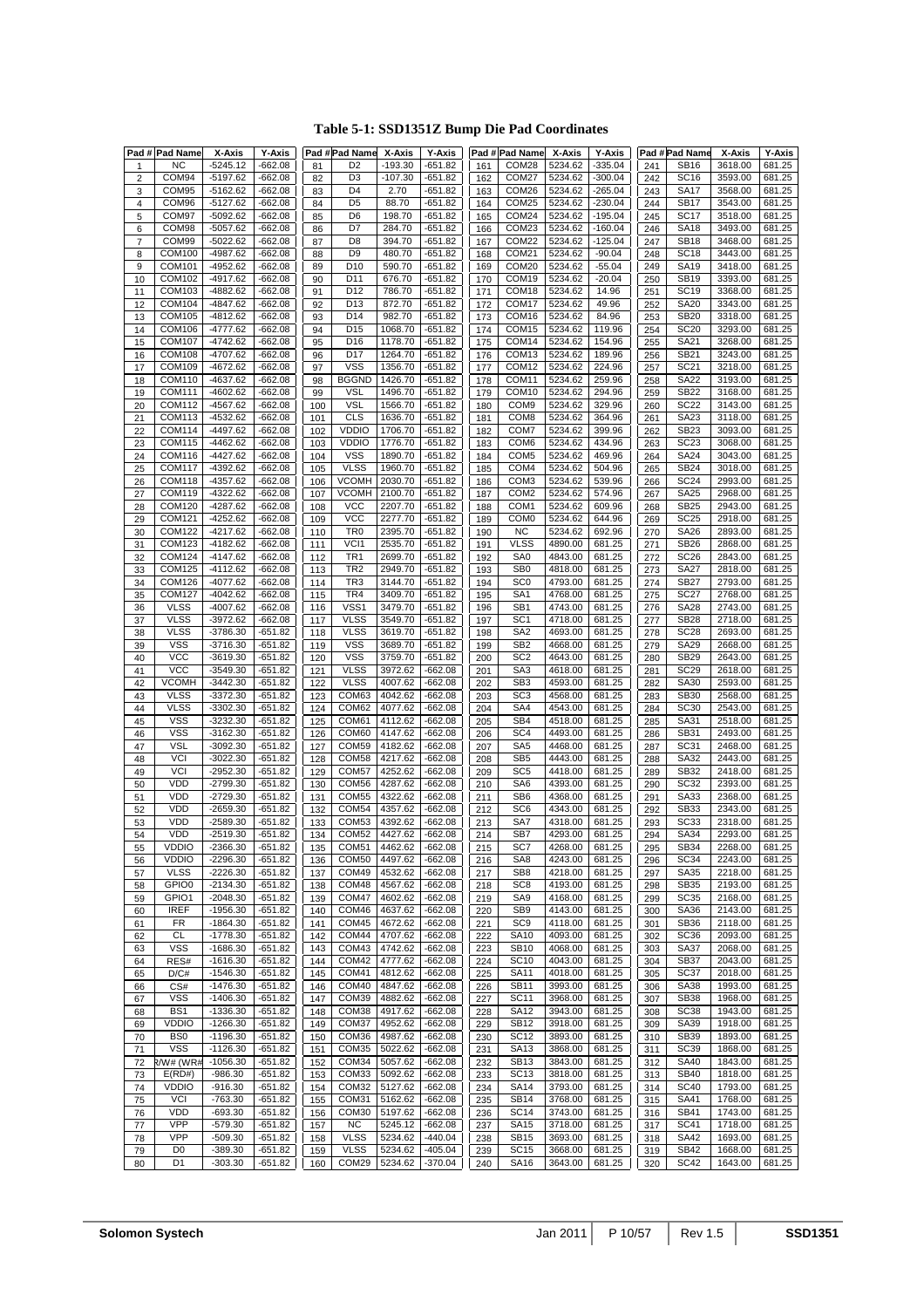|     | Pad #Pad Name X-Axis |           | <b>Y-Axis</b> |     | Pad # Pad Name   | X-Axis     | <b>Y-Axis</b> |     | Pad #Pad Name    | X-Axis     | <b>Y-Axis</b> |     | Pad #Pad Name | X-Axis     | Y-Axis    |
|-----|----------------------|-----------|---------------|-----|------------------|------------|---------------|-----|------------------|------------|---------------|-----|---------------|------------|-----------|
| 321 | SA43                 | 1618.00   | 681.25        | 401 | <b>SC69</b>      | $-382.00$  | 681.25        | 481 | <b>SA95</b>      | $-2393.00$ | 681.25        | 561 | SC121         | -4393.00   | 681.25    |
| 322 | <b>SB43</b>          | 1593.00   | 681.25        | 402 | <b>SA70</b>      | $-407.00$  | 681.25        | 482 | <b>SB95</b>      | $-2418.00$ | 681.25        | 562 | SA122         | -4418.00   | 681.25    |
|     |                      |           |               |     |                  |            |               |     |                  |            |               |     |               |            |           |
| 323 | <b>SC43</b>          | 1568.00   | 681.25        | 403 | <b>SB70</b>      | $-432.00$  | 681.25        | 483 | <b>SC95</b>      | $-2443.00$ | 681.25        | 563 | <b>SB122</b>  | -4443.00   | 681.25    |
| 324 | <b>SA44</b>          | 1543.00   | 681.25        | 404 | <b>SC70</b>      | $-457.00$  | 681.25        | 484 | <b>SA96</b>      | $-2468.00$ | 681.25        | 564 | SC122         | -4468.00   | 681.25    |
| 325 | <b>SB44</b>          | 1518.00   | 681.25        | 405 | <b>SA71</b>      | $-482.00$  | 681.25        | 485 | <b>SB96</b>      | -2493.00   | 681.25        | 565 | SA123         | -4493.00   | 681.25    |
|     | <b>SC44</b>          |           |               |     |                  |            |               |     | SC <sub>96</sub> |            |               |     | SB123         | -4518.00   |           |
| 326 |                      | 1493.00   | 681.25        | 406 | <b>SB71</b>      | $-507.00$  | 681.25        | 486 |                  | -2518.00   | 681.25        | 566 |               |            | 681.25    |
| 327 | <b>SA45</b>          | 1468.00   | 681.25        | 407 | <b>SC71</b>      | $-532.00$  | 681.25        | 487 | <b>SA97</b>      | $-2543.00$ | 681.25        | 567 | SC123         | -4543.00   | 681.25    |
| 328 | <b>SB45</b>          | 1443.00   | 681.25        | 408 | <b>SA72</b>      | $-557.00$  | 681.25        | 488 | <b>SB97</b>      | $-2568.00$ | 681.25        | 568 | SA124         | -4568.00   | 681.25    |
| 329 | <b>SC45</b>          | 1418.00   | 681.25        | 409 | <b>SB72</b>      | $-582.00$  | 681.25        | 489 | SC97             | $-2593.00$ | 681.25        | 569 | SB124         | -4593.00   | 681.25    |
|     |                      |           |               |     |                  |            |               |     |                  |            |               |     |               |            |           |
| 330 | <b>SA46</b>          | 1393.00   | 681.25        | 410 | <b>SC72</b>      | $-607.00$  | 681.25        | 490 | <b>SA98</b>      | $-2618.00$ | 681.25        | 570 | SC124         | $-4618.00$ | 681.25    |
| 331 | <b>SB46</b>          | 1368.00   | 681.25        | 411 | <b>SA73</b>      | $-632.00$  | 681.25        | 491 | <b>SB98</b>      | $-2643.00$ | 681.25        | 571 | SA125         | -4643.00   | 681.25    |
| 332 | <b>SC46</b>          | 1343.00   | 681.25        | 412 | SB73             | $-657.00$  | 681.25        | 492 | SC <sub>98</sub> | -2668.00   | 681.25        | 572 | SB125         | -4668.00   | 681.25    |
| 333 | <b>SA47</b>          | 1318.00   | 681.25        | 413 | SC73             | $-682.00$  | 681.25        | 493 | <b>SA99</b>      | -2693.00   | 681.25        | 573 | SC125         | -4693.00   | 681.25    |
|     |                      |           |               |     |                  |            |               |     |                  | $-2718.00$ |               |     | SA126         |            |           |
| 334 | <b>SB47</b>          | 1293.00   | 681.25        | 414 | <b>SA74</b>      | $-707.00$  | 681.25        | 494 | <b>SB99</b>      |            | 681.25        | 574 |               | -4718.00   | 681.25    |
| 335 | $\overline{SC}$ 47   | 1268.00   | 681.25        | 415 | <b>SB74</b>      | $-732.00$  | 681.25        | 495 | <b>SC99</b>      | $-2743.00$ | 681.25        | 575 | SB126         | $-4743.00$ | 681.25    |
| 336 | <b>SA48</b>          | 1243.00   | 681.25        | 416 | <b>SC74</b>      | $-757.00$  | 681.25        | 496 | SA100            | -2768.00   | 681.25        | 576 | SC126         | -4768.00   | 681.25    |
| 337 | <b>SB48</b>          | 1218.00   | 681.25        | 417 | <b>SA75</b>      | $-782.00$  | 681.25        | 497 | SB100            | -2793.00   | 681.25        | 577 | SA127         | -4793.00   | 681.25    |
| 338 | <b>SC48</b>          | 1193.00   | 681.25        | 418 | <b>SB75</b>      | $-807.00$  | 681.25        | 498 | SC100            | $-2818.00$ | 681.25        | 578 | SB127         | -4818.00   | 681.25    |
|     |                      |           |               |     |                  |            |               |     |                  |            |               |     |               |            |           |
| 339 | <b>SA49</b>          | 1168.00   | 681.25        | 419 | <b>SC75</b>      | $-832.00$  | 681.25        | 499 | SA101            | -2843.00   | 681.25        | 579 | SC127         | -4843.00   | 681.25    |
| 340 | <b>SB49</b>          | 1143.00   | 681.25        | 420 | <b>SA76</b>      | $-857.00$  | 681.25        | 500 | SB101            | $-2868.00$ | 681.25        | 580 | <b>VLSS</b>   | -4890.00   | 681.25    |
| 341 | <b>SC49</b>          | 1118.00   | 681.25        | 421 | <b>SB76</b>      | $-882.00$  | 681.25        | 501 | SC101            | -2893.00   | 681.25        | 581 | <b>NC</b>     | -5234.62   | 692.96    |
| 342 | <b>SA50</b>          | 1093.00   | 681.25        | 422 | <b>SC76</b>      | $-907.00$  | 681.25        | 502 | SA102            | $-2918.00$ | 681.25        | 582 | COM64         | $-5234.62$ | 644.96    |
|     |                      |           |               |     |                  |            |               |     |                  |            |               |     |               |            |           |
| 343 | <b>SB50</b>          | 1068.00   | 681.25        | 423 | <b>SA77</b>      | $-932.00$  | 681.25        | 503 | SB102            | $-2943.00$ | 681.25        | 583 | COM65         | $-5234.62$ | 609.96    |
| 344 | <b>SC50</b>          | 1043.00   | 681.25        | 424 | <b>SB77</b>      | $-957.00$  | 681.25        | 504 | SC102            | -2968.00   | 681.25        | 584 | COM66         | -5234.62   | 574.96    |
| 345 | <b>SA51</b>          | 1018.00   | 681.25        | 425 | <b>SC77</b>      | $-982.00$  | 681.25        | 505 | SA103            | -2993.00   | 681.25        | 585 | COM67         | -5234.62   | 539.96    |
| 346 | <b>SB51</b>          | 993.00    | 681.25        | 426 | <b>SA78</b>      | $-1007.00$ | 681.25        | 506 | SB103            | -3018.00   | 681.25        | 586 | COM68         | -5234.62   | 504.96    |
|     |                      |           |               |     |                  |            |               |     |                  |            |               |     |               |            |           |
| 347 | SC51                 | 968.00    | 681.25        | 427 | SB78             | $-1032.00$ | 681.25        | 507 | SC103            | -3043.00   | 681.25        | 587 | COM69         | $-5234.62$ | 469.96    |
| 348 | <b>SA52</b>          | 943.00    | 681.25        | 428 | <b>SC78</b>      | $-1057.00$ | 681.25        | 508 | <b>SA104</b>     | -3068.00   | 681.25        | 588 | COM70         | $-5234.62$ | 434.96    |
| 349 | <b>SB52</b>          | 918.00    | 681.25        | 429 | <b>SA79</b>      | $-1082.00$ | 681.25        | 509 | SB104            | $-3093.00$ | 681.25        | 589 | COM71         | $-5234.62$ | 399.96    |
| 350 | <b>SC52</b>          | 893.00    | 681.25        | 430 | <b>SB79</b>      | $-1107.00$ | 681.25        | 510 | SC104            | -3118.00   | 681.25        | 590 | COM72         | $-5234.62$ | 364.96    |
|     |                      |           |               |     |                  |            | 681.25        |     |                  |            |               |     |               |            |           |
| 351 | SA53                 | 868.00    | 681.25        | 431 | <b>SC79</b>      | $-1132.00$ |               | 511 | SA105            | $-3143.00$ | 681.25        | 591 | COM73         | $-5234.62$ | 329.96    |
| 352 | <b>SB53</b>          | 843.00    | 681.25        | 432 | <b>VCC</b>       | $-1158.00$ | 681.25        | 512 | SB105            | $-3168.00$ | 681.25        | 592 | COM74         | $-5234.62$ | 294.96    |
| 353 | SC <sub>53</sub>     | 818.00    | 681.25        | 433 | <b>VCC</b>       | $-1186.00$ | 681.25        | 513 | SC105            | -3193.00   | 681.25        | 593 | COM75         | -5234.62   | 259.96    |
| 354 | <b>SA54</b>          | 793.00    | 681.25        | 434 | $\overline{VCC}$ | $-1214.00$ | 681.25        | 514 | SA106            | $-3218.00$ | 681.25        | 594 | COM76         | $-5234.62$ | 224.96    |
|     |                      |           |               |     | <b>VCC</b>       |            |               |     |                  |            |               |     | COM77         |            |           |
| 355 | <b>SB54</b>          | 768.00    | 681.25        | 435 |                  | $-1242.00$ | 681.25        | 515 | SB106            | $-3243.00$ | 681.25        | 595 |               | $-5234.62$ | 189.96    |
| 356 | <b>SC54</b>          | 743.00    | 681.25        | 436 | <b>SA80</b>      | $-1268.00$ | 681.25        | 516 | SC106            | -3268.00   | 681.25        | 596 | COM78         | $-5234.62$ | 154.96    |
| 357 | <b>SA55</b>          | 718.00    | 681.25        | 437 | <b>SB80</b>      | $-1293.00$ | 681.25        | 517 | SA107            | -3293.00   | 681.25        | 597 | COM79         | $-5234.62$ | 119.96    |
| 358 | <b>SB55</b>          | 693.00    | 681.25        | 438 | <b>SC80</b>      | $-1318.00$ | 681.25        | 518 | SB107            | -3318.00   | 681.25        | 598 | COM80         | $-5234.62$ | 84.96     |
|     | <b>SC55</b>          | 668.00    | 681.25        |     | <b>SA81</b>      | $-1343.00$ | 681.25        |     | SC107            | $-3343.00$ | 681.25        |     | COM81         | -5234.62   | 49.96     |
| 359 |                      |           |               | 439 |                  |            |               | 519 |                  |            |               | 599 |               |            |           |
| 360 | <b>SA56</b>          | 643.00    | 681.25        | 440 | <b>SB81</b>      | $-1368.00$ | 681.25        | 520 | SA108            | -3368.00   | 681.25        | 600 | COM82         | $-5234.62$ | 14.96     |
| 361 | <b>SB56</b>          | 618.00    | 681.25        | 441 | SC81             | -1393.00   | 681.25        | 521 | SB108            | -3393.00   | 681.25        | 601 | COM83         | $-5234.62$ | $-20.04$  |
| 362 | <b>SC56</b>          | 593.00    | 681.25        | 442 | <b>SA82</b>      | $-1418.00$ | 681.25        | 522 | SC108            | $-3418.00$ | 681.25        | 602 | COM84         | $-5234.62$ | $-55.04$  |
| 363 | <b>SA57</b>          | 568.00    | 681.25        | 443 | <b>SB82</b>      | $-1443.00$ | 681.25        | 523 | SA109            | $-3443.00$ | 681.25        | 603 | COM85         | -5234.62   | $-90.04$  |
|     |                      |           |               |     |                  |            |               |     |                  |            |               |     |               |            |           |
| 364 | <b>SB57</b>          | 543.00    | 681.25        | 444 | <b>SC82</b>      | $-1468.00$ | 681.25        | 524 | SB109            | -3468.00   | 681.25        | 604 | COM86         | $-5234.62$ | $-125.04$ |
| 365 | <b>SC57</b>          | 518.00    | 681.25        | 445 | SA83             | -1493.00   | 681.25        | 525 | SC109            | -3493.00   | 681.25        | 605 | COM87         | $-5234.62$ | $-160.04$ |
| 366 | <b>SA58</b>          | 493.00    | 681.25        | 446 | <b>SB83</b>      | $-1518.00$ | 681.25        | 526 | SA110            | -3518.00   | 681.25        | 606 | COM88         | -5234.62   | $-195.04$ |
| 367 | <b>SB58</b>          | 468.00    | 681.25        | 447 | <b>SC83</b>      | $-1543.00$ | 681.25        | 527 | SB110            | 3543.00    | 681.25        | 607 | COM89         | -5234.62   | $-230.04$ |
|     |                      |           |               |     |                  |            |               |     |                  |            |               |     |               |            |           |
| 368 | SC58                 | 443.00    | 681.25        | 448 | <b>SA84</b>      | $-1568.00$ | 681.25        | 528 | SC110            | $-3568.00$ | 681.25        | 608 | COM90         | $-5234.62$ | $-265.04$ |
| 369 | <b>SA59</b>          | 418.00    | 681.25        | 449 | <b>SB84</b>      | $-1593.00$ | 681.25        | 529 | SA111            | -3593.00   | 681.25        | 609 | COM91         | -5234.62   | $-300.04$ |
| 370 | <b>SB59</b>          | 393.00    | 681.25        | 450 | <b>SC84</b>      | $-1618.00$ | 681.25        | 530 | SB111            | -3618.00   | 681.25        | 610 | COM92         | $-5234.62$ | $-335.04$ |
| 371 | <b>SC59</b>          | 368.00    | 681.25        | 451 | <b>SA85</b>      | $-1643.00$ | 681.25        | 531 | SC111            | $-3643.00$ | 681.25        | 611 | COM93         | -5234.62   | $-370.04$ |
|     |                      |           |               |     |                  |            |               |     |                  |            |               |     |               |            |           |
| 372 | <b>SA60</b>          | 343.00    | 681.25        | 452 | <b>SB85</b>      | $-1668.00$ | 681.25        | 532 | SA112            | -3668.00   | 681.25        | 612 | <b>VLSS</b>   | -5234.62   | $-405.04$ |
| 373 | <b>SB60</b>          | 318.00    | 681.25        | 453 | SC85             | -1693.00   | 681.25        | 533 | SB112            | -3693.00   | 681.25        | 613 | <b>VLSS</b>   | -5234.62   | $-440.04$ |
| 374 | SC60                 | 293.00    | 681.25        | 454 | SA86             | -1718.00   | 681.25        | 534 | SC112            | -3718.00   | 681.25        |     |               |            |           |
| 375 | SA61                 | 268.00    | 681.25        | 455 | <b>SB86</b>      | $-1743.00$ | 681.25        | 535 | SA113            | $-3743.00$ | 681.25        |     |               |            |           |
| 376 | SB61                 | 243.00    | 681.25        | 456 | <b>SC86</b>      | $-1768.00$ | 681.25        | 536 | SB113            | -3768.00   | 681.25        |     |               |            |           |
|     |                      |           |               |     |                  |            |               |     |                  |            |               |     |               |            |           |
| 377 | SC61                 | 218.00    | 681.25        | 457 | <b>SA87</b>      | $-1793.00$ | 681.25        | 537 | SC113            | -3793.00   | 681.25        |     |               |            |           |
| 378 | SA62                 | 193.00    | 681.25        | 458 | <b>SB87</b>      | -1818.00   | 681.25        | 538 | SA114            | -3818.00   | 681.25        |     |               |            |           |
| 379 | <b>SB62</b>          | 168.00    | 681.25        | 459 | SC87             | -1843.00   | 681.25        | 539 | SB114            | -3843.00   | 681.25        |     |               |            |           |
| 380 | SC62                 | 143.00    | 681.25        | 460 | <b>SA88</b>      | $-1868.00$ | 681.25        | 540 | SC114            | -3868.00   | 681.25        |     |               |            |           |
|     | SA63                 | 118.00    | 681.25        |     | <b>SB88</b>      | -1893.00   | 681.25        |     | SA115            | -3893.00   | 681.25        |     |               |            |           |
| 381 |                      |           |               | 461 |                  |            |               | 541 |                  |            |               |     |               |            |           |
| 382 | SB63                 | 93.00     | 681.25        | 462 | <b>SC88</b>      | $-1918.00$ | 681.25        | 542 | SB115            | -3918.00   | 681.25        |     |               |            |           |
| 383 | SC63                 | 68.00     | 681.25        | 463 | <b>SA89</b>      | -1943.00   | 681.25        | 543 | SC115            | -3943.00   | 681.25        |     |               |            |           |
| 384 | <b>SA64</b>          | 43.00     | 681.25        | 464 | <b>SB89</b>      | $-1968.00$ | 681.25        | 544 | SA116            | -3968.00   | 681.25        |     |               |            |           |
| 385 | <b>SB64</b>          | 18.00     | 681.25        | 465 | <b>SC89</b>      | -1993.00   | 681.25        | 545 | SB116            | -3993.00   | 681.25        |     |               |            |           |
|     |                      |           |               |     |                  |            |               |     |                  |            |               |     |               |            |           |
| 386 | SC64                 | $-7.00$   | 681.25        | 466 | <b>SA90</b>      | -2018.00   | 681.25        | 546 | SC116            | -4018.00   | 681.25        |     |               |            |           |
| 387 | <b>SA65</b>          | $-32.00$  | 681.25        | 467 | <b>SB90</b>      | -2043.00   | 681.25        | 547 | SA117            | -4043.00   | 681.25        |     |               |            |           |
| 388 | <b>SB65</b>          | $-57.00$  | 681.25        | 468 | <b>SC90</b>      | -2068.00   | 681.25        | 548 | SB117            | -4068.00   | 681.25        |     |               |            |           |
| 389 | SC65                 | $-82.00$  | 681.25        | 469 | <b>SA91</b>      | -2093.00   | 681.25        | 549 | SC117            | -4093.00   | 681.25        |     |               |            |           |
|     |                      |           |               |     |                  |            |               |     |                  |            |               |     |               |            |           |
| 390 | <b>SA66</b>          | $-107.00$ | 681.25        | 470 | <b>SB91</b>      | $-2118.00$ | 681.25        | 550 | SA118            | $-4118.00$ | 681.25        |     |               |            |           |
| 391 | SB66                 | $-132.00$ | 681.25        | 471 | SC <sub>91</sub> | -2143.00   | 681.25        | 551 | <b>SB118</b>     | $-4143.00$ | 681.25        |     |               |            |           |
| 392 | SC66                 | $-157.00$ | 681.25        | 472 | SA92             | -2168.00   | 681.25        | 552 | SC118            | -4168.00   | 681.25        |     |               |            |           |
| 393 | <b>SA67</b>          | $-182.00$ | 681.25        | 473 | <b>SB92</b>      | -2193.00   | 681.25        | 553 | SA119            | -4193.00   | 681.25        |     |               |            |           |
|     |                      |           |               |     |                  |            |               |     |                  |            |               |     |               |            |           |
| 394 | <b>SB67</b>          | $-207.00$ | 681.25        | 474 | SC <sub>92</sub> | -2218.00   | 681.25        | 554 | SB119            | -4218.00   | 681.25        |     |               |            |           |
| 395 | SC67                 | $-232.00$ | 681.25        | 475 | SA93             | $-2243.00$ | 681.25        | 555 | SC119            | -4243.00   | 681.25        |     |               |            |           |
| 396 | SA68                 | $-257.00$ | 681.25        | 476 | SB93             | $-2268.00$ | 681.25        | 556 | SA120            | $-4268.00$ | 681.25        |     |               |            |           |
| 397 | <b>SB68</b>          | $-282.00$ | 681.25        | 477 | <b>SC93</b>      | -2293.00   | 681.25        | 557 | SB120            | -4293.00   | 681.25        |     |               |            |           |
|     |                      |           |               |     |                  |            |               |     |                  |            |               |     |               |            |           |
| 398 | SC68                 | $-307.00$ | 681.25        | 478 | <b>SA94</b>      | -2318.00   | 681.25        | 558 | SC120            | -4318.00   | 681.25        |     |               |            |           |
| 399 | <b>SA69</b>          | $-332.00$ | 681.25        | 479 | <b>SB94</b>      | -2343.00   | 681.25        | 559 | SA121            | -4343.00   | 681.25        |     |               |            |           |
| 400 | SB69                 | $-357.00$ | 681.25        | 480 | SC <sub>94</sub> | $-2368.00$ | 681.25        | 560 | SB121            | -4368.00   | 681.25        |     |               |            |           |
|     |                      |           |               |     |                  |            |               |     |                  |            |               |     |               |            |           |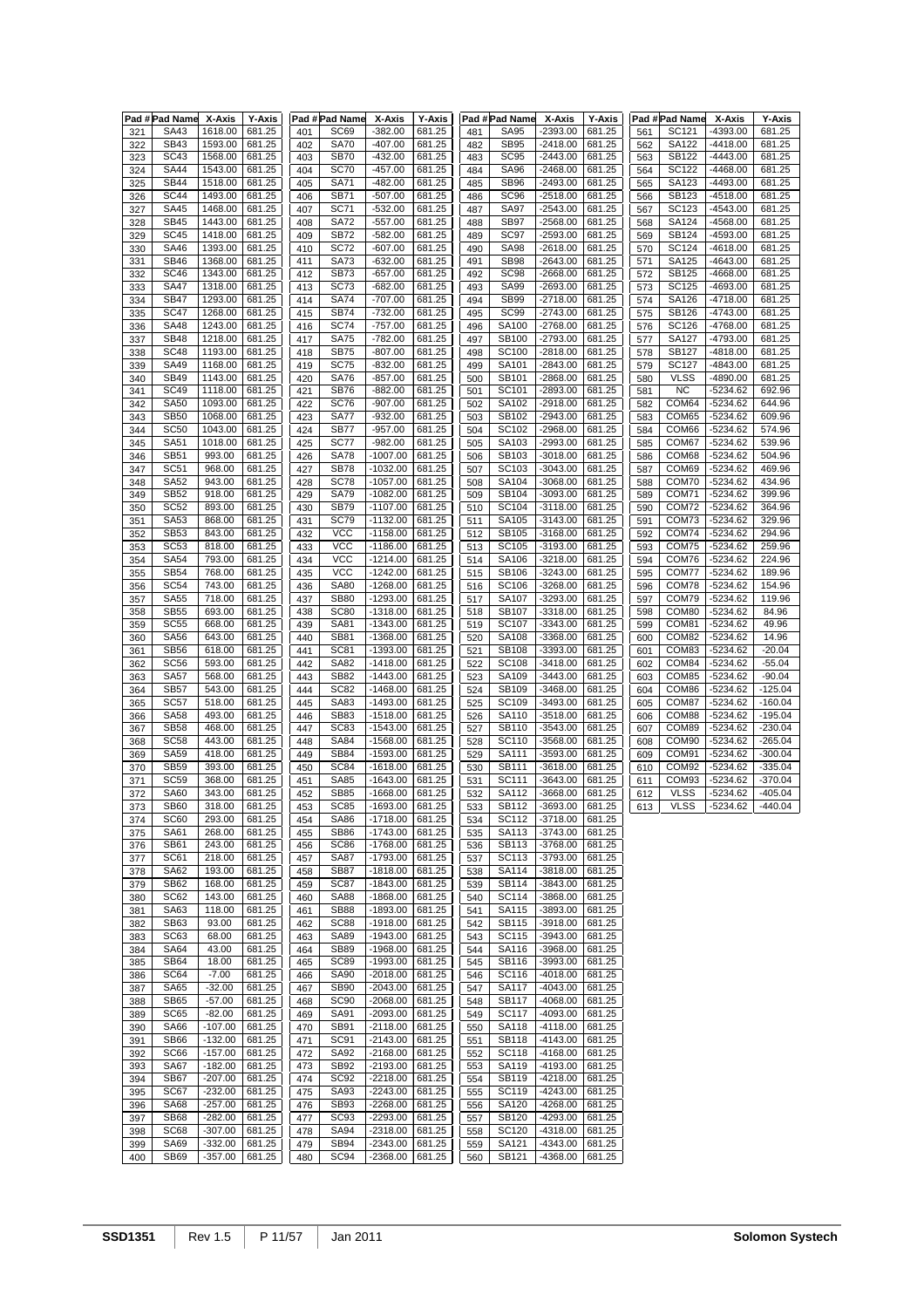## **6 PIN ARRANGEMENT**

## **6.1 SSD1351UR1 pin assignment**

**Figure 6-1: SSD1351UR1 Pin Assignment** 

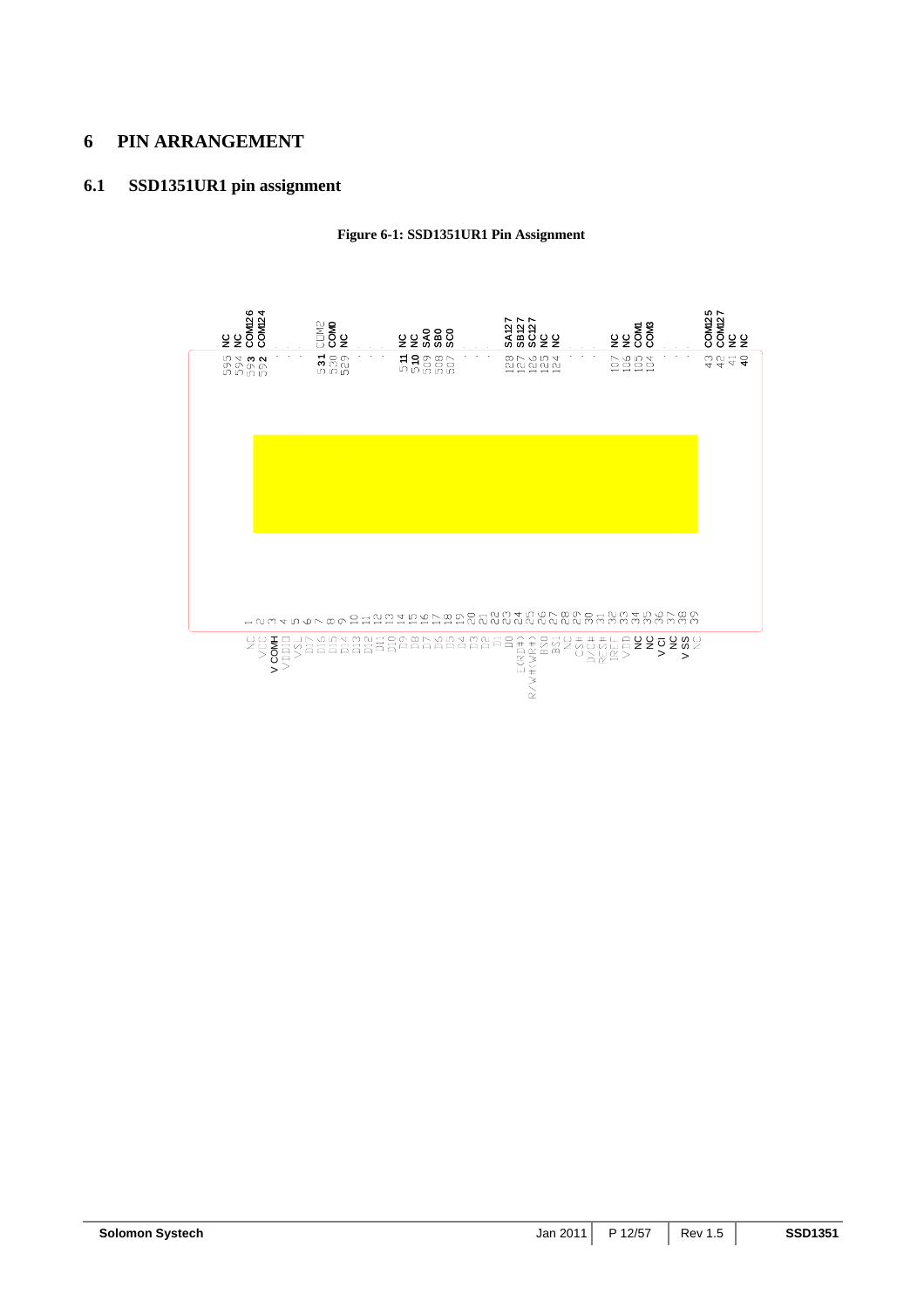| Pad#           | Pad Name        | Pad# | Pad Name     | Pad# | Pad Name         | Pad# | Pad Name    |
|----------------|-----------------|------|--------------|------|------------------|------|-------------|
| 1              | <b>NC</b>       | 81   | COM88        | 161  | SA116            | 241  | <b>SB89</b> |
| $\overline{2}$ | $\bar{v}$ cc    | 82   | COM87        | 162  | SC115            | 242  | <b>SA89</b> |
| 3              | <b>VCOMH</b>    | 83   | COM86        | 163  | SB115            | 243  | <b>SC88</b> |
| 4              | <b>VDDIO</b>    | 84   | COM85        | 164  | SA115            | 244  | <b>SB88</b> |
| 5              | <b>VSL</b>      | 85   | COM84        | 165  | SC114            | 245  | <b>SA88</b> |
| 6              | D17             | 86   | COM83        | 166  | SB114            | 246  | SC87        |
| 7              | D <sub>16</sub> | 87   | COM82        | 167  | SA114            | 247  | <b>SB87</b> |
| 8              | D <sub>15</sub> | 88   | COM81        | 168  | SC113            | 248  | <b>SA87</b> |
|                |                 |      |              |      |                  |      |             |
| 9              | D14             | 89   | COM80        | 169  | SB113            | 249  | <b>SC86</b> |
| 10             | D <sub>13</sub> | 90   | COM79        | 170  | SA113            | 250  | <b>SB86</b> |
| 11             | D <sub>12</sub> | 91   | COM78        | 171  | SC112            | 251  | <b>SA86</b> |
| 12             | D11             | 92   | COM77        | 172  | SB112            | 252  | SC85        |
| 13             | D <sub>10</sub> | 93   | COM76        | 173  | SA112            | 253  | <b>SB85</b> |
| 14             | D <sub>9</sub>  | 94   | COM75        | 174  | SC111            | 254  | <b>SA85</b> |
| 15             | D <sub>8</sub>  | 95   | COM74        | 175  | SB111            | 255  | <b>SC84</b> |
| 16             | D7              | 96   | COM73        | 176  | SA111            | 256  | <b>SB84</b> |
| 17             | D <sub>6</sub>  | 97   | COM72        | 177  | SC110            | 257  | <b>SA84</b> |
| 18             | D <sub>5</sub>  | 98   | COM71        | 178  | SB110            | 258  | <b>SC83</b> |
| 19             | D <sub>4</sub>  | 99   | COM70        | 179  | SA110            | 259  | <b>SB83</b> |
|                | D <sub>3</sub>  |      |              | 180  | SC109            | 260  |             |
| 20             |                 | 100  | COM69        |      |                  |      | SA83        |
| 21             | D <sub>2</sub>  | 101  | COM68        | 181  | SB109            | 261  | <b>SC82</b> |
| 22             | D <sub>1</sub>  | 102  | COM67        | 182  | SA109            | 262  | <b>SB82</b> |
| 23             | D <sub>0</sub>  | 103  | COM66        | 183  | SC108            | 263  | SA82        |
| 24             | $E$ (RD#)       | 104  | COM65        | 184  | SB108            | 264  | <b>SC81</b> |
| 25             | $R/W#$ (WR#)    | 105  | COM64        | 185  | SA108            | 265  | <b>SB81</b> |
| 26             | B <sub>S0</sub> | 106  | <b>NC</b>    | 186  | SC107            | 266  | SA81        |
| 27             | BS <sub>1</sub> | 107  | <b>NC</b>    | 187  | SB107            | 267  | <b>SC80</b> |
| 28             | <b>NC</b>       | 108  | <b>NC</b>    | 188  | SA107            | 268  | <b>SB80</b> |
| 29             | CS#             | 109  | <b>NC</b>    | 189  | SC106            | 269  | <b>SA80</b> |
| 30             | D/C#            | 110  | <b>NC</b>    | 190  | SB106            | 270  | <b>SC79</b> |
| 31             | RES#            | 111  | <b>NC</b>    | 191  | SA106            | 271  | <b>SB79</b> |
| 32             | <b>IREF</b>     | 112  | <b>NC</b>    | 192  | SC105            | 272  | <b>SA79</b> |
|                | VDD             |      | <b>NC</b>    | 193  |                  |      |             |
| 33             |                 | 113  |              |      | SB105            | 273  | <b>SC78</b> |
| 34             | <b>NC</b>       | 114  | <b>NC</b>    | 194  | SA105            | 274  | <b>SB78</b> |
| 35             | <b>NC</b>       | 115  | <b>NC</b>    | 195  | SC104            | 275  | <b>SA78</b> |
| 36             | VCI             | 116  | <b>NC</b>    | 196  | SB104            | 276  | <b>SC77</b> |
| 37             | <b>NC</b>       | 117  | <b>NC</b>    | 197  | SA104            | 277  | <b>SB77</b> |
| 38             | <b>VSS</b>      | 118  | <b>NC</b>    | 198  | SC103            | 278  | <b>SA77</b> |
| 39             | <b>NC</b>       | 119  | <b>NC</b>    | 199  | SB103            | 279  | SC76        |
| 40             | <b>NC</b>       | 120  | <b>NC</b>    | 200  | SA103            | 280  | <b>SB76</b> |
| 41             | <b>NC</b>       | 121  | <b>NC</b>    | 201  | SC102            | 281  | <b>SA76</b> |
| 42             | COM127          | 122  | <b>NC</b>    | 202  | SB102            | 282  | <b>SC75</b> |
| 43             | COM126          | 123  | <b>NC</b>    | 203  | SA102            | 283  | <b>SB75</b> |
| 44             | <b>COM125</b>   | 124  | <b>NC</b>    | 204  | SC101            | 284  | <b>SA75</b> |
| 45             | COM124          | 125  | <b>NC</b>    | 205  | SB101            | 285  | <b>SC74</b> |
| 46             | COM123          | 126  | <b>SC127</b> | 206  | SA101            | 286  | <b>SB74</b> |
| 47             | <b>COM122</b>   | 127  | SB127        | 207  | SC100            | 287  | <b>SA74</b> |
|                |                 |      |              |      |                  |      |             |
| 48             | COM121          | 128  | SA127        | 208  | SB100            | 288  | <b>SC73</b> |
| 49             | COM120          | 129  | SC126        | 209  | SA100            | 289  | <b>SB73</b> |
| 50             | COM119          | 130  | SB126        | 210  | <b>SC99</b>      | 290  | <b>SA73</b> |
| 51             | COM118          | 131  | SA126        | 211  | <b>SB99</b>      | 291  | <b>SC72</b> |
| 52             | COM117          | 132  | SC125        | 212  | SA99             | 292  | <b>SB72</b> |
| 53             | <b>COM116</b>   | 133  | SB125        | 213  | SC <sub>98</sub> | 293  | <b>SA72</b> |
| 54             | COM115          | 134  | SA125        | 214  | <b>SB98</b>      | 294  | <b>SC71</b> |
| 55             | COM114          | 135  | SC124        | 215  | <b>SA98</b>      | 295  | <b>SB71</b> |
| 56             | COM113          | 136  | SB124        | 216  | <b>SC97</b>      | 296  | <b>SA71</b> |
| 57             | COM112          | 137  | SA124        | 217  | <b>SB97</b>      | 297  | <b>SC70</b> |
| 58             | COM111          | 138  | SC123        | 218  | <b>SA97</b>      | 298  | <b>SB70</b> |
| 59             | COM110          | 139  | SB123        | 219  | <b>SC96</b>      | 299  | <b>SA70</b> |
| 60             | COM109          | 140  | SA123        | 220  | <b>SB96</b>      | 300  | SC69        |
| 61             | <b>COM108</b>   | 141  | SC122        | 221  | SA96             | 301  | <b>SB69</b> |
| 62             | COM107          | 142  | SB122        | 222  | <b>SC95</b>      | 302  | SA69        |
|                |                 |      |              |      |                  |      |             |
| 63             | COM106          | 143  | SA122        | 223  | <b>SB95</b>      | 303  | SC68        |
| 64             | COM105          | 144  | SC121        | 224  | SA95             | 304  | <b>SB68</b> |
| 65             | <b>COM104</b>   | 145  | SB121        | 225  | <b>SC94</b>      | 305  | <b>SA68</b> |
| 66             | COM103          | 146  | SA121        | 226  | SB94             | 306  | SC67        |
| 67             | COM102          | 147  | SC120        | 227  | <b>SA94</b>      | 307  | <b>SB67</b> |
| 68             | COM101          | 148  | SB120        | 228  | <b>SC93</b>      | 308  | <b>SA67</b> |
| 69             | COM100          | 149  | SA120        | 229  | SB93             | 309  | SC66        |
| 70             | COM99           | 150  | SC119        | 230  | SA93             | 310  | <b>SB66</b> |
| 71             | COM98           | 151  | SB119        | 231  | SC <sub>92</sub> | 311  | <b>SA66</b> |
| 72             | COM97           | 152  | SA119        | 232  | SB92             | 312  | SC65        |
| 73             | COM96           | 153  | SC118        | 233  | SA92             | 313  | <b>SB65</b> |
| 74             | COM95           | 154  | SB118        | 234  | <b>SC91</b>      | 314  | <b>SA65</b> |
| 75             | COM94           | 155  | SA118        | 235  | SB91             | 315  | SC64        |
| 76             | COM93           | 156  | <b>SC117</b> | 236  | SA91             | 316  | <b>SB64</b> |
| 77             | COM92           | 157  | SB117        | 237  | <b>SC90</b>      | 317  | <b>SA64</b> |
|                |                 |      |              |      |                  |      |             |
| 78             | COM91           | 158  | SA117        | 238  | SB90             | 318  | SC63        |
| 79             | COM90           | 159  | SC116        | 239  | <b>SA90</b>      | 319  | SB63        |
| 80             | COM89           | 160  | SB116        | 240  | <b>SC89</b>      | 320  | SA63        |

## **Table 6-1: SSD1351UR1 Pin Assignment Table**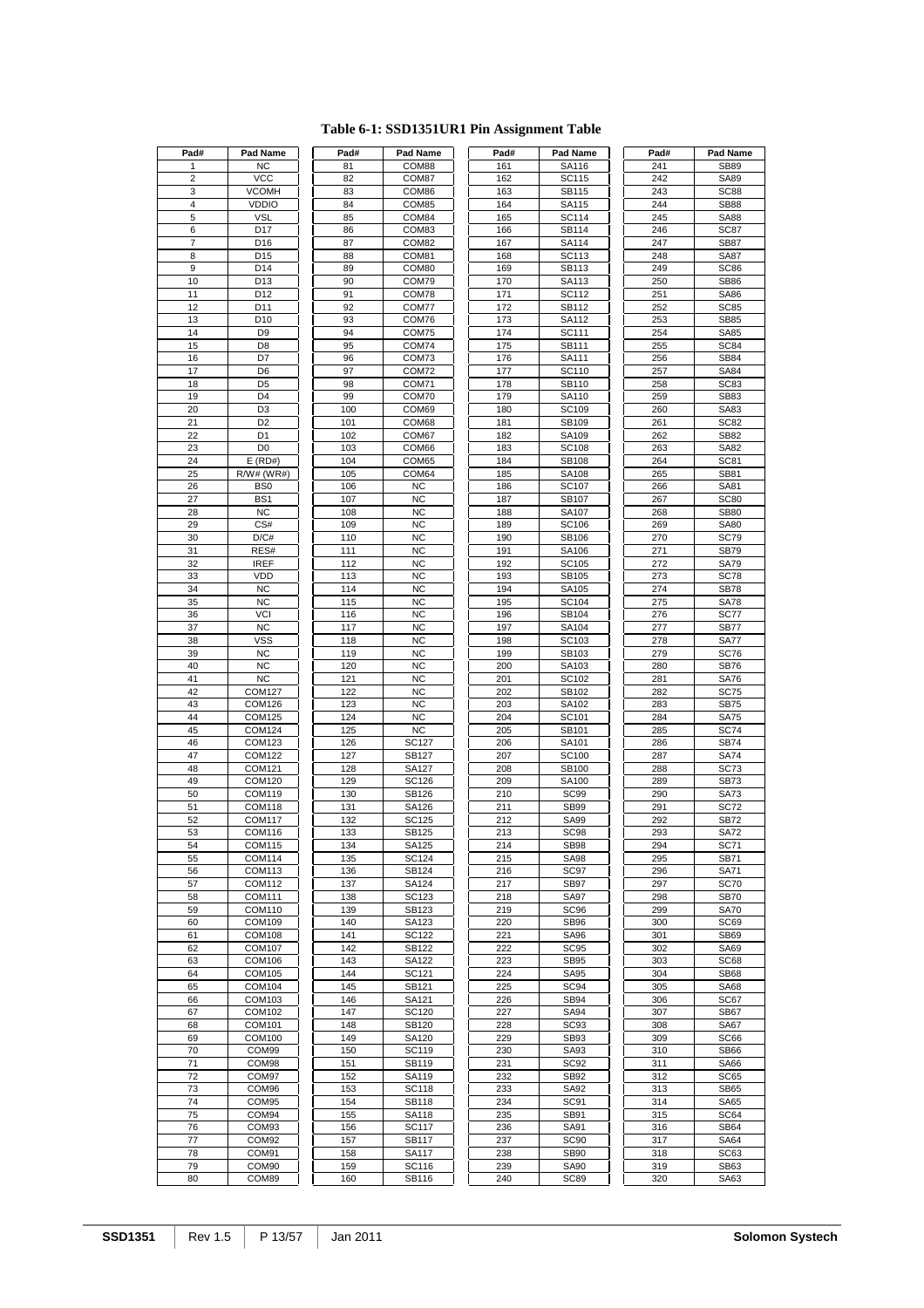| Pad# | Pad Name         | Pad# | Pad Name         | Pad# | Pad Name          | Pad# | Pad Name          |
|------|------------------|------|------------------|------|-------------------|------|-------------------|
| 321  | SC62             | 401  | SA36             | 481  | SB <sub>9</sub>   | 561  | COM31             |
| 322  | <b>SB62</b>      | 402  | <b>SC35</b>      | 482  | SA <sub>9</sub>   | 562  | COM32             |
| 323  | <b>SA62</b>      | 403  | SB35             | 483  | SC <sub>8</sub>   | 563  | COM33             |
| 324  | SC61             | 404  | SA35             | 484  | SB <sub>8</sub>   | 564  | COM34             |
| 325  | <b>SB61</b>      | 405  | <b>SC34</b>      | 485  | SA <sub>8</sub>   | 565  | COM35             |
|      |                  |      |                  |      |                   |      |                   |
| 326  | SA61             | 406  | SB34             | 486  | SC7               | 566  | COM36             |
| 327  | <b>SC60</b>      | 407  | SA34             | 487  | SB7               | 567  | COM37             |
| 328  | <b>SB60</b>      | 408  | SC <sub>33</sub> | 488  | SA7               | 568  | COM38             |
| 329  | <b>SA60</b>      | 409  | <b>SB33</b>      | 489  | SC <sub>6</sub>   | 569  | COM39             |
| 330  | <b>SC59</b>      | 410  | SA33             | 490  | SB <sub>6</sub>   | 570  | COM40             |
| 331  | <b>SB59</b>      | 411  | <b>SC32</b>      | 491  | SA6               | 571  | COM41             |
| 332  | <b>SA59</b>      | 412  | SB32             | 492  | SC <sub>5</sub>   | 572  | COM42             |
|      |                  |      |                  |      |                   |      |                   |
| 333  | <b>SC58</b>      | 413  | SA32             | 493  | SB <sub>5</sub>   | 573  | COM43             |
| 334  | <b>SB58</b>      | 414  | <b>SC31</b>      | 494  | SA <sub>5</sub>   | 574  | COM44             |
| 335  | <b>SA58</b>      | 415  | SB31             | 495  | SC <sub>4</sub>   | 575  | COM45             |
| 336  | <b>SC57</b>      | 416  | SA31             | 496  | SB <sub>4</sub>   | 576  | COM46             |
| 337  | <b>SB57</b>      | 417  | <b>SC30</b>      | 497  | SA4               | 577  | COM47             |
| 338  | <b>SA57</b>      | 418  | <b>SB30</b>      | 498  | SC <sub>3</sub>   | 578  | COM48             |
| 339  | <b>SC56</b>      | 419  | <b>SA30</b>      | 499  | SB <sub>3</sub>   | 579  | COM49             |
|      |                  |      |                  |      |                   |      |                   |
| 340  | <b>SB56</b>      | 420  | <b>SC29</b>      | 500  | SA <sub>3</sub>   | 580  | COM50             |
| 341  | <b>SA56</b>      | 421  | <b>SB29</b>      | 501  | SC <sub>2</sub>   | 581  | COM51             |
| 342  | <b>SC55</b>      | 422  | <b>SA29</b>      | 502  | SB <sub>2</sub>   | 582  | COM <sub>52</sub> |
| 343  | <b>SB55</b>      | 423  | <b>SC28</b>      | 503  | SA <sub>2</sub>   | 583  | COM <sub>53</sub> |
| 344  | <b>SA55</b>      | 424  | <b>SB28</b>      | 504  | SC <sub>1</sub>   | 584  | COM54             |
| 345  | <b>SC54</b>      | 425  | <b>SA28</b>      | 505  | SB <sub>1</sub>   | 585  | COM <sub>55</sub> |
| 346  | <b>SB54</b>      | 426  | <b>SC27</b>      | 506  | SA <sub>1</sub>   | 586  | COM56             |
|      |                  |      |                  |      |                   |      |                   |
| 347  | <b>SA54</b>      | 427  | <b>SB27</b>      | 507  | SC <sub>0</sub>   | 587  | COM57             |
| 348  | <b>SC53</b>      | 428  | <b>SA27</b>      | 508  | SB <sub>0</sub>   | 588  | COM58             |
| 349  | <b>SB53</b>      | 429  | <b>SC26</b>      | 509  | SA <sub>0</sub>   | 589  | COM59             |
| 350  | <b>SA53</b>      | 430  | <b>SB26</b>      | 510  | <b>NC</b>         | 590  | COM60             |
| 351  | <b>SC52</b>      | 431  | SA26             | 511  | <b>NC</b>         | 591  | COM61             |
| 352  | <b>SB52</b>      | 432  | <b>SC25</b>      | 512  | <b>NC</b>         | 592  | COM62             |
|      |                  |      |                  |      | <b>NC</b>         |      |                   |
| 353  | <b>SA52</b>      | 433  | <b>SB25</b>      | 513  |                   | 593  | COM63             |
| 354  | <b>SC51</b>      | 434  | <b>SA25</b>      | 514  | <b>NC</b>         | 594  | <b>NC</b>         |
| 355  | <b>SB51</b>      | 435  | <b>SC24</b>      | 515  | <b>NC</b>         | 595  | <b>NC</b>         |
| 356  | SA51             | 436  | <b>SB24</b>      | 516  | <b>NC</b>         |      |                   |
| 357  | <b>SC50</b>      | 437  | <b>SA24</b>      | 517  | <b>NC</b>         |      |                   |
| 358  | <b>SB50</b>      | 438  | SC <sub>23</sub> | 518  | <b>NC</b>         |      |                   |
| 359  | <b>SA50</b>      | 439  | <b>SB23</b>      | 519  | <b>NC</b>         |      |                   |
| 360  | <b>SC49</b>      | 440  | SA23             | 520  | <b>NC</b>         |      |                   |
| 361  | <b>SB49</b>      | 441  | <b>SC22</b>      | 521  | <b>NC</b>         |      |                   |
|      |                  |      |                  |      |                   |      |                   |
| 362  | <b>SA49</b>      | 442  | SB22             | 522  | <b>NC</b>         |      |                   |
| 363  | <b>SC48</b>      | 443  | <b>SA22</b>      | 523  | <b>NC</b>         |      |                   |
| 364  | <b>SB48</b>      | 444  | <b>SC21</b>      | 524  | <b>NC</b>         |      |                   |
| 365  | <b>SA48</b>      | 445  | SB21             | 525  | <b>NC</b>         |      |                   |
| 366  | <b>SC47</b>      | 446  | SA21             | 526  | <b>NC</b>         |      |                   |
| 367  | <b>SB47</b>      | 447  | <b>SC20</b>      | 527  | <b>NC</b>         |      |                   |
| 368  | <b>SA47</b>      | 448  | <b>SB20</b>      | 528  | <b>NC</b>         |      |                   |
|      |                  |      |                  |      |                   |      |                   |
| 369  | <b>SC46</b>      | 449  | <b>SA20</b>      | 529  | <b>NC</b>         |      |                   |
| 370  | <b>SB46</b>      | 450  | <b>SC19</b>      | 530  | COM <sub>0</sub>  |      |                   |
| 371  | <b>SA46</b>      | 451  | <b>SB19</b>      | 531  | COM <sub>1</sub>  |      |                   |
| 372  | SC45             | 452  | SA <sub>19</sub> | 532  | COM <sub>2</sub>  |      |                   |
| 373  | <b>SB45</b>      | 453  | SC <sub>18</sub> | 533  | COM <sub>3</sub>  |      |                   |
| 374  | <b>SA45</b>      | 454  | <b>SB18</b>      | 534  | COM4              |      |                   |
| 375  | <b>SC44</b>      | 455  | <b>SA18</b>      | 535  | COM <sub>5</sub>  |      |                   |
| 376  | <b>SB44</b>      | 456  | <b>SC17</b>      | 536  | COM <sub>6</sub>  |      |                   |
|      |                  |      | <b>SB17</b>      |      |                   |      |                   |
| 377  | <b>SA44</b>      | 457  |                  | 537  | COM7              |      |                   |
| 378  | <b>SC43</b>      | 458  | <b>SA17</b>      | 538  | COM8              |      |                   |
| 379  | <b>SB43</b>      | 459  | <b>SC16</b>      | 539  | COM <sub>9</sub>  |      |                   |
| 380  | <b>SA43</b>      | 460  | <b>SB16</b>      | 540  | COM <sub>10</sub> |      |                   |
| 381  | <b>SC42</b>      | 461  | SA16             | 541  | COM11             |      |                   |
| 382  | <b>SB42</b>      | 462  | <b>SC15</b>      | 542  | COM12             |      |                   |
| 383  | <b>SA42</b>      | 463  | <b>SB15</b>      | 543  | COM <sub>13</sub> |      |                   |
| 384  | <b>SC41</b>      | 464  | <b>SA15</b>      | 544  | COM14             |      |                   |
|      |                  |      |                  |      |                   |      |                   |
| 385  | SB41             | 465  | <b>SC14</b>      | 545  | COM15             |      |                   |
| 386  | SA41             | 466  | <b>SB14</b>      | 546  | COM16             |      |                   |
| 387  | <b>SC40</b>      | 467  | <b>SA14</b>      | 547  | COM <sub>17</sub> |      |                   |
| 388  | <b>SB40</b>      | 468  | <b>SC13</b>      | 548  | COM <sub>18</sub> |      |                   |
| 389  | <b>SA40</b>      | 469  | <b>SB13</b>      | 549  | COM19             |      |                   |
| 390  | <b>SC39</b>      | 470  | SA13             | 550  | COM20             |      |                   |
| 391  | SB39             | 471  | <b>SC12</b>      | 551  | COM21             |      |                   |
|      |                  |      |                  |      |                   |      |                   |
| 392  | SA39             | 472  | <b>SB12</b>      | 552  | COM22             |      |                   |
| 393  | SC <sub>38</sub> | 473  | <b>SA12</b>      | 553  | COM23             |      |                   |
| 394  | <b>SB38</b>      | 474  | <b>SC11</b>      | 554  | COM24             |      |                   |
| 395  | SA38             | 475  | <b>SB11</b>      | 555  | COM25             |      |                   |
| 396  | <b>SC37</b>      | 476  | <b>SA11</b>      | 556  | COM26             |      |                   |
| 397  | <b>SB37</b>      | 477  | <b>SC10</b>      | 557  | COM27             |      |                   |
| 398  | <b>SA37</b>      | 478  | <b>SB10</b>      | 558  | COM28             |      |                   |
| 399  | SC <sub>36</sub> | 479  | <b>SA10</b>      | 559  | COM29             |      |                   |
|      |                  |      |                  |      |                   |      |                   |
| 400  | <b>SB36</b>      | 480  | SC <sub>9</sub>  | 560  | COM30             |      |                   |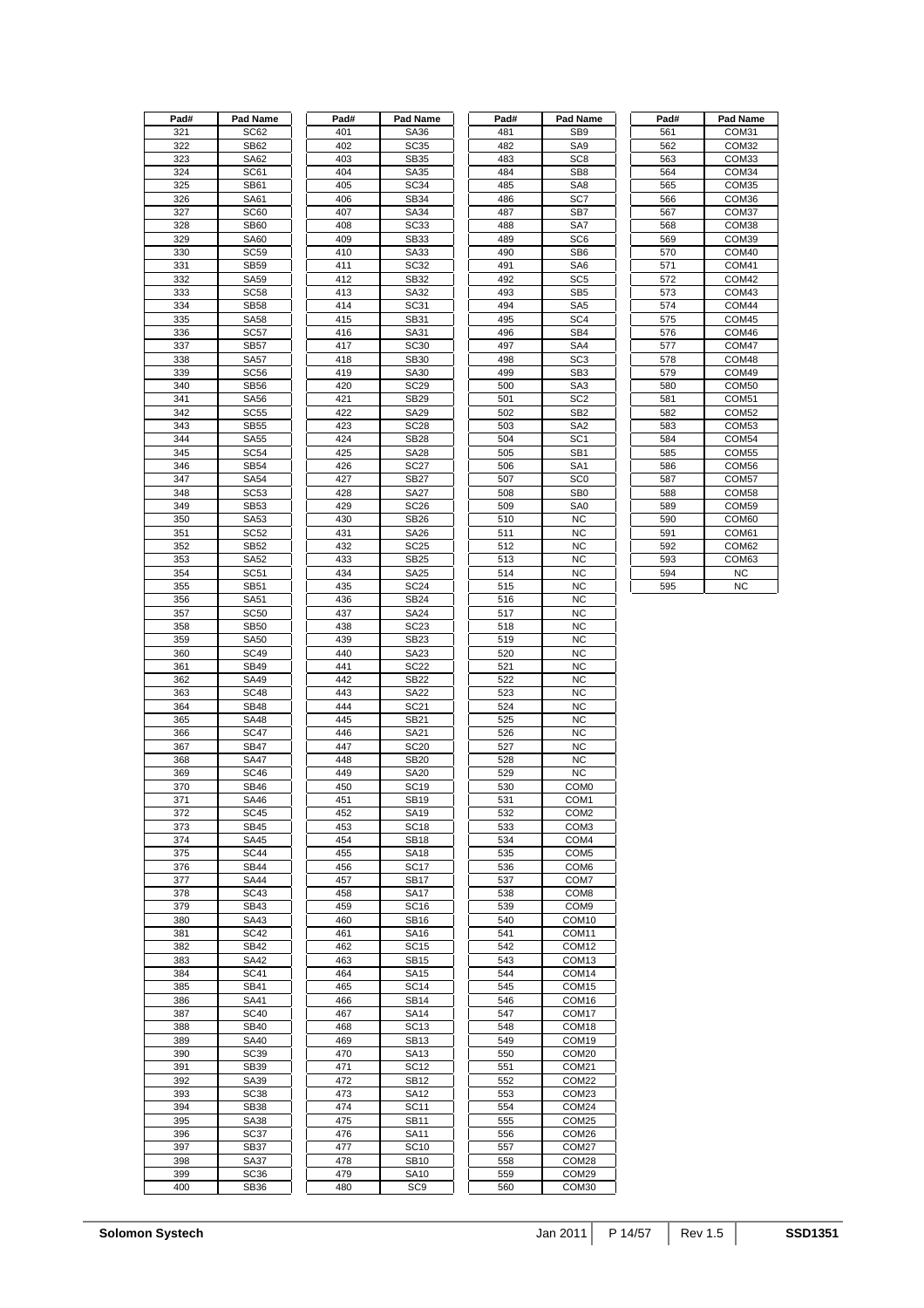## **7 PIN DESCRIPTIONS**

## **Key:**

| $I = Input$                                  | $NC = Not Connected$             |
|----------------------------------------------|----------------------------------|
| $O =$ Output                                 | Pull LOW= connect to Ground      |
| $I/O = Bi\text{-directional}$ (input/output) | Pull HIGH= connect to $V_{DDIO}$ |
| $P = Power pin$                              |                                  |

## **Table 7-1 : SSD1351 Pin Description**

| <b>Pin Name</b> |              | <b>Pin Type Description</b>                                                                                                                                                                               |
|-----------------|--------------|-----------------------------------------------------------------------------------------------------------------------------------------------------------------------------------------------------------|
| $V_{DD}$        | P            | Power supply for core logic operation. A capacitor is necessary to connected between<br>this pin and $V_{SS}$ . It is regulated internally from $V_{CI}$ .                                                |
|                 |              | Refer to Section 8.10 for details.                                                                                                                                                                        |
| $\rm V_{DDIO}$  | $\mathbf{P}$ | Power supply for interface logic level. It should match with the MCU interface<br>voltage level and must be connected to external source.                                                                 |
| $\rm V_{CI}$    | $\, {\bf P}$ | Low voltage power supply<br>$V_{CI}$ must always be equal to or higher than $V_{DDIO}$ .                                                                                                                  |
|                 |              | Refer to Section 8.10 for details.                                                                                                                                                                        |
| $V_{CC}$        | $\mathbf{P}$ | Power supply for panel driving voltage. This is also the most positive power voltage<br>supply pin. It is supplied by external high voltage source.                                                       |
| $V_{PP}$        | $\mathbf{P}$ | Reserved pin. It must be connected to $V_{DD}$ .                                                                                                                                                          |
| $V_{SS}$        | $\mathbf{P}$ | Ground pin                                                                                                                                                                                                |
| $V_{LSS}$       | $\mathbf{P}$ | Analog system ground pin                                                                                                                                                                                  |
| $V_{COMH}$      | $\mathbf{P}$ | COM signal deselected voltage level.<br>A capacitor should be connected between this pin and $V_{SS}$ .                                                                                                   |
| <b>BGGND</b>    | P            | It should be connected to Ground.                                                                                                                                                                         |
| GPIO0           | I/O          | Detail refer to Command B5h                                                                                                                                                                               |
| GPIO1           | I/O          | Detail refer to Command B5h                                                                                                                                                                               |
| <b>VSL</b>      | $\mathbf{P}$ | This is segment voltage reference pin. External VSL is set as default. This pin has to<br>connect with resistor and diode to ground. (details depend on application)<br>Refer to Command B4h for details. |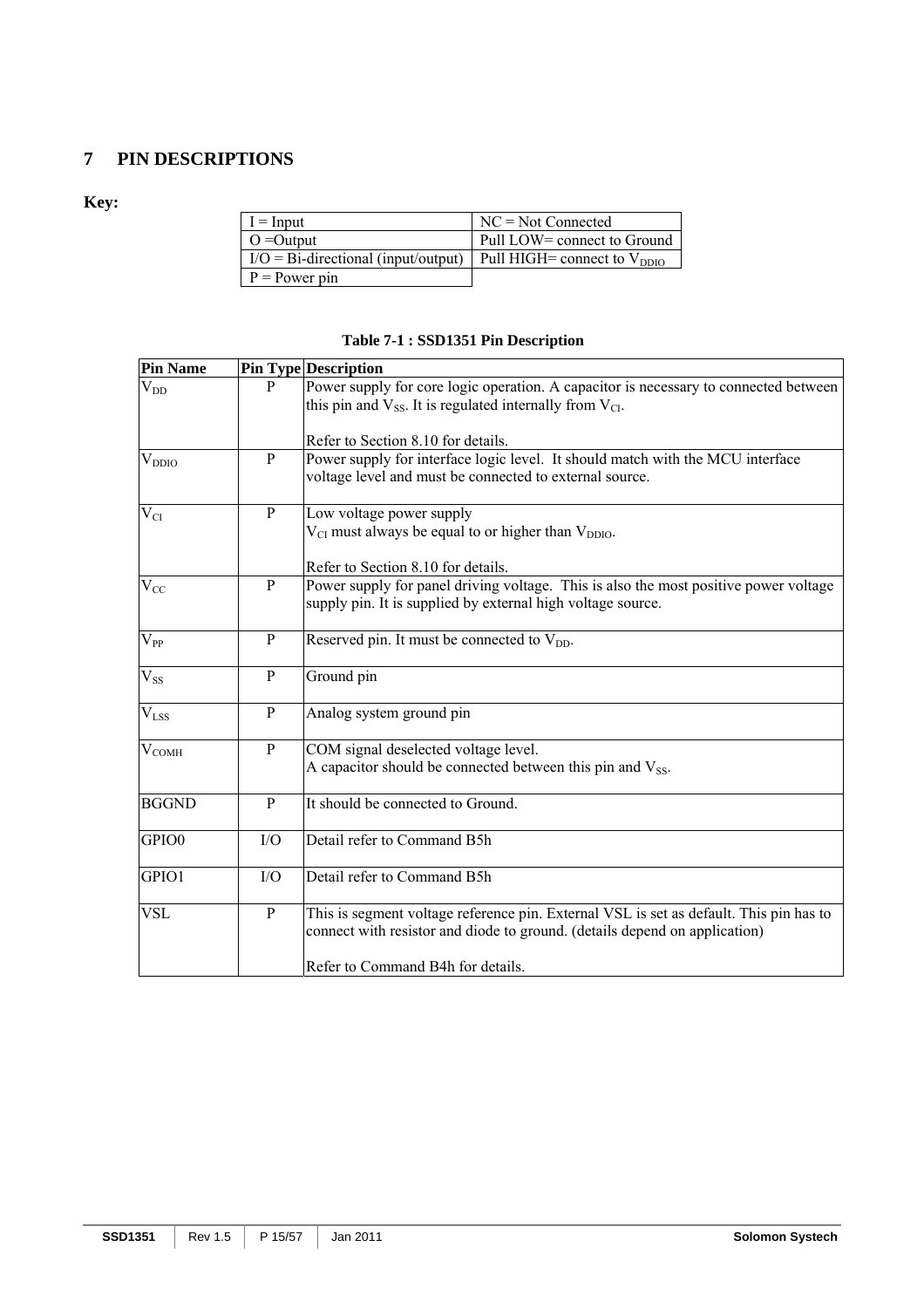| <b>Pin Name</b> |             | <b>Pin Type Description</b>                                                                                                                                                                                                             |  |  |  |  |  |  |
|-----------------|-------------|-----------------------------------------------------------------------------------------------------------------------------------------------------------------------------------------------------------------------------------------|--|--|--|--|--|--|
| BS[1:0]         |             | MCU bus interface selection pins. Select appropriate logic setting as described in the<br>following table. BS3 and BS2 are command programmable (by command ABh).<br>$[reset = 00]$ . BS1 and BS0 are pin select.                       |  |  |  |  |  |  |
|                 |             | <b>Table 7-2 : Bus Interface selection</b>                                                                                                                                                                                              |  |  |  |  |  |  |
|                 |             | BS[3:0]<br>Interface                                                                                                                                                                                                                    |  |  |  |  |  |  |
|                 |             | 4 line SPI<br>XX00                                                                                                                                                                                                                      |  |  |  |  |  |  |
|                 |             | <b>XX01</b><br>3 line SPI                                                                                                                                                                                                               |  |  |  |  |  |  |
|                 |             | 0011<br>8-bit 6800 parallel                                                                                                                                                                                                             |  |  |  |  |  |  |
|                 |             | 0010<br>8-bit 8080 parallel                                                                                                                                                                                                             |  |  |  |  |  |  |
|                 |             | 0111<br>16-bit 6800 parallel                                                                                                                                                                                                            |  |  |  |  |  |  |
|                 |             | 0110<br>16-bit 8080 parallel                                                                                                                                                                                                            |  |  |  |  |  |  |
|                 |             | 1111<br>18-bit 6800 parallel                                                                                                                                                                                                            |  |  |  |  |  |  |
|                 |             | 1110<br>18-bit 8080 parallel<br><b>Note</b>                                                                                                                                                                                             |  |  |  |  |  |  |
|                 |             | $^{(1)}$ 0 is connected to $V_{SS}$<br>$^{(2)}$ 1 is connected to $V_{DDIO}$                                                                                                                                                            |  |  |  |  |  |  |
| $\rm I_{REF}$   | $\bf{I}$    | This pin is the segment output current reference pin.<br>A resistor should be connected between this pin and $V_{SS}$ .                                                                                                                 |  |  |  |  |  |  |
| <b>CL</b>       | $\bf{I}$    | External clock input pin.                                                                                                                                                                                                               |  |  |  |  |  |  |
|                 |             | When internal clock is enable (i.e. pull HIGH in CLS pin), this pin is not used and<br>should be connected to Ground.<br>When internal clock is disable (i.e. pull LOW in CLS pin), this pin is the external<br>clock source input pin. |  |  |  |  |  |  |
| <b>CLS</b>      | $\rm I$     | Internal clock selection pin.                                                                                                                                                                                                           |  |  |  |  |  |  |
|                 |             | When this pin is pulled HIGH, internal oscillator is enabled (normal operation).<br>When this pin is pulled LOW, an external clock signal should be connected to CL.                                                                    |  |  |  |  |  |  |
| CS#             | $\bf{I}$    | This pin is the chip select input connecting to the MCU.                                                                                                                                                                                |  |  |  |  |  |  |
|                 |             | The chip is enabled for MCU communication only when CS# is pulled LOW.                                                                                                                                                                  |  |  |  |  |  |  |
| RES#            | $\perp$     | This pin is reset signal input.                                                                                                                                                                                                         |  |  |  |  |  |  |
|                 |             | When the pin is pulled LOW, initialization of the chip is executed.<br>Keep this pin pull HIGH during normal operation.                                                                                                                 |  |  |  |  |  |  |
| D/C#            | $\mathbf I$ | This pin is Data/Command control pin connecting to the MCU.                                                                                                                                                                             |  |  |  |  |  |  |
|                 |             | When the pin is pulled HIGH, the data at $D[17:0]$ will be interpreted as data.<br>When the pin is pulled LOW, the data at $D[17:0]$ will be interpreted as command.                                                                    |  |  |  |  |  |  |
| $R/W#$ (WR#)    | Ι           | This pin is read / write control input pin connecting to the MCU interface.                                                                                                                                                             |  |  |  |  |  |  |
|                 |             | When 6800 interface mode is selected, this pin will be used as Read/Write $(R/W#)$<br>selection input. Read mode will be carried out when this pin is pulled HIGH and<br>write mode when LOW.                                           |  |  |  |  |  |  |
|                 |             | When 8080 interface mode is selected, this pin will be the Write (WR#) input. Data<br>write operation is initiated when this pin is pulled LOW and the chip is selected.                                                                |  |  |  |  |  |  |
|                 |             | When serial interface is selected, this pin R/W (WR#) must be connected to $V_{SS}$ .                                                                                                                                                   |  |  |  |  |  |  |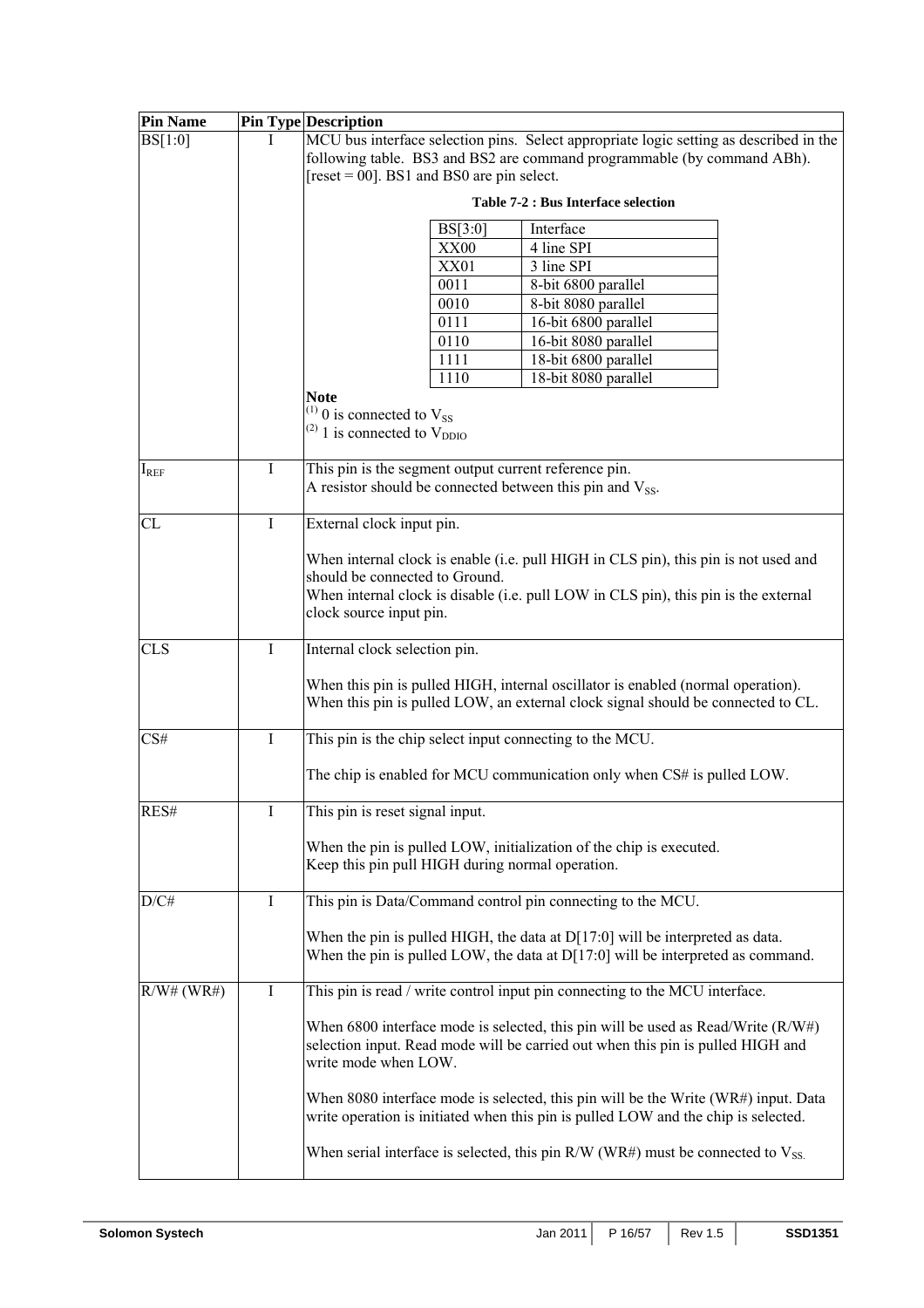| <b>Pin Name</b>                     |                | <b>Pin Type Description</b>                                                                                                                                                          |
|-------------------------------------|----------------|--------------------------------------------------------------------------------------------------------------------------------------------------------------------------------------|
| $E$ (RD#)                           |                | This pin is MCU interface input.                                                                                                                                                     |
|                                     |                | When 6800 interface mode is selected, this pin will be used as the Enable (E) signal.<br>Read/write operation is initiated when this pin is pulled HIGH and the chip is<br>selected. |
|                                     |                | When 8080 interface mode is selected, this pin receives the Read (RD#) signal. Read<br>operation is initiated when this pin is pulled LOW and the chip is selected.                  |
|                                     |                | When serial interface is selected, this pin $E(RD\#)$ must be connected to $V_{SS}$ .                                                                                                |
| D[17:0]                             | I/O            | These pins are bi-directional data bus connecting to the MCU data bus.                                                                                                               |
|                                     |                | Unused pins are recommended to tie LOW. (Except for D2 pin in SPI mode)                                                                                                              |
| <b>FR</b>                           | $\overline{O}$ | This pin is reserved pin. No connection is necessary and should be left open<br>individually.                                                                                        |
| TR[4:0]                             | $\overline{O}$ | These are reserved pins. No connection is necessary and should be left open<br>individually.                                                                                         |
| $V_{SS1}$                           | $\mathbf{P}$   | This pin is reserved pin. It should be connected to $V_{SS}$ .                                                                                                                       |
| $V_{\rm CII}$                       | $\mathbf{P}$   | This pin is reserved pin. No connection is necessary and should be left open<br>individually.                                                                                        |
| SA[127:0]<br>SB[127:0]<br>SC[127:0] | $\overline{O}$ | These pins provide the OLED segment driving signals. These pins are $V_{SS}$ state when<br>display is OFF.                                                                           |
|                                     |                | The 384 segment pins are divided into 3 groups, SA, SB and SC. Each group can<br>have different color settings for color A, B and C.                                                 |
| COM[127:0]                          | I/O            | These pins provide the Common switch signals to the OLED panel.                                                                                                                      |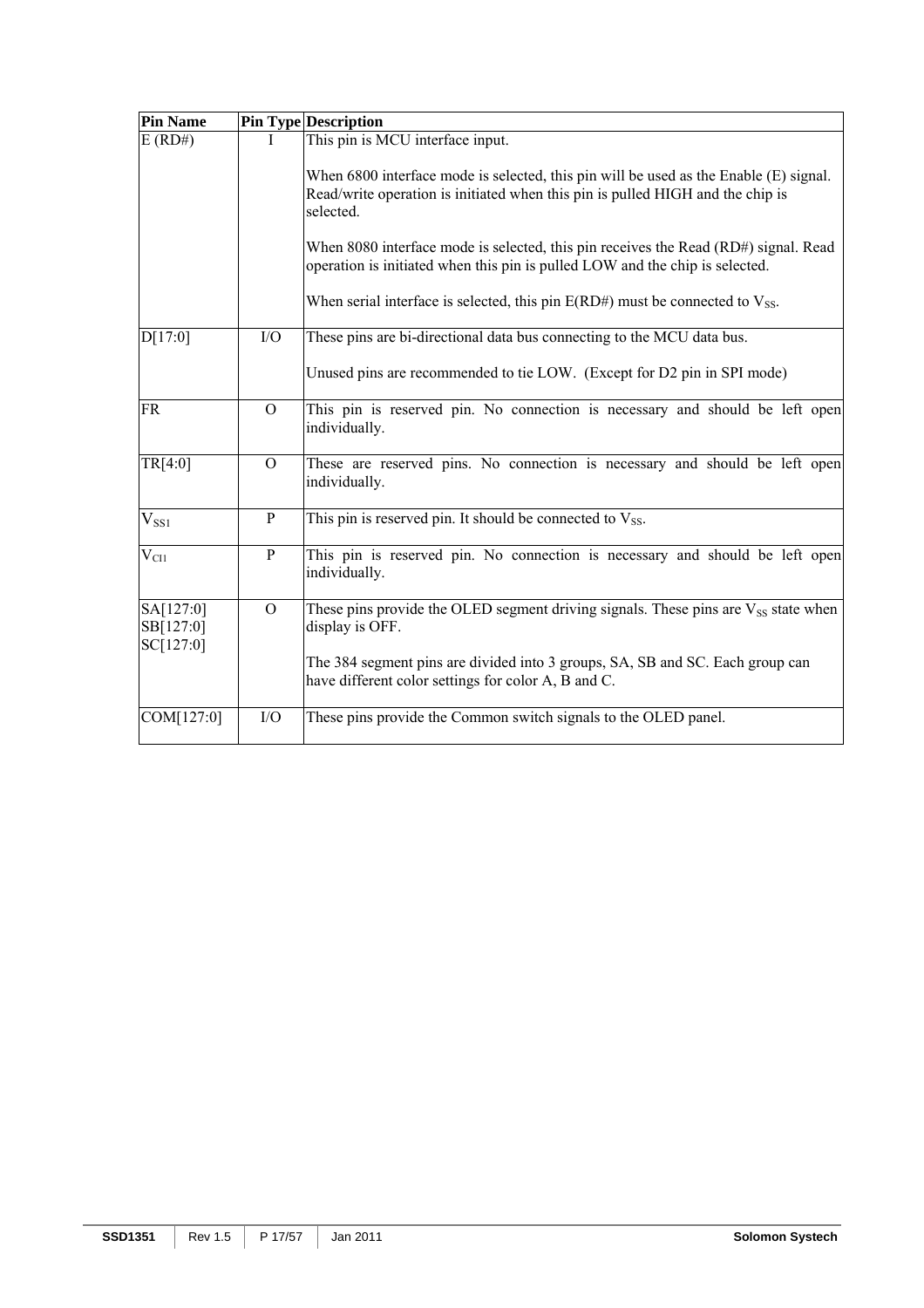## **8 FUNCTIONAL BLOCK DESCRIPTIONS**

## **8.1 MCU Interface**

SSD1351 MCU interface consist of 18 data pin and 5 control pins. The pin assignment at different interface mode is summarized in Table 8-1. Different MCU mode can be set by hardware selection on BS[1:0] pins and software command on BS[3:0].(refer to Table 7-2 for BS[3:0] setting)

| Pin Name             | Data / Command Interface  |                                               |         |             |             | Control Signal |         |      |         |      |      |
|----------------------|---------------------------|-----------------------------------------------|---------|-------------|-------------|----------------|---------|------|---------|------|------|
| <b>Bus Interface</b> | D <sub>17</sub>           | D16 D15 D14 D13 D12 D11 D10 D9 D8 D7 D6 D5 D4 | D3      | D2          | D1          | D0             | E       | R/W# | CS#     | D/C# | RES# |
| 8b / 8080            |                           | Tie Low                                       | D[7:0]  |             |             |                | RD#     | WR#  | CS#     | D/C# | RES# |
| 8b / 6800            | Tie Low                   |                                               |         |             |             |                | E       | R/W# | CS#     | D/C# | RES# |
| 16b / 8080           | Tie Low                   |                                               | D[15:0] |             |             |                | RD#     | WR#  | CS#     | D/C# | RES# |
| 16b / 6800           | Tie Low                   | D[15:0]                                       |         |             |             | E              | R/W#    | CS#  | D/C#    | RES# |      |
| 18b / 8080           |                           | DI17:01                                       |         |             |             |                | RD#     | WR#  | CS#     | D/C# | RES# |
| 18b / 6800           |                           | D[17:0]                                       |         |             |             |                | E       | R/W# | CS#     | D/C# | RES# |
| SPI 4-wire           | Tie Low<br>SDIN           |                                               |         | <b>SCLK</b> |             | Tie Low        | CS#     | D/C# | RES#    |      |      |
| SPI 3-Wire           | Tie Low<br>N <sub>C</sub> |                                               |         | SDIN        | <b>SCLK</b> |                | Tie Low | CS#  | Tie Low | RES# |      |

|  |  |  | Table 8-1 : MCU interface assignment under different bus interface mode |  |  |  |  |  |
|--|--|--|-------------------------------------------------------------------------|--|--|--|--|--|
|--|--|--|-------------------------------------------------------------------------|--|--|--|--|--|

**Table 8-2 : Data bus selection modes** 

|               | 6800 – series Parallel<br><b>Interface</b> | 8080 – series Parallel<br><b>Interface</b> | 3-wire Serial Interface or<br><b>4-wire Serial Interface</b> |
|---------------|--------------------------------------------|--------------------------------------------|--------------------------------------------------------------|
| Data Read     | $18 - 16 - 8 - bits$                       | $18 - 16 - 8 - bits$                       | N <sub>0</sub>                                               |
| Data Write    | $18 - 16 - 8 - bits$                       | $18 - 16 - 8 - bits$                       | 8-bits                                                       |
| Command Read  | Yes. Refer to section 9                    | Yes. Refer to section 9                    | N <sub>0</sub>                                               |
| Command Write | Yes                                        | Yes                                        | Yes                                                          |

## **8.1.1 MCU Parallel 6800-series Interface**

The parallel interface consists of 18 bi-directional data pins (D[17:0]),  $R/W#$ ,  $D/C#$ , E and CS#.

A LOW in R/W# indicates WRITE operation and HIGH in R/W# indicates READ operation. A LOW in D/C# indicates COMMAND read/write and HIGH in D/C# indicates DATA read/write. The E input serves as data latch signal while CS# is LOW. Data is latched at the falling edge of E signal.

| <b>Function</b> | Е | R/W# | CS# | D/CH |
|-----------------|---|------|-----|------|
| Write command   |   |      |     |      |
| Read status     |   |      |     |      |
| Write data      |   |      |     |      |
| Read data       |   |      |     |      |

**Note** 

 $(1)$   $\downarrow$  stands for falling edge of signal

 $^{(2)}$ H stands for HIGH in signal

 $^{(3)}$ L stands for LOW in signal

In order to match the operating frequency of display RAM with that of the microprocessor, some pipeline processing is internally performed which requires the insertion of a dummy read before the first actual display data read. This is shown in Figure 8-1.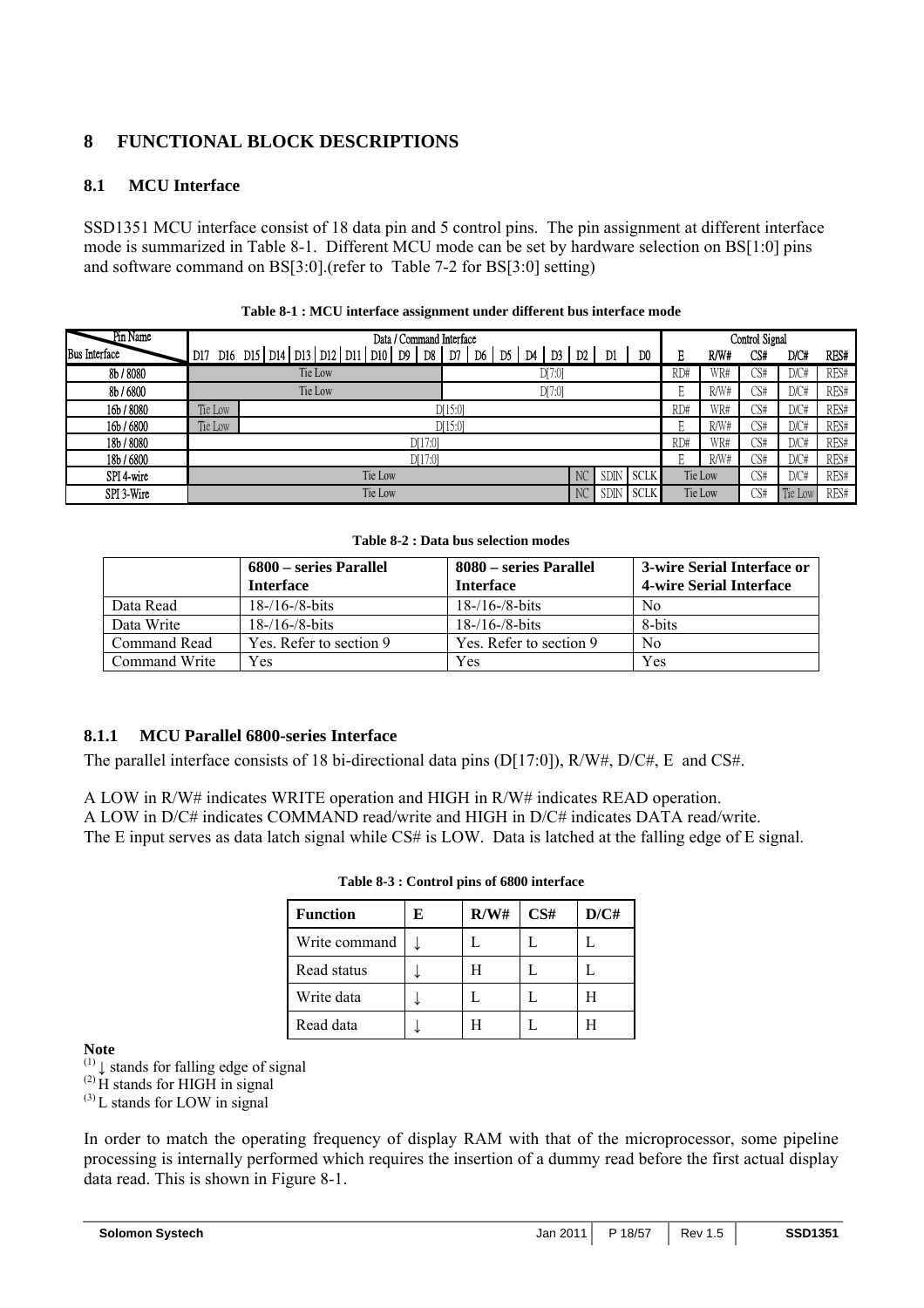



#### **8.1.2 MCU Parallel 8080-series Interface**

The parallel interface consists of 18 bi-directional data pins (D[17:0]), RD#, WR#, D/C# and CS#.

A LOW in D/C# indicates COMMAND read/write and HIGH in D/C# indicates DATA read/write. A rising edge of RD# input serves as a data READ latch signal while CS# is kept LOW. A rising edge of WR# input serves as a data/command WRITE latch signal while CS# is kept LOW.





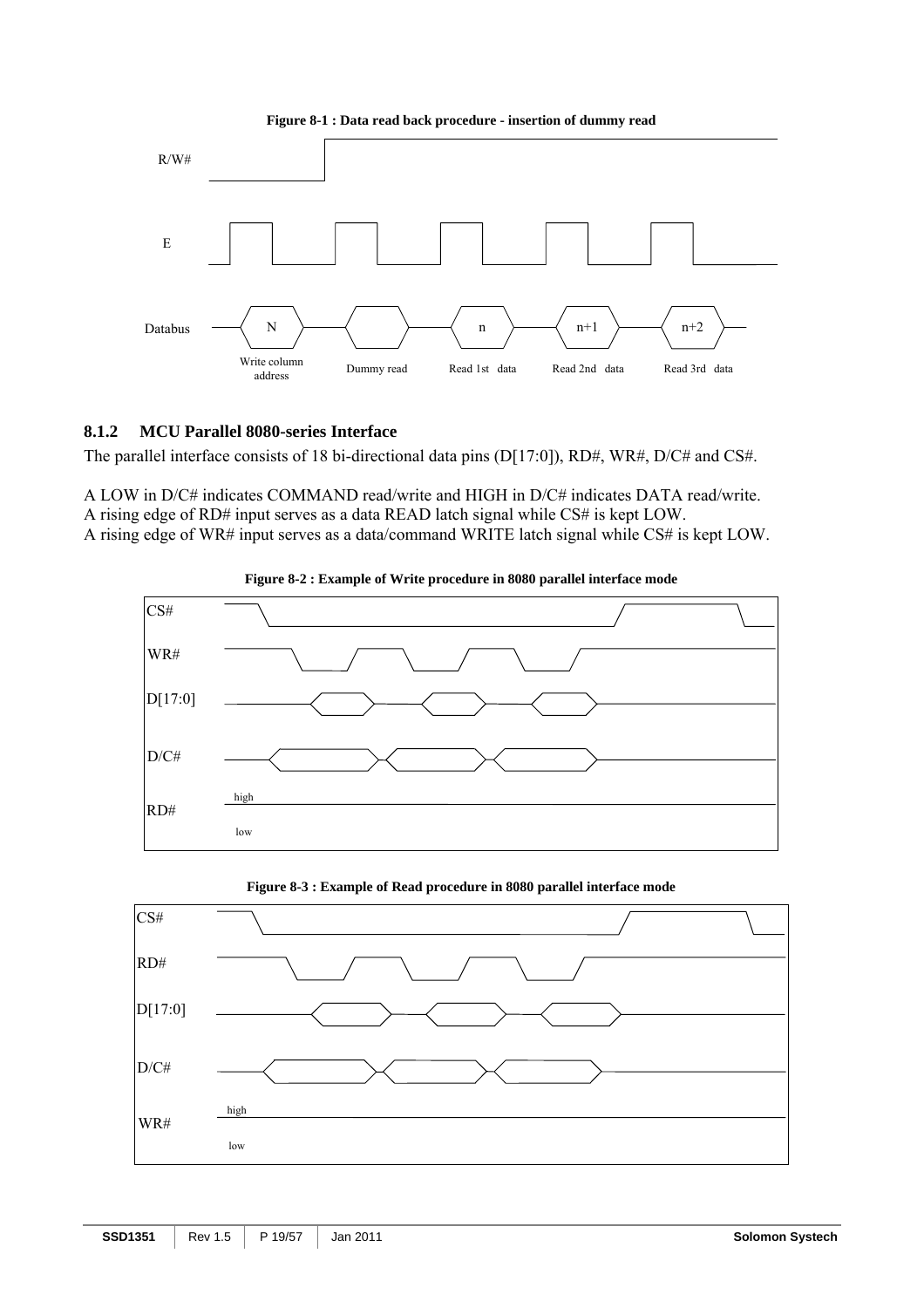| <b>Function</b> | RD# | WR# | CS# | D/CH |
|-----------------|-----|-----|-----|------|
| Write command   |     |     |     |      |
| Read status     |     |     |     |      |
| Write data      |     |     |     |      |
| Read data       |     |     |     |      |

**Note** 

 $(1)$   $\uparrow$  stands for rising edge of signal

 $^{(2)}$  H stands for HIGH in signal

 $^{(3)}$ L stands for LOW in signal

In order to match the operating frequency of display RAM with that of the microprocessor, some pipeline processing is internally performed which requires the insertion of a dummy read before the first actual display data read. This is shown in Figure 8-4.





## **8.1.3 MCU Serial Interface (4-wire SPI)**

The 4-wire serial interface consists of serial clock: SCLK, serial data: SDIN, D/C#, CS#. In 4-wire SPI mode, D0 acts as SCLK, D1 acts as SDIN. For the unused data pins, D2 should be left open. The pins from D3 to D17and E can be connected to an external ground.

| <b>Function</b> |         | D/C# |
|-----------------|---------|------|
| Write command   | Tie LOW |      |
| Write data      | Tie LOW |      |

**Note** 

 $(1)$  H stands for HIGH in signal

 $^{(2)}$ L stands for LOW in signal

SDIN is shifted into an 8-bit shift register on every rising edge of SCLK in the order of D7, D6, ... D0. D/C# is sampled on every eighth clock and the data byte in the shift register is written to the Graphic Display Data RAM (GDDRAM) or command register in the same clock.

Under serial mode, only write operations are allowed.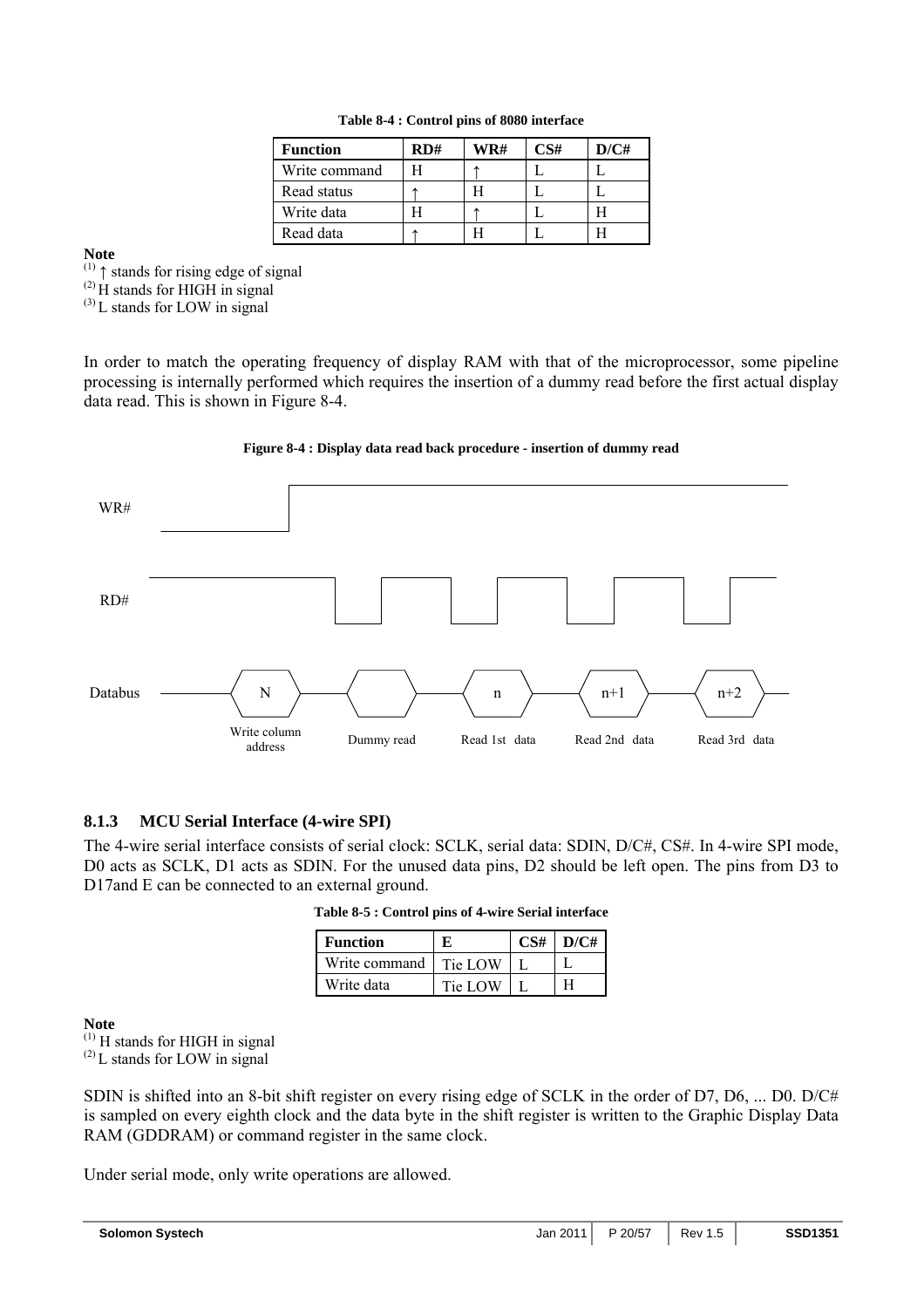



## **8.1.4 MCU Serial Interface (3-wire SPI)**

The 3-wire serial interface consists of serial clock SCLK, serial data SDIN and CS#.

In 3-wire SPI mode, D0 acts as SCLK, D1 acts as SDIN. For the unused data pins, D2 should be left open. The pins from D3 to D17, R/W# (WR#), E(RD#) and D/C# can be connected to an external ground.

The operation is similar to 4-wire serial interface while D/C# pin is not used. There are altogether 9-bits will be shifted into the shift register on every ninth clock in sequence: D/C# bit, D7 to D0 bit. The D/C# bit (first bit of the sequential data) will determine the following data byte in the shift register is written to the Display Data RAM (D/C# bit = 1) or the command register (D/C# bit = 0). Under serial mode, only write operations are allowed.

| <b>Function</b>         | E(RD#)  | R/W#(WR#) | CS# | D/C#    | D0 |                                                 |
|-------------------------|---------|-----------|-----|---------|----|-------------------------------------------------|
| Write command   Tie LOW |         | Tie LOW   |     | Tie LOW |    | <b>Note</b>                                     |
| Write data              | Tie LOW | Tie LOW   |     | Tie LOW |    | $(1)$ <sup>(1)</sup> L stands for LOW in signal |

**Table 8-6 : Control pins of 3-wire Serial interface** 



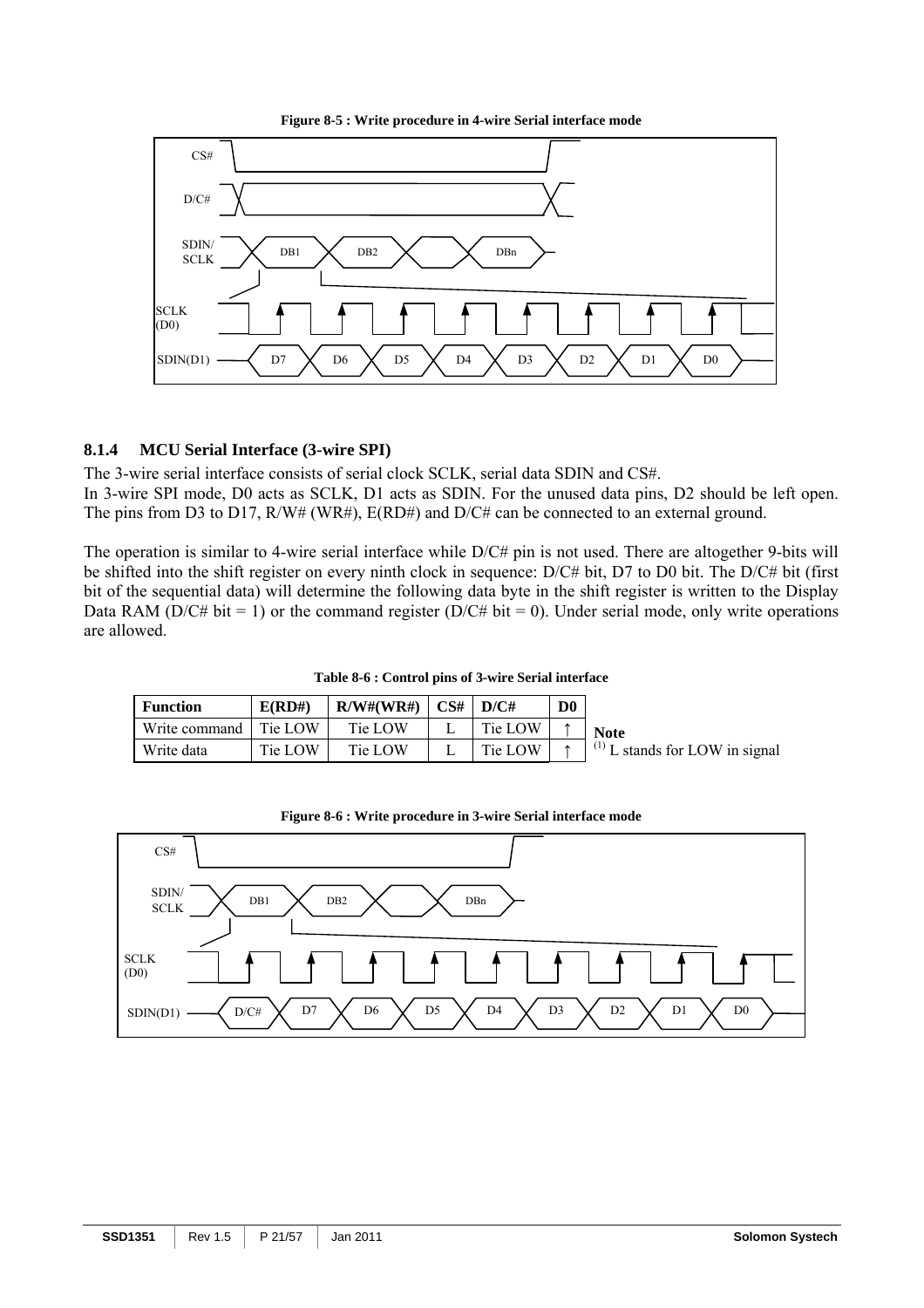## **8.2 Reset Circuit**

When RES# input is pulled LOW, the chip is initialized with the following status:

- 1. Display is OFF
- 2. 128 MUX Display Mode
- 3. Normal segment and display data column address and row address mapping (SEG0 mapped to address 00h and COM0 mapped to address 00h)
- 4. Display start line is set at display RAM address 0
- 5. Column address counter is set at 0
- 6. Normal scan direction of the COM outputs
- 7. Command A2h,B1h,B3h,BBh,BEh are locked by command FDh

## **8.3 GDDRAM**

## **8.3.1 GDDRAM structure**

The GDDRAM is a bit mapped static RAM holding the pattern to be displayed. The RAM size is 128 x 128 x 18bits. For mechanical flexibility, re-mapping on both Segment and Common outputs can be selected by software. Each pixel has 18-bit data. Each sub-pixels for color A, B and C have 6 bits. The arrangement of data pixel in graphic display data RAM is shown in Table 8-7

| Segment        | Normal            |                 | $\theta$        |                 |                         |                |                | $\overline{2}$            | . | . | 126                        |                | 127            |                |                  |
|----------------|-------------------|-----------------|-----------------|-----------------|-------------------------|----------------|----------------|---------------------------|---|---|----------------------------|----------------|----------------|----------------|------------------|
| Address        | Remapped          |                 | 127             |                 |                         | 126            |                | 125                       | . | . |                            |                | $\mathbf{0}$   |                |                  |
|                | Color             | A               | B               | $\mathcal{C}$   | A                       | B              | $\mathbf C$    | A                         |   |   | C                          | A              | B              | $\mathbf C$    |                  |
|                | Data              | A <sub>5</sub>  | B <sub>5</sub>  | C <sub>5</sub>  | A <sub>5</sub>          | B <sub>5</sub> | C <sub>5</sub> | A <sub>5</sub>            | . | . | C <sub>5</sub>             | A <sub>5</sub> | B <sub>5</sub> | C <sub>5</sub> |                  |
|                | Format            | A <sub>4</sub>  | <b>B4</b>       | C4              | A <sub>4</sub>          | <b>B4</b>      | C4             | A <sub>4</sub>            | . | . | C4                         | A <sub>4</sub> | <b>B4</b>      | C4             |                  |
|                |                   | A <sub>3</sub>  | B <sub>3</sub>  | C <sub>3</sub>  | A <sub>3</sub>          | B <sub>3</sub> | C <sub>3</sub> | A <sub>3</sub>            | . | . | C <sub>3</sub>             | A <sub>3</sub> | B <sub>3</sub> | C <sub>3</sub> |                  |
| Common         |                   | A <sub>2</sub>  | B2              | C <sub>2</sub>  | A <sub>2</sub>          | B2             | C <sub>2</sub> | A2                        | . | . | C <sub>2</sub>             | A <sub>2</sub> | B2             | C <sub>2</sub> |                  |
| Address        |                   | A <sub>1</sub>  | B1              | C1              | A <sub>1</sub>          | B1             | C1             | A <sub>1</sub>            | . | . | C1                         | A <sub>1</sub> | B1             | C1             |                  |
|                |                   | A <sub>0</sub>  | B <sub>0</sub>  | CO              | A <sub>0</sub>          | B <sub>0</sub> | CO             | A <sub>0</sub>            | . | . | CO                         | A <sub>0</sub> | B <sub>0</sub> | C <sub>0</sub> | Common           |
| Normal         | Remapped          |                 |                 |                 |                         |                |                |                           |   |   |                            |                |                |                | output           |
| $\mathbf{0}$   | 127               | 6               | 6               | 6               | 6                       | 6              | 6              | 6                         | . | . | 6                          | 6              | 6              | 6              | COM <sub>0</sub> |
|                | 126               | 6               | 6               | 6               | 6                       | 6              | 6              | 6                         | . | . | 6                          | 6              | 6              | 6              | COM1             |
| $\overline{c}$ | 125               | 6               | 6               | 6               | 6                       | 6              | 6              | 6                         | . | . | 6                          | 6              | 6              | 6              | COM <sub>2</sub> |
| 3              | 124               | 6               | 6               | 6               | 6                       | 6              | 6              | 6                         | . | . | 6                          | 6              | 6              | 6              | COM3             |
| 4              | 123               | 6               | 6               | 6               | 6                       | 6              | 6              | 6                         | . | . | 6                          | 6              | 6              | 6              | COM4             |
| 5              | 122               | 6               | 6               | 6               | 6                       | 6              | 6              | 6                         | . | . | 6                          | 6              | 6              | 6              | COM <sub>5</sub> |
| 6              | 121               | 6               | 6               |                 | no of bits in this cell |                | 6              | 6                         | . | . | 6                          | 6              | 6              | 6              | COM <sub>6</sub> |
| 7              | 120               |                 |                 |                 |                         |                |                |                           | . | . | 6                          | 6              | 6              | 6              | COM7             |
|                | $\ddot{\cdot}$    | $\cdot$         |                 | $\cdot$         | $\cdot$                 | ٠              | $\vdots$       | ٠<br>$\ddot{\phantom{0}}$ | . | . | ٠                          | ł,             |                | $\sim$         |                  |
|                | ×,<br>$\bullet$   |                 |                 |                 |                         |                | ٠              | ٠<br>$\ddot{\phantom{a}}$ | . | . | ٠                          |                |                |                |                  |
|                | ×,<br>$\bullet$   |                 |                 | $\cdot$         | $\cdot$                 |                |                | $\cdot$                   | . | . | ä,<br>$\ddot{\phantom{a}}$ | ł,             |                |                |                  |
| 123            | 4                 | 6               | 6               | 6               | 6                       | 6              | 6              | 6                         | . | . | 6                          | 6              | 6              | 6              |                  |
| 124            | 3                 | 6               | 6               | 6               | 6                       | 6              | 6              | 6                         | . | . | 6                          | 6              | 6              | 6              | <b>COM124</b>    |
| 125            | $\overline{2}$    | 6               | 6               | 6               | 6                       | 6              | 6              | 6                         | . | . | 6                          | 6              | 6              | 6              | <b>COM125</b>    |
| 126            | 1                 | 6               | 6               | 6               | 6                       | 6              | 6              | 6                         | . | . | 6                          | 6              | 6              | 6              | <b>COM126</b>    |
| 127            | $\mathbf{0}$      | 6               | 6               | 6               | 6                       | 6              | 6              | 6                         | . | . | 6                          | 6              | 6              | 6              | <b>COM127</b>    |
|                |                   |                 |                 |                 |                         |                |                |                           |   |   |                            |                |                |                |                  |
|                | <b>SEG</b> output | SA <sub>0</sub> | SB <sub>0</sub> | SC <sub>0</sub> | SA1                     | SB1            | SC1            | SA <sub>2</sub>           | . | . |                            | SC126 SA127    |                | SB127 SC127    |                  |

**Table 8-7 : 262k Color Depth Graphic Display Data RAM Structure**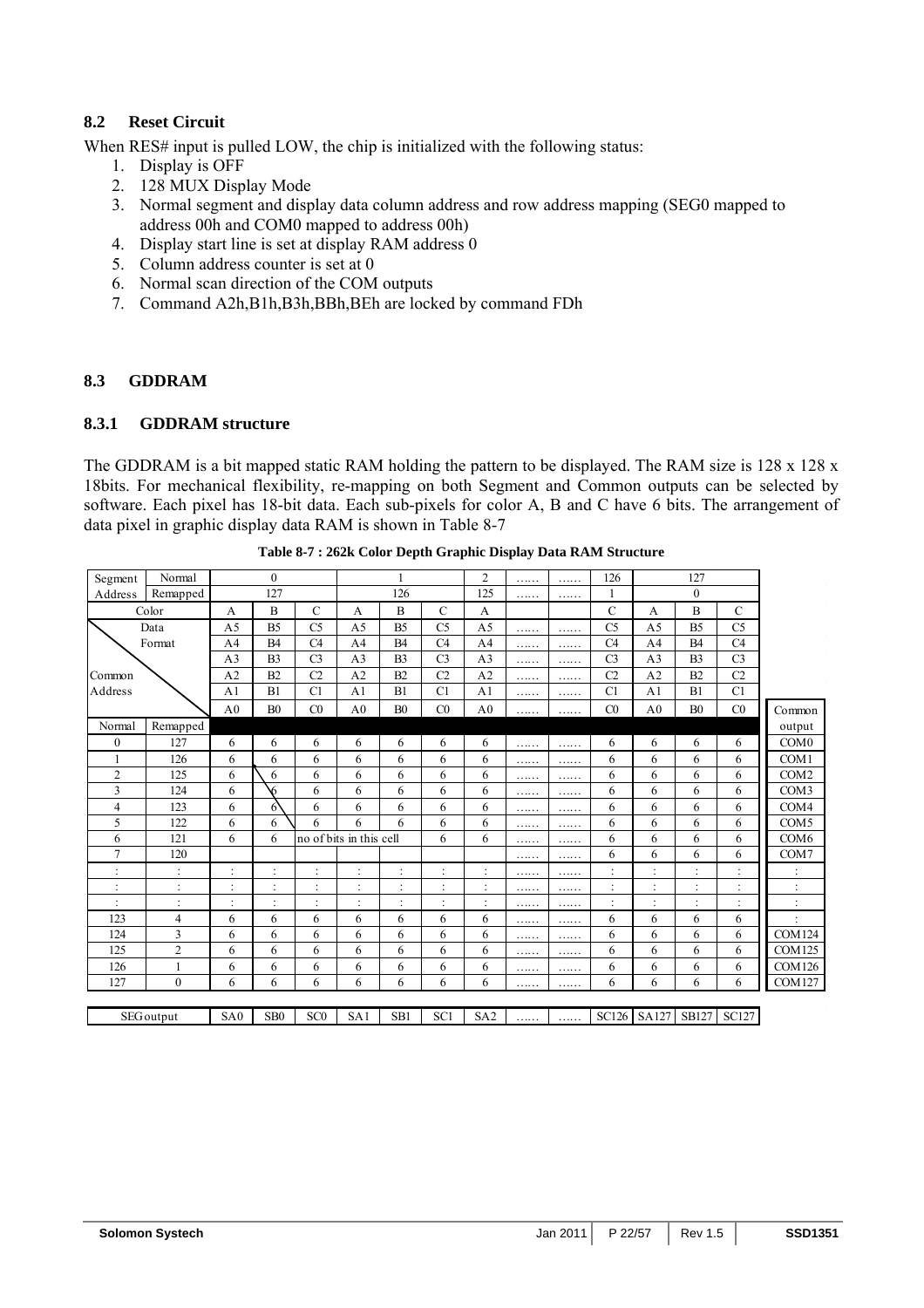## **8.3.2 Data bus to RAM mapping under different input mode**

|                  | Write Data              |     |                |            |                 |                |                 |                 |                 |                 |                 | Data bus        |                |                |                 |                 |                 |                 |                 |                 |
|------------------|-------------------------|-----|----------------|------------|-----------------|----------------|-----------------|-----------------|-----------------|-----------------|-----------------|-----------------|----------------|----------------|-----------------|-----------------|-----------------|-----------------|-----------------|-----------------|
| <b>Bus width</b> | Color Depth Input order |     | <b>D17</b>     | <b>D16</b> | D <sub>15</sub> | <b>D14</b>     | D <sub>13</sub> | D <sub>12</sub> | <b>D11</b>      | <b>D10</b>      | D <sub>9</sub>  | D <sub>8</sub>  | D7             | D <sub>6</sub> | D <sub>5</sub>  | D <sub>4</sub>  | D <sub>3</sub>  | D2              | D1              | D <sub>0</sub>  |
| 8 bits/Serial    | 65k                     | 1st | Х              | Х          | Х               | X              | Χ               | Χ               | Х               | X               | Х               | X               | $\overline{C}$ | C3             | C <sub>2</sub>  | Сı              | $\mathcal{C}^0$ | B <sub>5</sub>  | B <sub>4</sub>  | B <sub>3</sub>  |
|                  |                         | 2nd | Х              | X          | X               | X              | Х               | X               | X               | X               | Х               | X               | B <sub>2</sub> | B <sub>1</sub> | Bo              | A <sub>4</sub>  | A <sub>3</sub>  | A <sub>2</sub>  | A <sub>1</sub>  | A <sub>0</sub>  |
|                  |                         | 1st | X              | X          | X               | X              | Χ               | X               | X               | X               | Χ               | X               | X              | X              | C <sub>5</sub>  | C <sub>4</sub>  | C <sub>3</sub>  | C <sub>2</sub>  | C <sub>1</sub>  | Co              |
| 8 bits/Serial    | 262k                    | 2nd | X              | X          | X               | Х              | Χ               | X               | Х               | Х               | X               | Х               | Х              | Χ              | B <sub>5</sub>  | B <sub>4</sub>  | B <sub>3</sub>  | B <sub>2</sub>  | B <sub>1</sub>  | Bo              |
|                  |                         | 3rd | X              | X          | Х               | X              | Х               | X               | Х               | X               | Х               | X               | X              | Х              | A <sub>5</sub>  | A <sub>4</sub>  | A <sub>3</sub>  | A <sub>2</sub>  | A <sub>1</sub>  | A <sub>0</sub>  |
| 16 bits          | 65 <sub>k</sub>         |     | Х              | X          | C4              | C <sub>3</sub> | C <sub>2</sub>  | C <sub>1</sub>  | $\rm{C}_0$      | B <sub>5</sub>  | B <sub>4</sub>  | B <sub>3</sub>  | B <sub>2</sub> | B <sub>1</sub> | Bo              | A <sub>4</sub>  | $A_3$           | A <sub>2</sub>  | A <sub>1</sub>  | A <sub>0</sub>  |
| 16 bits          | 262k                    | 1st | Х              | X          | X               | Χ              | Χ               | X               | Х               | Χ               | Χ               | X               | X              | Х              | C <sub>5</sub>  | C <sub>4</sub>  | C <sub>3</sub>  | C <sub>2</sub>  | C <sub>1</sub>  | $\rm{Co}$       |
|                  | format 1                | 2nd | Х              | Х          | X               | Χ              | B <sub>5</sub>  | B <sub>4</sub>  | B <sub>3</sub>  | B <sub>2</sub>  | B <sub>1</sub>  | Bo              | X              | Х              | A <sub>5</sub>  | A <sub>4</sub>  | A <sub>3</sub>  | A <sub>2</sub>  | A <sub>1</sub>  | A <sub>0</sub>  |
|                  |                         | 1st | Х              | X          | X               | X              | C15             | C14             | C13             | C12             | C11             | C1 <sub>0</sub> | X              | X              | B15             | B14             | B13             | B12             | B1 <sub>1</sub> | B10             |
| 16 bits          | 262k<br>format 2        | 2nd | X              | X          | X               | X              | A1 <sub>5</sub> | A14             | A1 <sub>3</sub> | A1 <sub>2</sub> | A1 <sub>1</sub> | A1 <sub>0</sub> | X              | X              | C2 <sub>5</sub> | C2 <sub>4</sub> | C2 <sub>3</sub> | C2 <sub>2</sub> | C2 <sub>1</sub> | C2 <sub>0</sub> |
|                  |                         | 3rd | Х              | X          | Х               | X              | B2 <sub>5</sub> | B24             | B2 <sub>3</sub> | B2 <sub>2</sub> | B2 <sub>1</sub> | B2 <sub>0</sub> | X              | Х              | A2 <sub>5</sub> | A24             | A2 <sub>3</sub> | A2 <sub>2</sub> | A2 <sub>1</sub> | A2 <sub>0</sub> |
| 18 bits          | 262k                    |     | C <sub>5</sub> | $\rm{C}_4$ | C <sub>3</sub>  | C <sub>2</sub> | $\rm C_{1}$     | $\rm{Co}$       | B <sub>5</sub>  | B <sub>4</sub>  | B <sub>3</sub>  | B <sub>2</sub>  | B <sub>1</sub> | B <sub>0</sub> | A <sub>5</sub>  | A <sub>4</sub>  | A <sub>3</sub>  | A <sub>2</sub>  | A <sub>1</sub>  | A <sub>0</sub>  |

## **Table 8-8 : Write Data bus usage under different bus width and color depth mode**

**Table 8-9 : Read Data bus usage under different bus width and color depth mode** 

|                  | Read Data                      |     |                |                 |                |                 |                 |                 |                |                |                | Data bus        |                |                |                 |                |                 |                |                 |                 |
|------------------|--------------------------------|-----|----------------|-----------------|----------------|-----------------|-----------------|-----------------|----------------|----------------|----------------|-----------------|----------------|----------------|-----------------|----------------|-----------------|----------------|-----------------|-----------------|
| <b>Bus width</b> | <b>Color Depth Input order</b> |     | <b>D17</b>     | D <sub>16</sub> | <b>D15</b>     | D <sub>14</sub> | D <sub>13</sub> | D <sub>12</sub> | <b>D11</b>     | <b>D10</b>     | D <sub>9</sub> | D <sub>8</sub>  | D7             | D6             | D <sub>5</sub>  | D <sub>4</sub> | D <sub>3</sub>  | D2             | D <sub>1</sub>  | D <sub>0</sub>  |
| 8 bits           | 65k                            | 1st | X              | v<br>A          | Х              | Х               | Χ               | X               | X              | X              | X              | X               | C <sub>4</sub> | C <sub>3</sub> | C <sub>2</sub>  | $\rm C_{1}$    | Co              | B <sub>5</sub> | B <sub>4</sub>  | B <sub>3</sub>  |
|                  |                                | 2nd | Χ              | Χ               | Χ              | Х               | Х               | Х               | Χ              | Χ              | Х              | Χ               | B <sub>2</sub> | $B_1$          | Bo              | A4             | A3              | A <sub>2</sub> | A <sub>1</sub>  | A <sub>0</sub>  |
|                  |                                | 1st | X              | Χ               | X              | Х               | Χ               | X               | X              | Χ              | X              | X               | X              | X              | C <sub>5</sub>  | C4             | C <sub>3</sub>  | C <sub>2</sub> | C <sub>1</sub>  | Co              |
| 8 bits           | 262k                           | 2nd | Χ              | X               | X              | X               | X               | X               | X              | X              | X              | <b>T</b><br>A.  | X              | X              | B <sub>5</sub>  | B <sub>4</sub> | B <sub>3</sub>  | B <sub>2</sub> | $B_1$           | Bo              |
|                  |                                | 3rd | Χ              | Χ               | Χ              | Х               | Χ               | Χ               | Х              | Х              | Х              | Х               | X              | Х              | A <sub>5</sub>  | A4             | A <sub>3</sub>  | A <sub>2</sub> | A <sub>1</sub>  | A <sub>0</sub>  |
| 16 bits          | 65k                            |     | X              | Χ               | C <sub>4</sub> | C <sub>3</sub>  | C <sub>2</sub>  | Сı              | Co             | B <sub>5</sub> | B <sub>4</sub> | B <sub>3</sub>  | B <sub>2</sub> | B <sub>1</sub> | Bo              | A <sub>4</sub> | A <sub>3</sub>  | A <sub>2</sub> | A <sub>1</sub>  | A <sub>0</sub>  |
| 16 bits          | 262k                           | 1st | X              | X               | X              | X               | Χ               | X               | X              | X              | X              | X               | X              | X              | C <sub>5</sub>  | C4             | $\mathbb{C}^3$  | C <sub>2</sub> | C <sub>1</sub>  | Co              |
|                  | format 1                       | 2nd | X              | Χ               | Χ              | Х               | B <sub>5</sub>  | B <sub>4</sub>  | B <sub>3</sub> | B <sub>2</sub> | B <sub>1</sub> | Bo              | Х              | Χ              | A <sub>5</sub>  | A4             | A <sub>3</sub>  | A <sub>2</sub> | A <sub>1</sub>  | A <sub>0</sub>  |
|                  |                                | 1st | X              | Χ               | X              | Х               | C15             | C14             | C13            | C12            | C11            | C1 <sub>0</sub> | X              | X              | B15             | B14            | B13             | B12            | B11             | B10             |
| 16 bits          | 262k<br>format 2               | 2nd | X              | Χ               | Χ              | Х               | A15             | A <sub>14</sub> | A13            | A12            | A11            | A10             | X              | Χ              | C2 <sub>5</sub> | C24            | C <sub>23</sub> | C22            | C2 <sub>1</sub> | C2 <sub>0</sub> |
|                  |                                | 3rd | Χ              | X               | X              | X               | B25             | B24             | B23            | B22            | B21            | B2 <sub>0</sub> | X              | X              | A25             | A24            | A23             | A22            | A21             | A2 <sub>0</sub> |
| 18 bits          | 262k                           |     | C <sub>5</sub> | Ċ4              | C <sub>3</sub> | C <sub>2</sub>  | C               | Co              | B <sub>5</sub> | B <sub>4</sub> | B <sub>3</sub> | B <sub>2</sub>  | B <sub>1</sub> | Bo             | A5              | A4             | A <sub>3</sub>  | A <sub>2</sub> | A <sub>1</sub>  | A <sub>0</sub>  |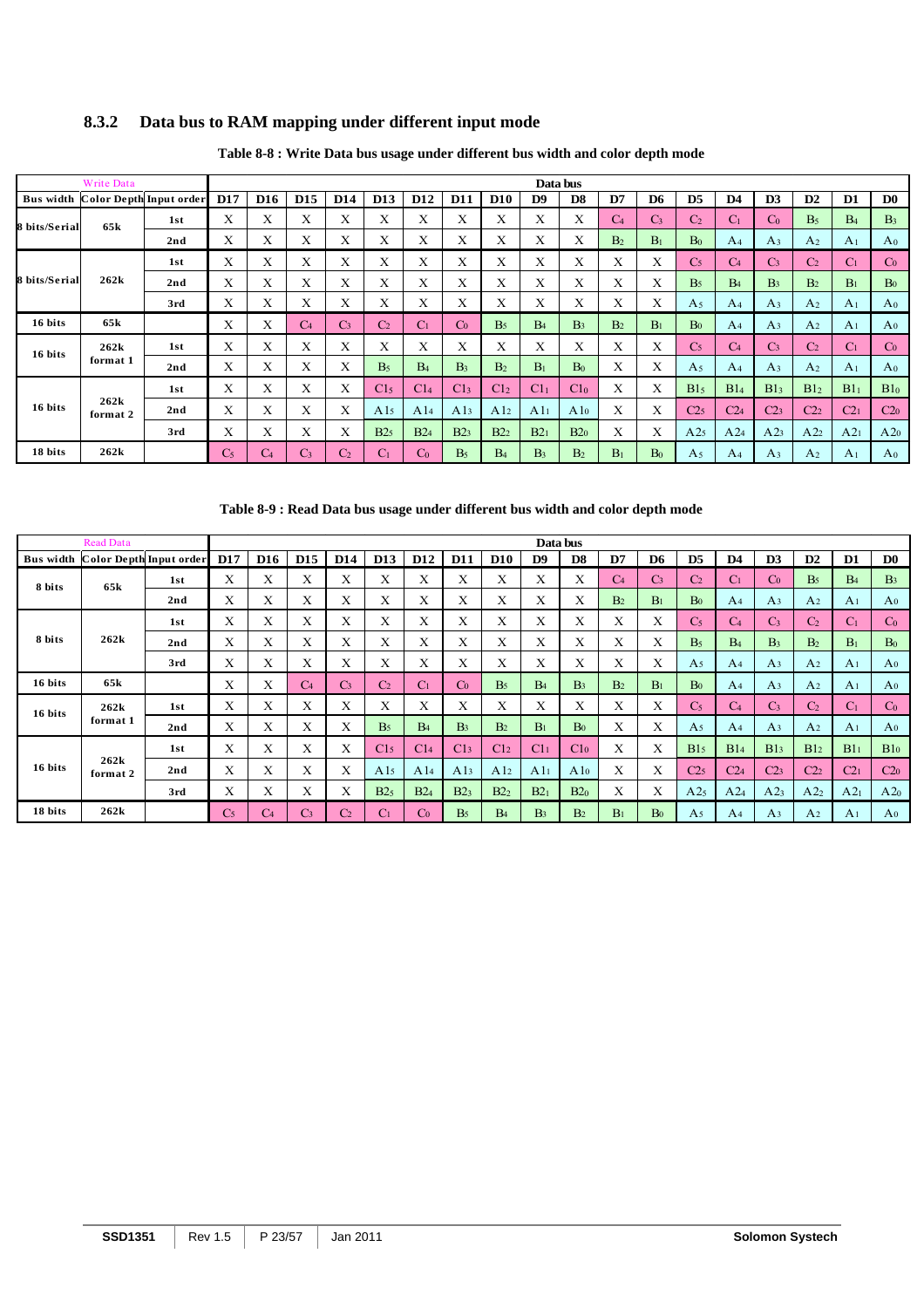## **8.4 Command Decoder**

This module determines whether the input should be interpreted as data or command based upon the input of the D/C# pin.

If D/C# pin is HIGH, data is written to Graphic Display Data RAM (GDDRAM). If it is LOW, the inputs at D0-D17 are interpreted as a Command and it will be decoded and be written to the corresponding command register.

## **8.5 Oscillator & Timing Generator**

## **8.5.1 Oscillator**



This module is an On-Chip low power RC oscillator circuitry (Figure 8-7). The operation clock (CLK) can be generated either from internal oscillator or external source CL pin by CLS pin. If CLS pin is HIGH, internal oscillator is selected. If CLS pin is LOW, external clock from CL pin will be used for CLK. The frequency of internal oscillator  $F_{\text{OSC}}$  can be programmed by command B3h.

The display clock (DCLK) for the Display Timing Generator is derived from CLK. The division factor "D" can be programmed from 1 to 16 by command B3h.

$$
DCLK = F_{OSC} / D
$$

The frame frequency of display is determined by the following formula:

$$
F_{\text{FRM}} = \frac{F_{\text{osc}}}{D \times K \times No.\text{ of Mux}}
$$

where

- D stands for clock divide ratio. It is set by command B3h A[3:0]. The divide ratio has the range from 1 to 1024 .
- K is the number of display clocks per row. The value is derived by  $K = Phase 1 period + Phase 2 period + X$  $X = DCLKs$  in current drive period. Default  $X = 134$ Default K is  $5 + 8 + 134 = 147$
- Number of multiplex ratio is set by command CAh. The reset value is 127 (i.e. 128MUX).
- $F_{osc}$  is the oscillator frequency. It can be changed by command B3h A[7:4]. The higher the register setting results in higher frequency.

If the frame frequency is set too low, flickering may occur. On the other hand, higher frame frequency leads to higher power consumption on the whole system.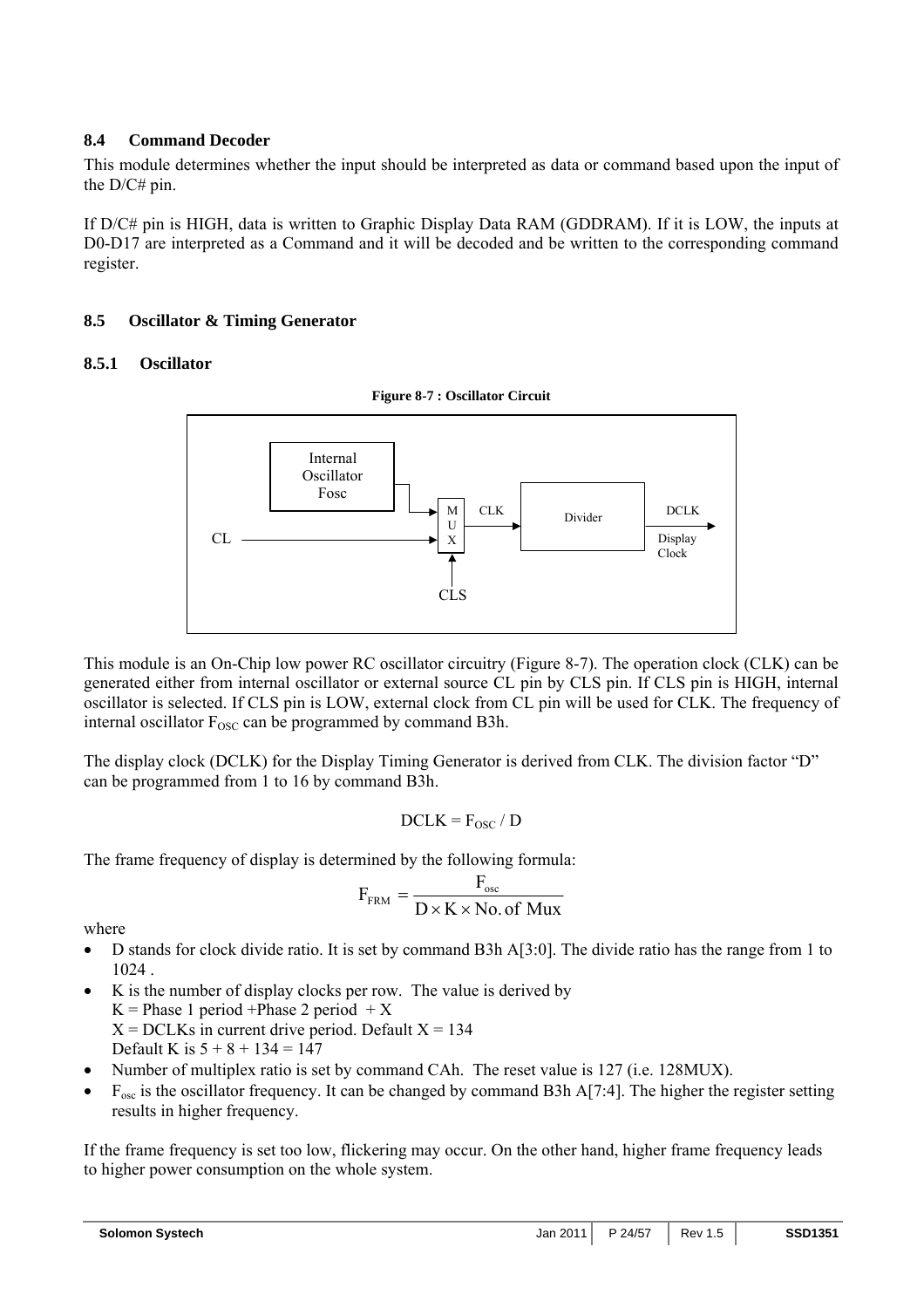#### **8.6 SEG/COM Driving block**

This block is used to derive the incoming power sources into the different levels of internal use voltage and current.

- $V_{CC}$  is the most positive voltage supply.
- $V_{COMH}$  is the Common deselected level. It is internally regulated.
- $\bullet$   $V_{LSS}$  is the ground path of the analog and panel current.
- $I_{REF}$  is a reference current for segment current drivers  $I_{SEG}$ . The relationship between reference current and segment current of a color is:

 $I_{\text{SEG}}$  = Contrast / 256  $*$  I<sub>REF</sub>  $*$  scale factor

in which

the contrast is set by Set Contrast command (C1h); and the scale factor  $(1 \sim 16)$  is set by Master Current Control command (C7h).

A resistor should be connected between  $I_{REF}$  pin and  $V_{SS}$  pin.

For example, in order to achieve  $I_{\text{SEG}} = 200 \text{uA}$  at maximum contrast 255,  $I_{\text{REF}}$  is set to around 12.5uA. This current value is obtained by connecting an appropriate resistor from  $I_{REF}$  pin to  $V_{SS}$  as shown in Figure 8-8.

#### Figure 8-8 : I<sub>REF</sub> Current Setting by Resistor Value



Since the voltage at I<sub>REF</sub> pin is  $V_{CC}$  – 6V, the value of resistor R1 can be found as below:

For  $I_{REF} = 12.5$ uA,  $V_{CC} = 16V$ :  $R1 = (Voltage at I<sub>REF</sub> - V<sub>SS</sub>) / I<sub>REF</sub>$  $\approx$  (16 – 6) / 12.5uA  $\approx 800K\Omega$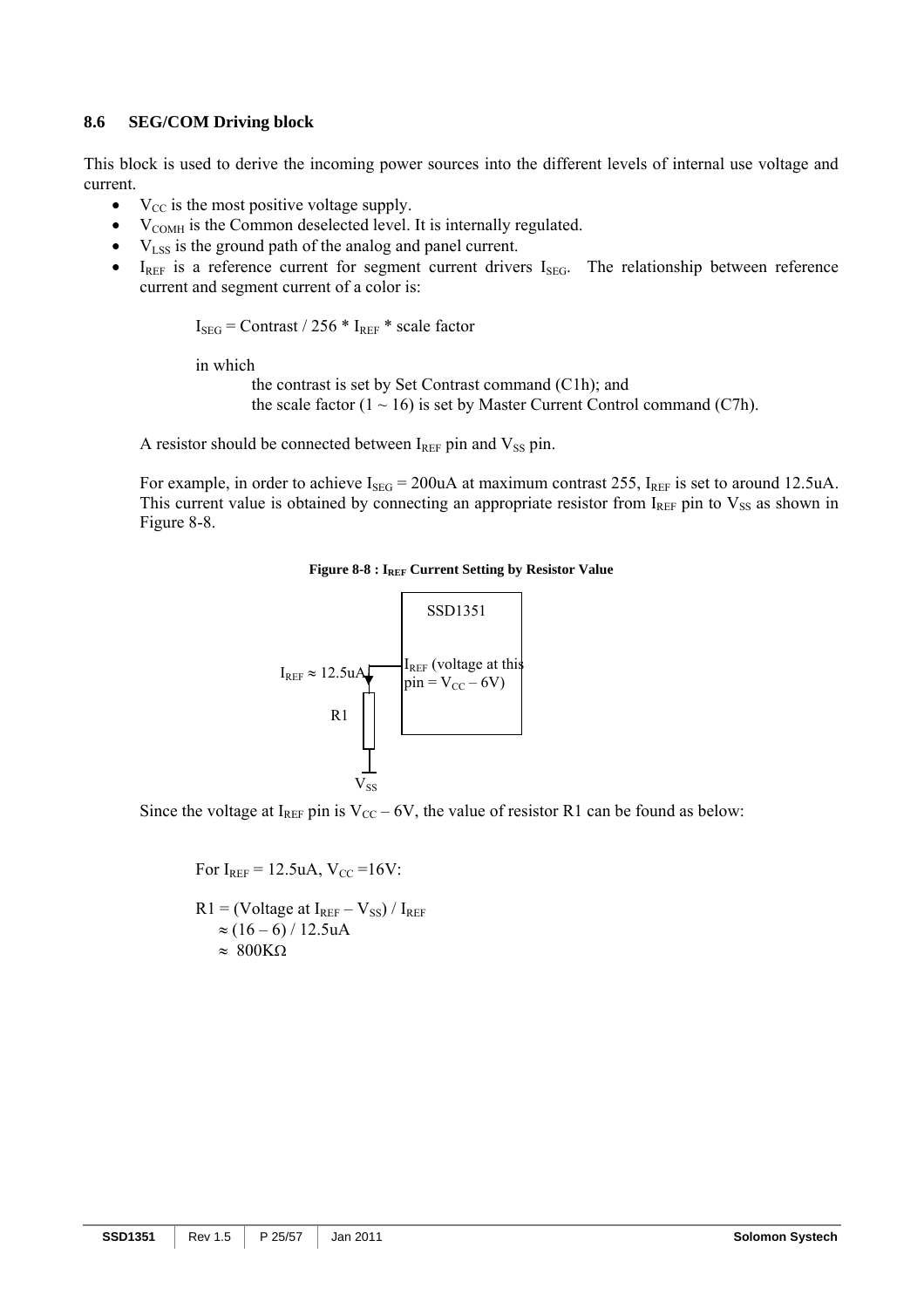## **8.7 SEG / COM Driver**

Segment drivers consist of 384 (128 x 3 colors) current sources to drive OLED panel. The driving current can be adjusted from 0 to 200uA with 256 steps by contrast setting command (C1h). Common drivers generate scanning voltage pulse. The block diagrams and waveforms of the segment and common driver are shown as follow.



#### **Figure 8-9 : Segment and Common Driver Block Diagram**

The commons are scanned sequentially, row by row. If a row is not selected, all the pixels on the row are in reverse bias by driving those commons to voltage  $V_{COMH}$  as shown in Figure 8-10.

In the scanned row, the pixels on the row will be turned ON or OFF by sending the corresponding data signal to the segment pins. If the pixel is turned OFF, the segment current is disabled and the Reset switch is enabled. On the other hand, the segment drives to  $I_{\text{SEG}}$  when the pixel is turned ON.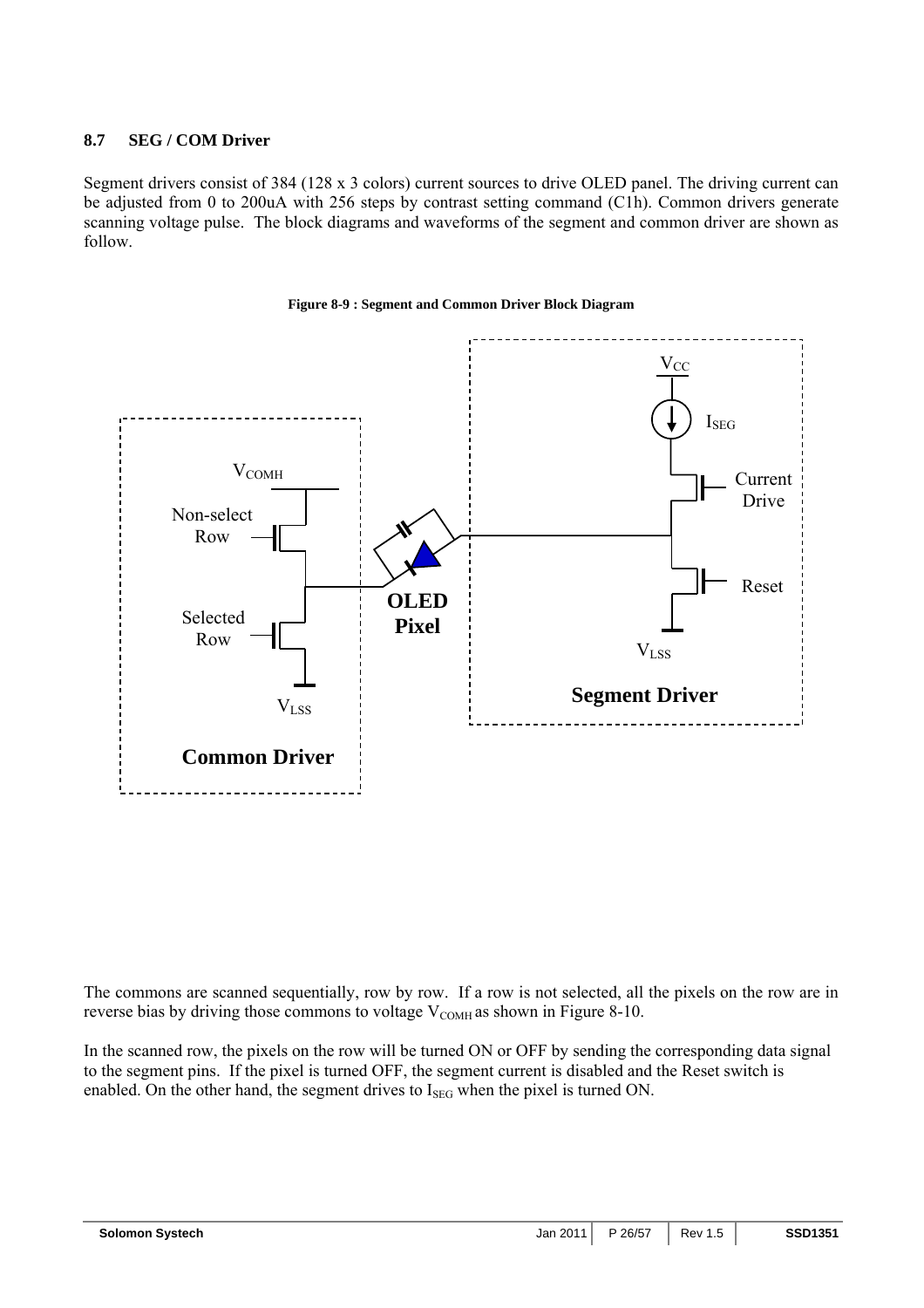



There are four phases to driving an OLED a pixel. In phase 1, the pixel is reset by the segment driver to  $V_{LSS}$ in order to discharge the previous data charge stored in the parasitic capacitance along the segment electrode. The period of phase 1 can be programmed by command B1h A[3:0]. An OLED panel with larger capacitance requires a longer period for discharging.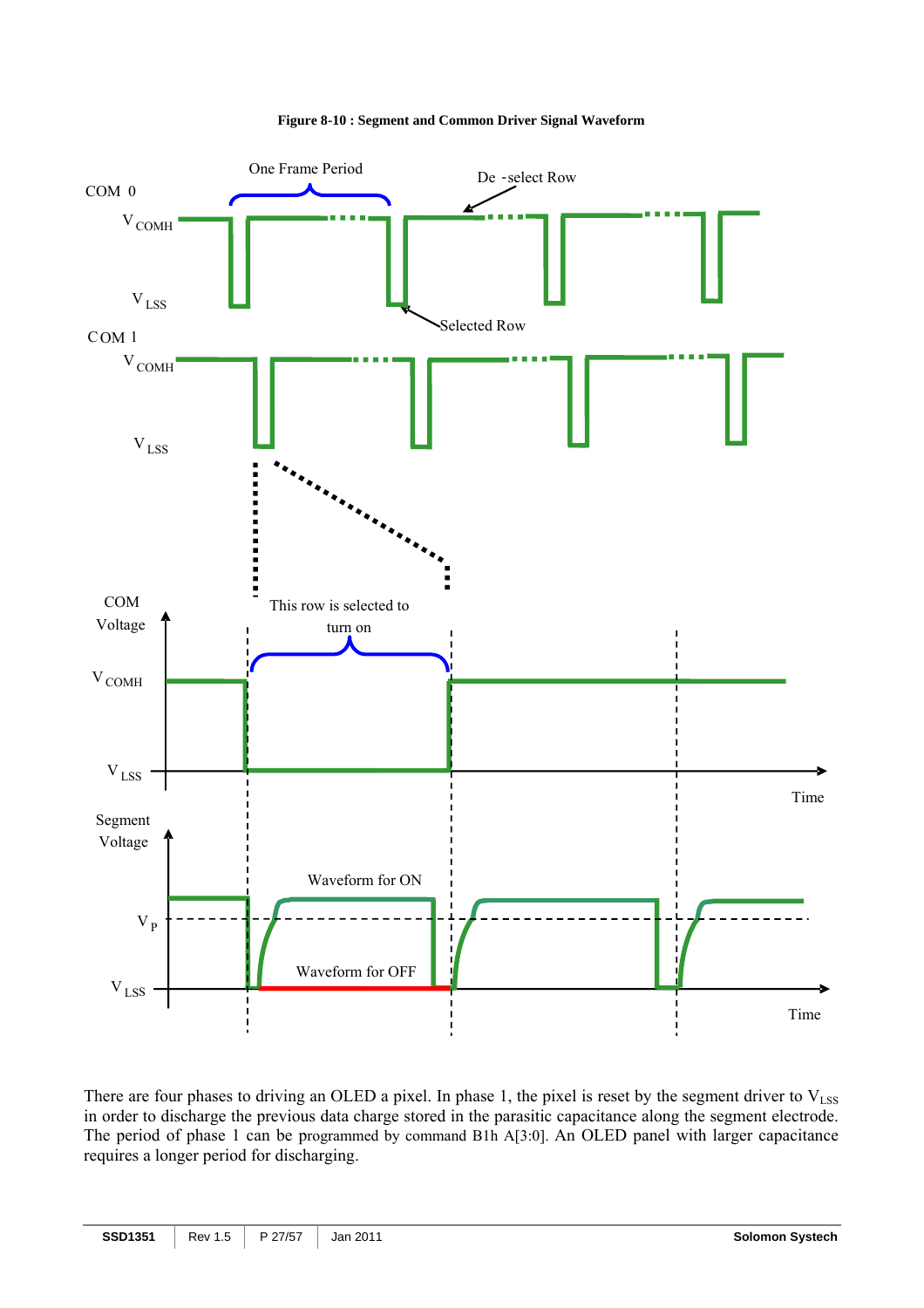In phase 2, first pre-charge is performed. The pixel is driven to attain the corresponding voltage level  $V<sub>P</sub>$  from  $V_{LSS}$ . The amplitude of  $V_{P}$  can be programmed by the command BBh. The period of phase 2 can be programmed by command B1h A[7:4]. If the capacitance value of the pixel of OLED panel is larger, a longer period is required to charge up the capacitor to reach the desired voltage.

In phase 3, the OLED pixel is driven to the targeted driving voltage through second pre-charge. The second pre-charge can control the speed of the charging process. The period of phase 3 can be programmed by command B6h.

Last phase (phase 4) is current drive stage. The current source in the segment driver delivers constant current to the pixel. The driver IC employs PWM (Pulse Width Modulation) method to control the gray scale of each pixel individually. The gray scale can be programmed into different Gamma settings by command B8h/B9h. The bigger gamma setting in the current drive stage results in brighter pixels and vice versa (Details refer to Section 8.8). This is shown in the following figure.



#### **Figure 8-11: Gray Scale Control in Segment**

After finishing phase 4, the driver IC will go back to phase 1 to display the next row image data. This four-step cycle is run continuously to refresh image display on OLED panel.

The length of phase 4 is defined by command B8h "Look Up Table for Gray Scale Pulse width" or B9h "Use Built-in Linear LUT". In the table, the gray scale is defined in incremental way, with reference to the length of previous table entry.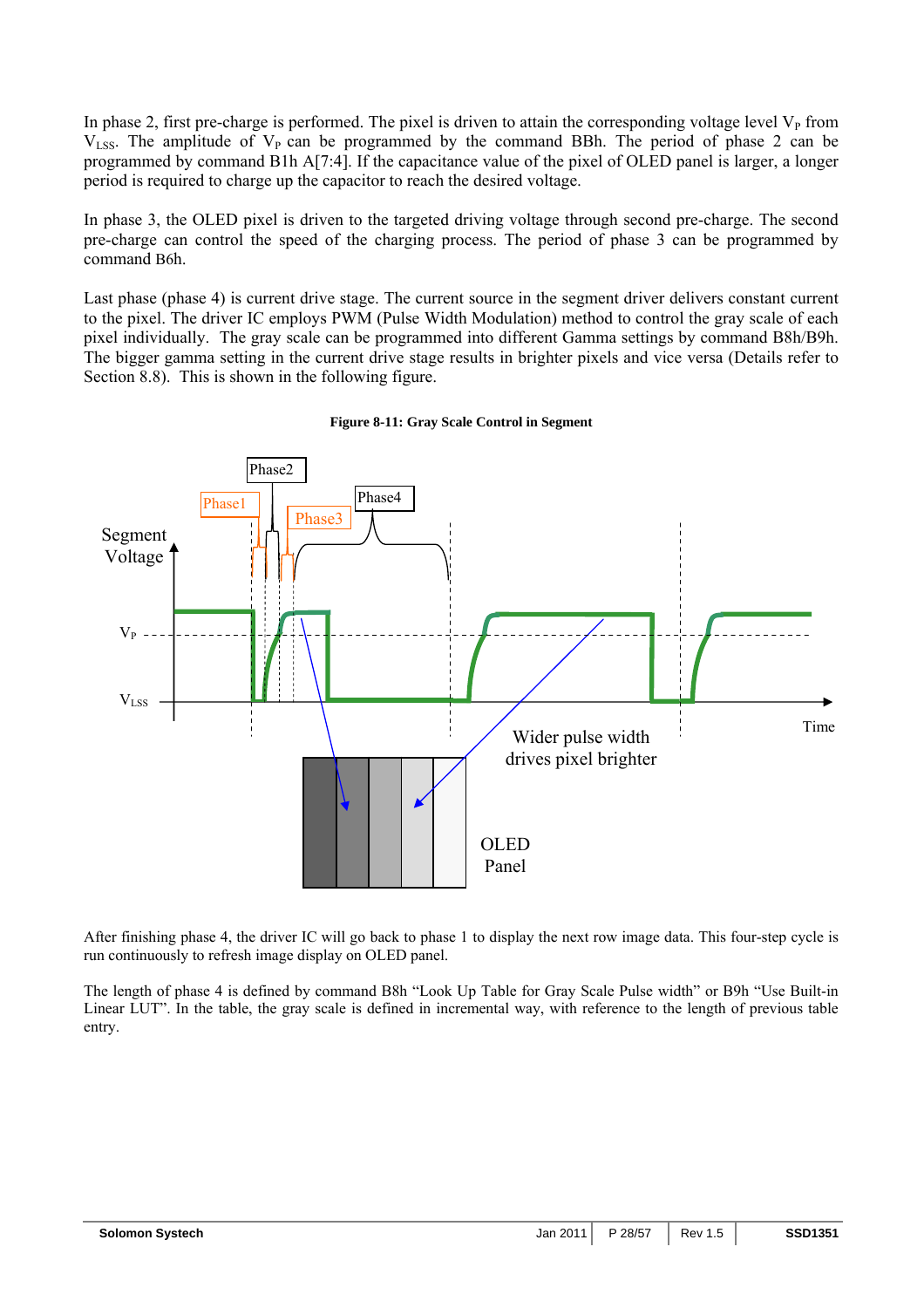## **8.8 Gray Scale Decoder**

The gray scale effect is generated by controlling the segment current in current drive phase. The segment current is controlled by the Gamma Settings (Setting 0~ Setting 180) through command B8h. The larger the setting, the brighter the pixel will be. The Gray Scale Table stores the corresponding Gamma Setting of the 64 gray scale levels (GS0~GS63) through the software commands B8h or B9h. Three programmable Gray Scale Tables (Gamma Look Up table) support the three colors A, B and C.

As shown in Figure 8-12, color A, B, C sub-pixel RAM data has 6 bits, represent the 64 gray scale level from GS0 to GS63.

| Color A, B or C      | Gray Scale Table | Default Gamma Setting                    |
|----------------------|------------------|------------------------------------------|
| GDDRAM data (6 bits) |                  | (Command B9h Linear Gamma Look Up Table) |
| 000000               | GS <sub>0</sub>  | Setting 0                                |
| 000001               | GS <sub>1</sub>  | Setting 0                                |
| 000010               | GS <sub>2</sub>  | Setting 2                                |
| 000011               | GS3              | Setting 4                                |
| 000100               | GS4              | Setting 6                                |
|                      |                  |                                          |
| 111101               | GS61             | Setting 120                              |
| 111110               | GS62             | Setting 122                              |
| 111111               | GS63             | Setting 124                              |

**Figure 8-12 : Relation between GDDRAM content and Gray Scale table entry for three colors in 262K color mode (under command B9h Use Built-in Linear LUT)** 

In command B8h, there are total 180 Gamma Settings (Setting 0 to Setting 180) available for the Gray Scale table. GS0 has no pre-charge and current drive stages so it is in Gamma Setting 0. GS1 can be set as only precharge but no current drive stage by input Gamma Setting 0.

When setting the Gray Scale Table (by B8h command) , the rules below must follow:

1) All Gamma Settings (i.e. GS1, GS2, GS3,.....GS63) are entered after command B8h.

2) The gray scale is defined in incremental way, with reference to the length of previous table entry:

Setting of GS1 has to be  $\geq 0$ 

Setting of GS2 has to be  $>$  Setting of GS1 +1 Setting of GS3 has to be  $>$  Setting of GS2 +1

: Setting of GS63 has to be  $>$  Setting of GS62 +1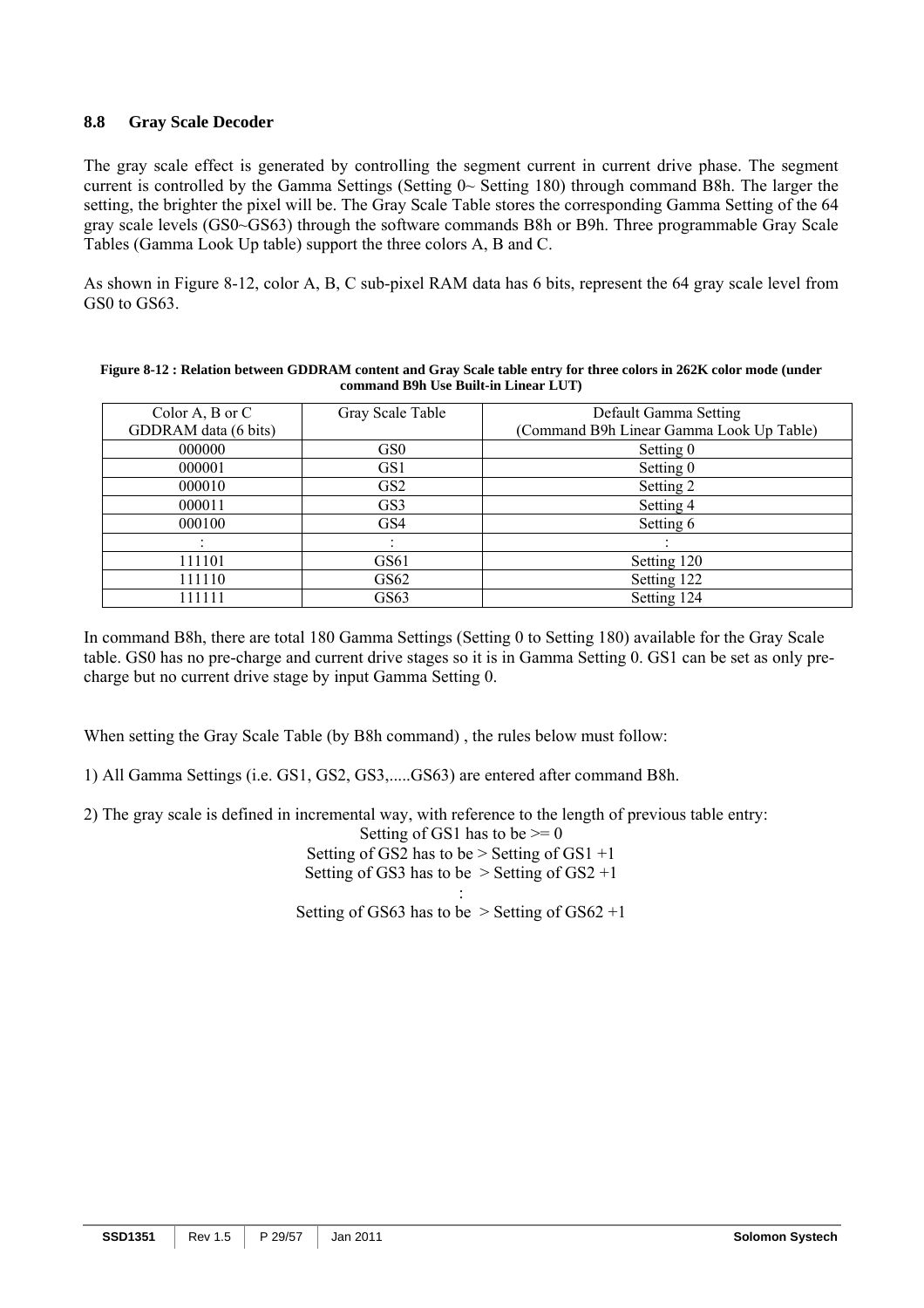## **8.9 Power ON and OFF sequence**

The following figures illustrate the recommended power ON and power OFF sequence of SSD1351 (assume  $V_{CI}$  and  $V_{DDIO}$  are at the same voltage level).

## *Power ON sequence*:

- 1. Power ON V<sub>CI</sub>, V<sub>DDIO.</sub>
- 2. After  $V_{\text{Cl}}$ ,  $V_{\text{DDIO}}$  become stable, set wait time at least 1ms (t<sub>0</sub>) for internal  $V_{\text{DD}}$  become stable. Then set RES# pin LOW (logic low) for at least 2us  $(t_1)^{(4)}$  and then HIGH (logic high).
- 3. After set RES# pin LOW (logic low), wait for at least 2us ( $t_2$ ). Then Power ON V<sub>CC</sub><sup>(1)</sup>
- 4. After  $V_{CC}$  become stable, send command AFh for display ON. SEG/COM will be ON after 200ms ( $t_{AF}$ ).
- 5. After  $V_{CI}$  become stable, wait for at least 300ms to send command.



**Figure 8-13 : The Power ON sequence.** 

*Power OFF sequence*:

- 1. Send command AEh for display OFF.
- 2. Power OFF  $V_{CC}^{(1), (2)}$
- 3. Wait for t<sub>OFF</sub>. Power OFF V<sub>CI</sub>, V<sub>DDIO.</sub> (where Minimum t<sub>OFF</sub>=0ms<sup>(3)</sup>, Typical t<sub>OFF</sub>=100ms)

| <b>Figure 8-14 : The Power OFF sequence</b> |
|---------------------------------------------|
|                                             |



#### **Note:**

<sup>(1)</sup> Since an ESD protection circuit is connected between  $V_{\text{Cl}}$ ,  $V_{\text{DDIO}}$  and  $V_{\text{CC}}$ ,  $V_{\text{CC}}$  becomes lower than  $V_{\text{Cl}}$  whenever  $V_{\text{Cl}}$ ,  $V_{DDIO}$  is ON and  $V_{CC}$  is OFF as shown in the dotted line of  $V_{CC}$  in Figure 8-13 and Figure 8-14.

 $^{(2)}V_{CC}$  should be kept float (disable) when it is OFF.

- <sup>(3)</sup>  $V_{\text{Cl}}$ ,  $V_{\text{DDIO}}$  should not be Power OFF before  $V_{\text{CC}}$  Power OFF.<br><sup>(4)</sup> The register values are reset after  $t_1$ .
- 

<sup>(5)</sup> Power pins ( $V_{CI}$ ,  $V_{DDIO}$  and  $V_{CC}$ ) can never be pulled to ground under any circumstance.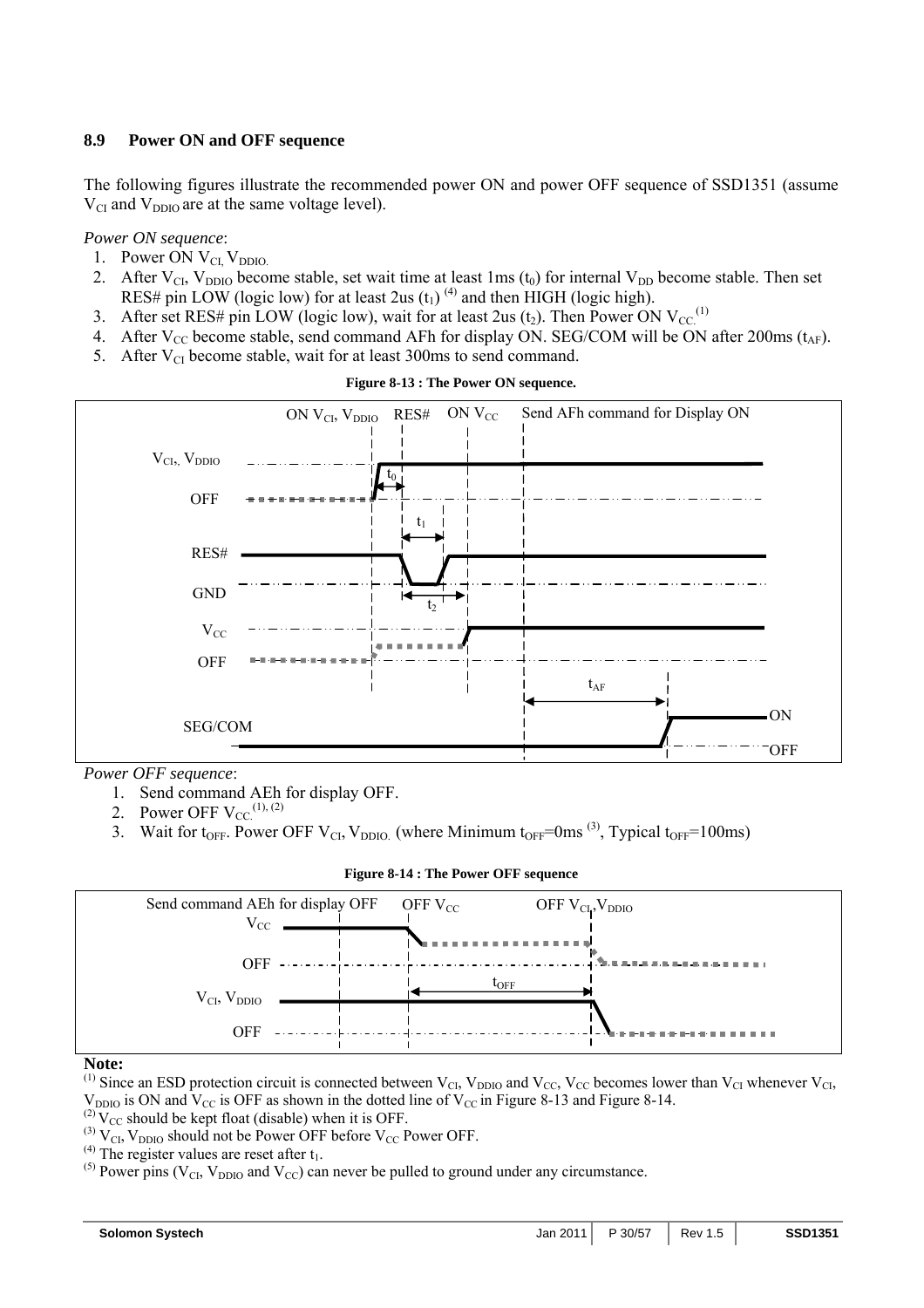## 8.10 **V<sub>DD</sub>** Regulator

In SSD1351, the power supply pin for core logic operation:  $V_{DD}$ , is internally regulated through the  $V_{DD}$ regulator. The following figure shows the  $V_{DD}$  regulator pin connection scheme:



Figure 8-15 V<sub>DD</sub> pin connection scheme

## 8.10.1 **V<sub>DD</sub> Regulator in Sleep Mode**

Power can be saved by disable the internal V<sub>DD</sub> regulator during Sleep mode. The following figures show the corresponding command sequence:

#### **Figure 8-16 : Case 1 - Command sequence for just entering/ exiting sleep mode**

| Command for entering sleep mode : AEh (Sleep In)<br>Sleep mode                                      |                 |
|-----------------------------------------------------------------------------------------------------|-----------------|
| Command for exiting sleep mode :                                                                    | AFh (Sleep Out) |
| Figure 8-17 : Case 2 - Command sequence for disabling internal $V_{DD}$ regulator during sleep mode |                 |
| Command for entering sleep mode:                                                                    | AEh (Sleep In)  |
| Command for disable internal $V_{DD}$ regulator: ABh, bit A[0] is set to 0b                         |                 |
| Sleep mode                                                                                          |                 |
| Command for enable internal $V_{DD}$ regulator $^{(1)}$ : ABh, bit A[0] is set to 1b                |                 |
| Wait at least 1ms for V <sub>DD</sub> becomes stable                                                |                 |
| Command for exiting sleep mode:                                                                     | AFh (Sleep Out) |

In the above two cases, the RAM content can also be kept during the sleep mode.

## **Note:**

<sup>(1)</sup> It should be noted that the internal  $V_{DD}$  regulator should be enabled before exiting sleep mode (issuing command AFh).

<sup>(2)</sup> No RAM access through MCU interface when there is no internal  $V_{DD}$ .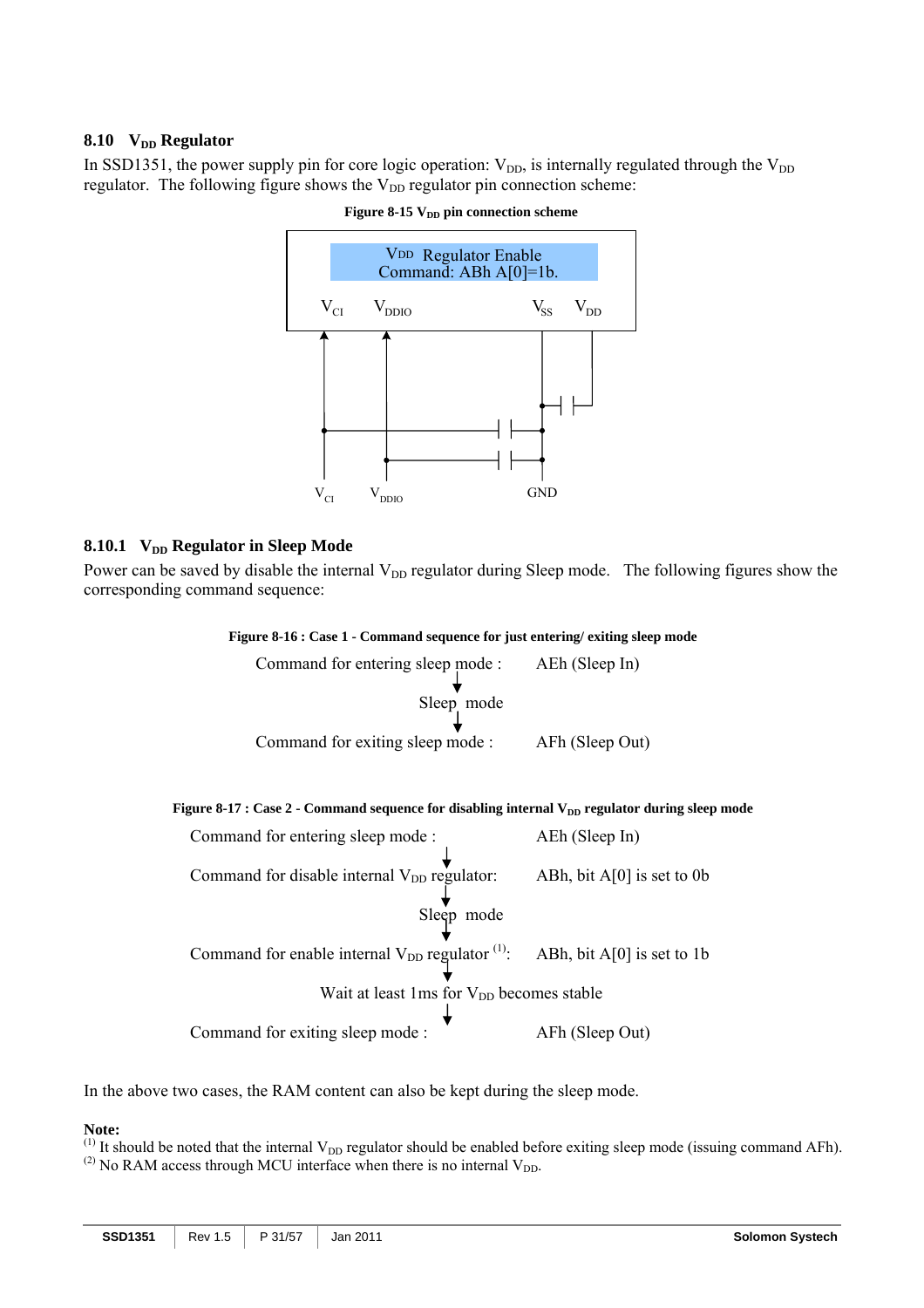## **9 COMMAND**

## **9.1 Basic Command List**

## **Table 9-1 : Command table**

 $(D/C# = 0, R/W#(WR#)= 0, E(RD#) = 1)$  unless specific setting is stated Single byte command (D/C# = 0), Multiple byte command (D/C# = 0 for first byte, D/C# = 1 for other bytes)

|                                                  | <b>Fundamental Command Table</b> |                                  |                                  |                                |                                |                                    |                                                  |                                    |                        |                             |                                                                                                                                           |
|--------------------------------------------------|----------------------------------|----------------------------------|----------------------------------|--------------------------------|--------------------------------|------------------------------------|--------------------------------------------------|------------------------------------|------------------------|-----------------------------|-------------------------------------------------------------------------------------------------------------------------------------------|
| D/CH                                             | <b>Hex</b>                       |                                  |                                  | D7 D6 D5 D4 D3 D2 D2           |                                |                                    |                                                  |                                    | $\mathbf{D}\mathbf{0}$ | <b>Command</b>              | <b>Description</b>                                                                                                                        |
| $\boldsymbol{0}$<br>$\mathbf{1}$<br>$\mathbf{1}$ | 15<br>A[6:0]<br>B[6:0]           | $\mathbf{0}$<br>$\ast$<br>$\ast$ | $\overline{0}$<br>$A_6$<br>$B_6$ | $\mathbf{0}$<br>$A_5$<br>$B_5$ | $\mathbf{1}$<br>$A_4$<br>$B_4$ | $\mathbf{0}$<br>$A_3$<br>$B_3$     | $\mathbf{1}$<br>$A_2$<br>B <sub>2</sub>          | $\boldsymbol{0}$<br>$A_1$<br>$B_1$ | 1<br>$A_0$<br>$B_0$    | Set Column<br>Address       | A[6:0]: Start Address. [reset=0]<br>B[6:0]: End Address. [reset=127]<br>Range from 0 to 127                                               |
| $\boldsymbol{0}$<br>$\mathbf{1}$<br>1            | 75<br>A[6:0]<br>B[6:0]           | $\boldsymbol{0}$<br>$\ast$<br>*  | 1<br>$A_6$<br>$B_6$              | 1<br>$A_5$<br>$B_5$            | 1<br>$A_4$<br>$B_4$            | $\boldsymbol{0}$<br>$A_3$<br>$B_3$ | $\mathbf{1}$<br>A <sub>2</sub><br>B <sub>2</sub> | $\boldsymbol{0}$<br>$A_1$<br>$B_1$ | 1<br>$A_0$<br>$B_0$    | Set Row<br>Address          | A[6:0]: Start Address. [reset=0]<br>B[6:0]: End Address. [reset=127]<br>Range from 0 to 127                                               |
| $\overline{0}$                                   | 5C                               | $\mathbf{0}$                     | $\mathbf{1}$                     | $\mathbf{0}$                   | $\mathbf{1}$                   | $\mathbf{1}$                       | $\mathbf{1}$                                     | $\boldsymbol{0}$                   | $\boldsymbol{0}$       | Write RAM<br>Command        | Enable MCU to write Data into RAM                                                                                                         |
| $\overline{0}$                                   | 5D                               | $\mathbf{0}$                     | 1                                | $\boldsymbol{0}$               | $\mathbf{1}$                   | $\mathbf{1}$                       | $\mathbf{1}$                                     | $\boldsymbol{0}$                   | $\mathbf{1}$           | Read RAM<br>Command         | Enable MCU to read Data from RAM                                                                                                          |
| $\overline{0}$<br>$\mathbf{1}$                   | A <sub>0</sub><br>A[7:0]         | $\mathbf{1}$<br>$A_7$            | $\mathbf{0}$<br>$A_6$            | $\mathbf{1}$<br>$A_5$          | $\mathbf{0}$<br>$A_4$          | $\boldsymbol{0}$<br>$A_3$          | $\boldsymbol{0}$<br>$A_2$                        | $\mathbf{0}$<br>$A_{1}$            | $\mathbf{0}$<br>$A_0$  |                             | A[0]=0b, Horizontal address increment [reset]<br>$A[0]=1b$ , Vertical address increment                                                   |
|                                                  |                                  |                                  |                                  |                                |                                |                                    |                                                  |                                    |                        |                             | $A[1] = 0b$ , Column address 0 is mapped to SEG0 [reset]<br>$A[1] = 1b$ , Column address 127 is mapped to SEG0                            |
|                                                  |                                  |                                  |                                  |                                |                                |                                    |                                                  |                                    |                        |                             | A[2]=0b, Color sequence: A $\rightarrow$ B $\rightarrow$ C [reset]<br>A[2]=1b, Color sequence is swapped: $C \rightarrow B \rightarrow A$ |
|                                                  |                                  |                                  |                                  |                                |                                |                                    |                                                  |                                    |                        | Set Re-map /<br>Color Depth | A[3]=0b, Reserved<br>A[3]=1b, Reserved                                                                                                    |
|                                                  |                                  |                                  |                                  |                                |                                |                                    |                                                  |                                    |                        | to Panel)                   | (Display RAM  A[4]=0b, Scan from COM0 to COM[N-1] [reset]<br>$A[4]=1b$ , Scan from COM[N-1] to COM0. Where N is the<br>Multiplex ratio.   |
|                                                  |                                  |                                  |                                  |                                |                                |                                    |                                                  |                                    |                        |                             | A[5]=0b, Disable COM Split Odd Even<br>A[5]=1b, Enable COM Split Odd Even [reset]                                                         |
|                                                  |                                  |                                  |                                  |                                |                                |                                    |                                                  |                                    |                        |                             | A[7:6] Set Color Depth,<br>$00b / 01b$ : 65k color [reset]<br>10b: 262k color<br>11b 262k color, 16-bit format 2                          |
|                                                  |                                  |                                  |                                  |                                |                                |                                    |                                                  |                                    |                        |                             | Refer to Table 8-8 for details                                                                                                            |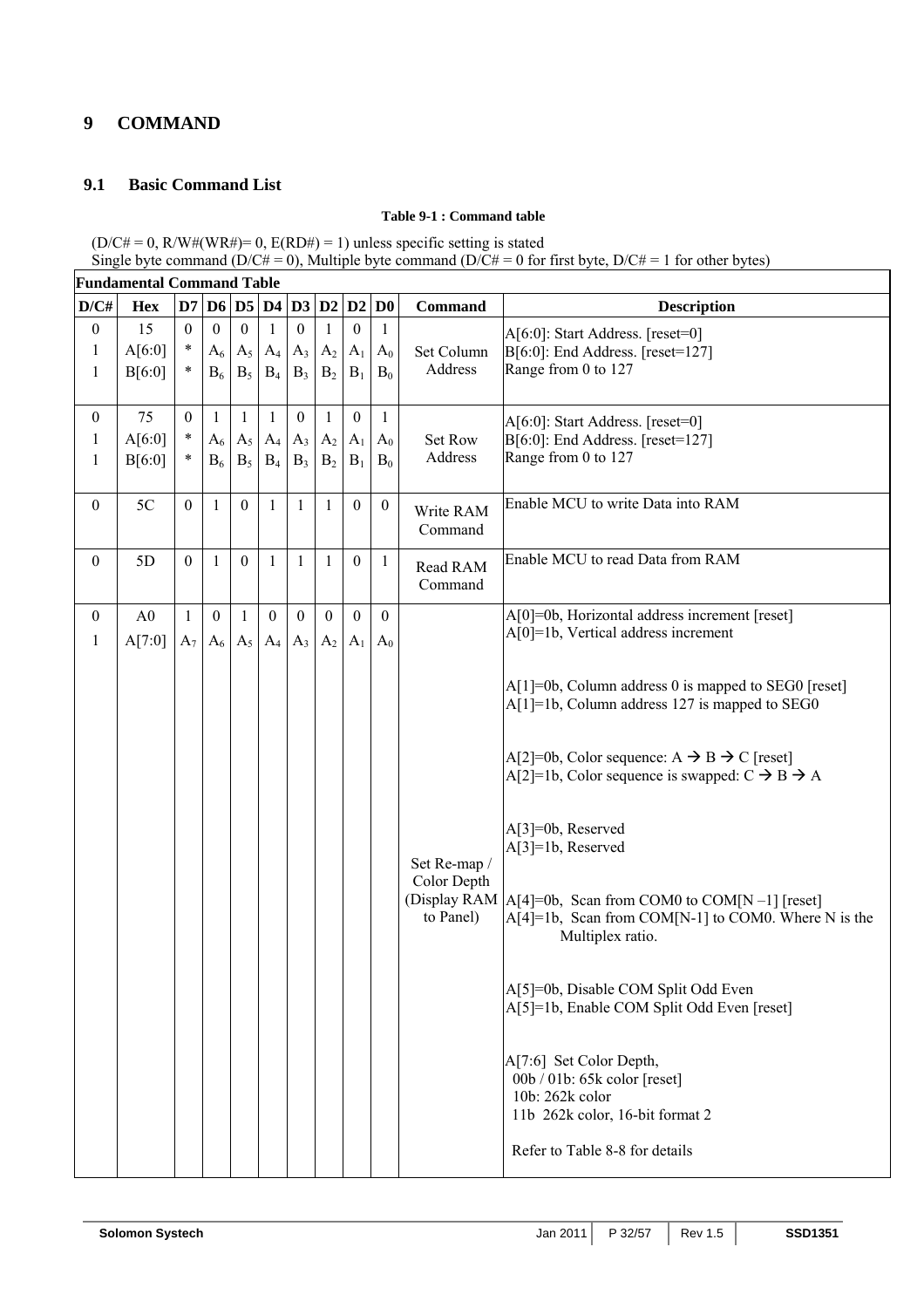|                                | <b>Fundamental Command Table</b>                         |                       |                                    |                   |                              |                          |                              |                   |                       |                         |                                                                                                                                                                         |  |  |
|--------------------------------|----------------------------------------------------------|-----------------------|------------------------------------|-------------------|------------------------------|--------------------------|------------------------------|-------------------|-----------------------|-------------------------|-------------------------------------------------------------------------------------------------------------------------------------------------------------------------|--|--|
| D/CH                           | <b>Hex</b>                                               | $\mathbf{D}7$         |                                    |                   | D6 D5 D4 D3                  |                          | D2                           | D2                | $\mathbf{D0}$         | <b>Command</b>          | <b>Description</b>                                                                                                                                                      |  |  |
| $\boldsymbol{0}$               | A1                                                       | $\mathbf{1}$          | $\mathbf{0}$                       |                   | $\boldsymbol{0}$             | $\theta$                 | $\mathbf{0}$                 | $\boldsymbol{0}$  | 1                     | Set Display             | Set vertical scroll by RAM from 0~127. [reset=00h]                                                                                                                      |  |  |
| $\mathbf{1}$                   | A[6:0]                                                   | $\ast$                | $A_6$                              | $A_5$             | $A_4$                        | $A_3$                    | A <sub>2</sub>               | A <sub>1</sub>    | $A_0$                 | <b>Start Line</b>       |                                                                                                                                                                         |  |  |
| $\overline{0}$                 | A2                                                       | $\mathbf{1}$          | $\theta$                           | 1                 | $\boldsymbol{0}$             | $\theta$                 | $\mathbf{0}$                 | 1                 | $\boldsymbol{0}$      |                         | Set vertical scroll by Row from 0-127. [reset=60h]                                                                                                                      |  |  |
| $\mathbf{1}$                   | A[6:0]                                                   | $\ast$                | $A_6$                              | $A_5$             | $A_4$                        | $A_3$                    | $A_2$                        | $A_1$             | $A_0$                 | Set Display             | <b>Note</b>                                                                                                                                                             |  |  |
|                                |                                                          |                       |                                    |                   |                              |                          |                              |                   |                       | Offset                  | $(1)$ This command is locked by Command FDh by default. To<br>unlock it, please refer to Command FDh.                                                                   |  |  |
| $\boldsymbol{0}$               | A4~A7                                                    | $\mathbf{1}$          | $\mathbf{0}$                       | 1                 | $\mathbf{0}$                 | $\overline{0}$           | $\mathbf{1}$                 | $X_1$             | $X_0$                 |                         | A4h: All OFF                                                                                                                                                            |  |  |
|                                |                                                          |                       |                                    |                   |                              |                          |                              |                   |                       | Set Display             | A5h: All ON (All pixels have GS63)                                                                                                                                      |  |  |
|                                |                                                          |                       |                                    |                   |                              |                          |                              |                   |                       | Mode                    | A6h : Reset to normal display [reset]                                                                                                                                   |  |  |
|                                |                                                          |                       |                                    |                   |                              |                          |                              |                   |                       |                         | A7h: Inverse Display (GS0 $\rightarrow$ GS63, GS1 $\rightarrow$ GS62, )                                                                                                 |  |  |
| $\overline{0}$<br>$\mathbf{1}$ | AB<br>A[7:0]                                             | $\mathbf{1}$<br>$A_7$ | $\boldsymbol{0}$<br>A <sub>6</sub> | 1<br>$\mathbf{0}$ | $\boldsymbol{0}$<br>$\theta$ | $\mathbf{1}$<br>$\theta$ | $\boldsymbol{0}$<br>$\theta$ | 1<br>$\mathbf{0}$ | $\mathbf{1}$<br>$A_0$ |                         | $A[0]=0$ , Disable internal $V_{DD}$ regulator (for power save<br>during sleep mode only)<br>$A[0] = 1b$ , Enable internal $V_{DD}$ regulator [reset]                   |  |  |
|                                |                                                          |                       |                                    |                   |                              |                          |                              |                   |                       | Function<br>Selection   | A[7:6]=00b, Select 8-bit parallel interface [reset]<br>A[7:6]=01b, Select 16-bit parallel interface<br>A[7:6]=11b, Select 18-bit parallel interface                     |  |  |
| $\overline{0}$                 | <b>AD</b>                                                | $\mathbf{1}$          | $\boldsymbol{0}$                   | 1                 | $\boldsymbol{0}$             | $\mathbf{1}$             | $\mathbf{1}$                 | $\boldsymbol{0}$  | $\mathbf{1}$          | <b>NOP</b>              | Command for no operation.                                                                                                                                               |  |  |
| $\boldsymbol{0}$               | $AE~\rightarrow AF$                                      | $\mathbf{1}$          | $\mathbf{0}$                       | 1                 | $\boldsymbol{0}$             | $\mathbf{1}$             | $\mathbf{1}$                 | 1                 | $X_0$                 | ON/OFF                  | $A E h = S leep mode On (Display OFF)$<br>Set Sleep mode AFh = Sleep mode OFF (Display ON)                                                                              |  |  |
| $\overline{0}$                 | B <sub>0</sub>                                           | $\mathbf{1}$          | $\boldsymbol{0}$                   | 1                 | 1                            | $\boldsymbol{0}$         | $\boldsymbol{0}$             | $\overline{0}$    | $\mathbf{0}$          | <b>NOP</b>              | Command for no operation.                                                                                                                                               |  |  |
| $\overline{0}$                 | B1                                                       | $\mathbf{1}$          | $\boldsymbol{0}$                   | 1                 | 1                            | $\mathbf{0}$             | $\boldsymbol{0}$             | $\overline{0}$    | 1                     |                         | A[3:0] Phase 1 period of $5 \sim 31$ DCLK(s) clocks                                                                                                                     |  |  |
| 1                              | $A[7:0]   A_7   A_6   A_5   A_4   A_3   A_2   A_1   A_0$ |                       |                                    |                   |                              |                          |                              |                   |                       |                         | $[reset=0010b]$<br>$A[3:0]$ :                                                                                                                                           |  |  |
|                                |                                                          |                       |                                    |                   |                              |                          |                              |                   |                       |                         | 0-1 invalid<br>$2 = 5$ DCLKs                                                                                                                                            |  |  |
|                                |                                                          |                       |                                    |                   |                              |                          |                              |                   |                       |                         | $3 = 7$ DCLKs                                                                                                                                                           |  |  |
|                                |                                                          |                       |                                    |                   |                              |                          |                              |                   |                       |                         | $15 = 31 DCLKs$                                                                                                                                                         |  |  |
|                                |                                                          |                       |                                    |                   |                              |                          |                              |                   |                       | <b>Set Reset</b>        | $A[7:4]$ Phase 2 period of $3~15$ DCLK(s) clocks                                                                                                                        |  |  |
|                                |                                                          |                       |                                    |                   |                              |                          |                              |                   |                       | (Phase $1$ ) /          | $[reset=1000b]$                                                                                                                                                         |  |  |
|                                |                                                          |                       |                                    |                   |                              |                          |                              |                   |                       | Pre-charge<br>(Phase 2) | $A[7:4]$ :<br>0-2 invalid                                                                                                                                               |  |  |
|                                |                                                          |                       |                                    |                   |                              |                          |                              |                   |                       | period                  | $3 = 3$ DCLKs<br>$4 = 4$ DCLKs                                                                                                                                          |  |  |
|                                |                                                          |                       |                                    |                   |                              |                          |                              |                   |                       |                         | $15 = 15DCLKs$                                                                                                                                                          |  |  |
|                                |                                                          |                       |                                    |                   |                              |                          |                              |                   |                       |                         | Note                                                                                                                                                                    |  |  |
|                                |                                                          |                       |                                    |                   |                              |                          |                              |                   |                       |                         | <sup>(1)</sup> 0 DCLK is invalid in phase 1 & phase 2<br><sup>(2)</sup> This command is locked by Command FDh by default. To<br>unlock it, please refer to Command FDh. |  |  |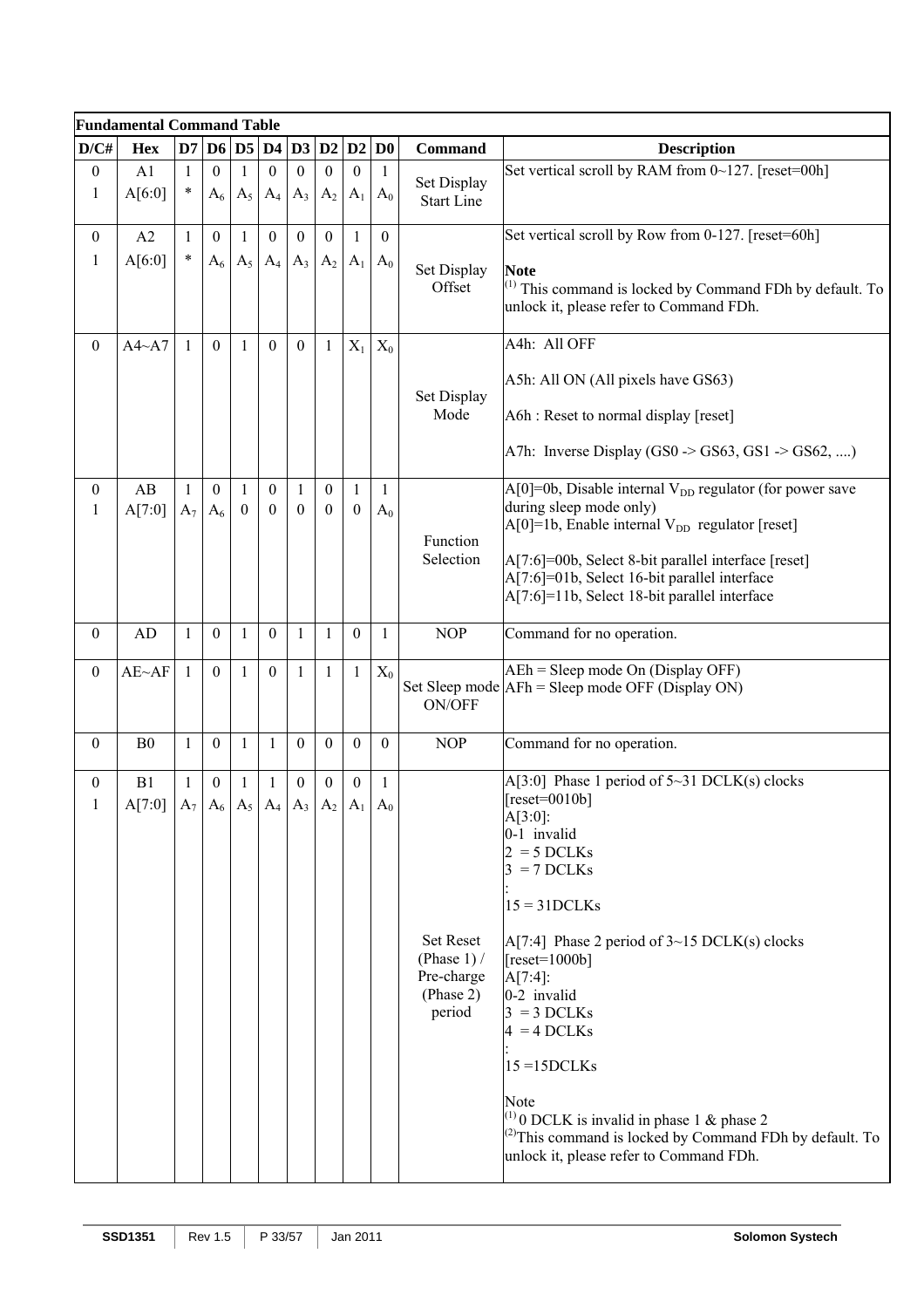|                  | <b>Fundamental Command Table</b> |                  |                  |                  |                  |                  |                  |                  |                        |                        |                                                                                                                                                                                      |
|------------------|----------------------------------|------------------|------------------|------------------|------------------|------------------|------------------|------------------|------------------------|------------------------|--------------------------------------------------------------------------------------------------------------------------------------------------------------------------------------|
| D/CH             | <b>Hex</b>                       | D7               |                  |                  | D6 D5 D4         | D3               | D2               | D2               | $\mathbf{D}\mathbf{0}$ | <b>Command</b>         | <b>Description</b>                                                                                                                                                                   |
| $\boldsymbol{0}$ | B2                               | 1                | $\mathbf{0}$     | 1                | $\mathbf{1}$     | $\mathbf{0}$     | $\mathbf{0}$     | 1                | $\mathbf{0}$           |                        |                                                                                                                                                                                      |
| 1                | A[7:0]                           | $A_7$            | $A_6$            | $A_5$            | $A_4$            | $A_3$            | A <sub>2</sub>   | $A_1$            | $A_0$                  | Display                | $A[7:0] = 00h, B[7:0] = 00h, C[7:0] = 00h$ normal [reset]                                                                                                                            |
| 1                | B[7:0]                           | $\mathbf{0}$     | $\theta$         | $\mathbf{0}$     | $\boldsymbol{0}$ | $\boldsymbol{0}$ | $\boldsymbol{0}$ | $\boldsymbol{0}$ | $\mathbf{0}$           | Enhancement            | $A[7:0] = A4h, B[7:0] = 00h, C[7:0] = 00h$ enhance display<br>performance                                                                                                            |
| 1                | C[7:0]                           | $\boldsymbol{0}$ | $\boldsymbol{0}$ | $\boldsymbol{0}$ | $\boldsymbol{0}$ | $\boldsymbol{0}$ | $\boldsymbol{0}$ | $\boldsymbol{0}$ | $\boldsymbol{0}$       |                        |                                                                                                                                                                                      |
| $\boldsymbol{0}$ | B <sub>3</sub>                   | $\mathbf{1}$     | $\mathbf{0}$     | $\mathbf{1}$     | $\mathbf{1}$     | $\boldsymbol{0}$ | $\theta$         | $\mathbf{1}$     | $\mathbf{1}$           |                        | A[3:0] [reset=0001], divide by DIVSET where                                                                                                                                          |
| 1                | A[7:0]                           | $A_7$            | $A_6$            | $A_5$            | $A_4$            |                  | A <sub>2</sub>   | $A_1$            | $A_0$                  |                        |                                                                                                                                                                                      |
|                  |                                  |                  |                  |                  |                  | $A_3$            |                  |                  |                        |                        | <b>DIVSET</b><br>A[3:0]                                                                                                                                                              |
|                  |                                  |                  |                  |                  |                  |                  |                  |                  |                        |                        | 0000<br>divide by 1                                                                                                                                                                  |
|                  |                                  |                  |                  |                  |                  |                  |                  |                  |                        |                        | 0001<br>divide by 2                                                                                                                                                                  |
|                  |                                  |                  |                  |                  |                  |                  |                  |                  |                        |                        | 0010<br>divide by 4                                                                                                                                                                  |
|                  |                                  |                  |                  |                  |                  |                  |                  |                  |                        |                        | divide by 8<br>0011                                                                                                                                                                  |
|                  |                                  |                  |                  |                  |                  |                  |                  |                  |                        |                        | 0100<br>divide by 16                                                                                                                                                                 |
|                  |                                  |                  |                  |                  |                  |                  |                  |                  |                        |                        | 0101<br>divide by 32                                                                                                                                                                 |
|                  |                                  |                  |                  |                  |                  |                  |                  |                  |                        | Front Clock<br>Divider | 0110<br>divide by 64                                                                                                                                                                 |
|                  |                                  |                  |                  |                  |                  |                  |                  |                  |                        | $(DivSet)$ /           | 0111<br>divide by 128                                                                                                                                                                |
|                  |                                  |                  |                  |                  |                  |                  |                  |                  |                        | Oscillator             | 1000<br>divide by 256                                                                                                                                                                |
|                  |                                  |                  |                  |                  |                  |                  |                  |                  |                        | Frequency              | 1001<br>divide by 512<br>1010                                                                                                                                                        |
|                  |                                  |                  |                  |                  |                  |                  |                  |                  |                        |                        | divide by 1024<br>$>=1011$<br>invalid                                                                                                                                                |
|                  |                                  |                  |                  |                  |                  |                  |                  |                  |                        |                        |                                                                                                                                                                                      |
|                  |                                  |                  |                  |                  |                  |                  |                  |                  |                        |                        | A[7:4] Oscillator frequency, frequency increases as level<br>increases [reset=1101b]                                                                                                 |
|                  |                                  |                  |                  |                  |                  |                  |                  |                  |                        |                        | <b>Note</b><br>$(1)$ This command is locked by Command FDh by default. To<br>unlock it, please refer to Command FDh.                                                                 |
| $\mathbf{0}$     | <b>B4</b>                        | 1                | $\boldsymbol{0}$ | 1                | 1                | $\boldsymbol{0}$ | 1                | $\boldsymbol{0}$ | $\mathbf{0}$           |                        | A[1:0]=00 External VSL [reset]                                                                                                                                                       |
| 1                | A[7:0]                           | -1               | $\mathbf{0}$     | 1                | $\mathbf{0}$     | $\mathbf{0}$     | $\mathbf{0}$     | $A_1$            | $A_0$                  | Set Segment            | $A[1:0] = 01, 10, 11$ are invalid                                                                                                                                                    |
| 1                | B[7:0]                           | $\mathbf{1}$     | $\mathbf{0}$     | 1                | $\mathbf{1}$     | $\theta$         | 1                | $\boldsymbol{0}$ | 1                      | Low Voltage            | <b>Note</b>                                                                                                                                                                          |
| 1                | C[7:0]                           | $\mathbf{0}$     | 1                | $\mathbf{0}$     | $\mathbf{1}$     | $\mathbf{0}$     | $\mathbf{1}$     | $\mathbf{0}$     | 1                      | (VSL)                  | $(1)$ When external VSL is enabled, in order to avoid distortion<br>in display pattern, an external circuit is needed to connect<br>between VSL and $V_{SS}$ as shown in Figure 14-1 |
| $\boldsymbol{0}$ | B <sub>5</sub>                   | 1                | $\mathbf{0}$     | 1                | $\mathbf{1}$     | $\mathbf{0}$     |                  | 0                | 1                      |                        | A[1:0] GPIO0: 00 pin HiZ, Input disabled                                                                                                                                             |
| 1                | A[3:0]                           | $\ast$           | $\ast$           | *                | $\ast$           | $A_3$            | $A_2$            | $A_1$            | $A_0$                  |                        | 01 pin HiZ, Input enabled                                                                                                                                                            |
|                  |                                  |                  |                  |                  |                  |                  |                  |                  |                        |                        | 10 pin output LOW [reset]                                                                                                                                                            |
|                  |                                  |                  |                  |                  |                  |                  |                  |                  |                        |                        | 11 pin output HIGH                                                                                                                                                                   |
|                  |                                  |                  |                  |                  |                  |                  |                  |                  |                        | Set GPIO               | A[3:2] GPIO1: 00 pin HiZ, Input disabled                                                                                                                                             |
|                  |                                  |                  |                  |                  |                  |                  |                  |                  |                        |                        | 01 pin HiZ, Input enabled                                                                                                                                                            |
|                  |                                  |                  |                  |                  |                  |                  |                  |                  |                        |                        | 10 pin output LOW [reset]                                                                                                                                                            |
|                  |                                  |                  |                  |                  |                  |                  |                  |                  |                        |                        | 11 pin output HIGH                                                                                                                                                                   |
|                  |                                  |                  |                  |                  |                  |                  |                  |                  |                        |                        |                                                                                                                                                                                      |
| $\mathbf{0}$     | <b>B6</b>                        | 1                | $\mathbf{0}$     | 1                | 1                | $\mathbf{0}$     | 1                | $\mathbf{0}$     | $\mathbf{0}$           |                        | A[3:0] Set Second Pre-charge Period                                                                                                                                                  |
| 1                | A[3:0]                           | $\ast$           | $\ast$           | $\ast$           | $\ast$           | $A_3$            | A <sub>2</sub>   | A <sub>1</sub>   | $A_0$                  |                        | 0000b invalid                                                                                                                                                                        |
|                  |                                  |                  |                  |                  |                  |                  |                  |                  |                        |                        | 0001b 1 DCLKS                                                                                                                                                                        |
|                  |                                  |                  |                  |                  |                  |                  |                  |                  |                        | Set Second Pre-        | 0010b 2 DCLKS                                                                                                                                                                        |
|                  |                                  |                  |                  |                  |                  |                  |                  |                  |                        | charge Period          |                                                                                                                                                                                      |
|                  |                                  |                  |                  |                  |                  |                  |                  |                  |                        |                        | 1000<br>8 DCLKS [reset]                                                                                                                                                              |
|                  |                                  |                  |                  |                  |                  |                  |                  |                  |                        |                        | .                                                                                                                                                                                    |
|                  |                                  |                  |                  |                  |                  |                  |                  |                  |                        |                        | 15 DCLKS<br>1111                                                                                                                                                                     |
|                  |                                  |                  |                  |                  |                  |                  |                  |                  |                        |                        |                                                                                                                                                                                      |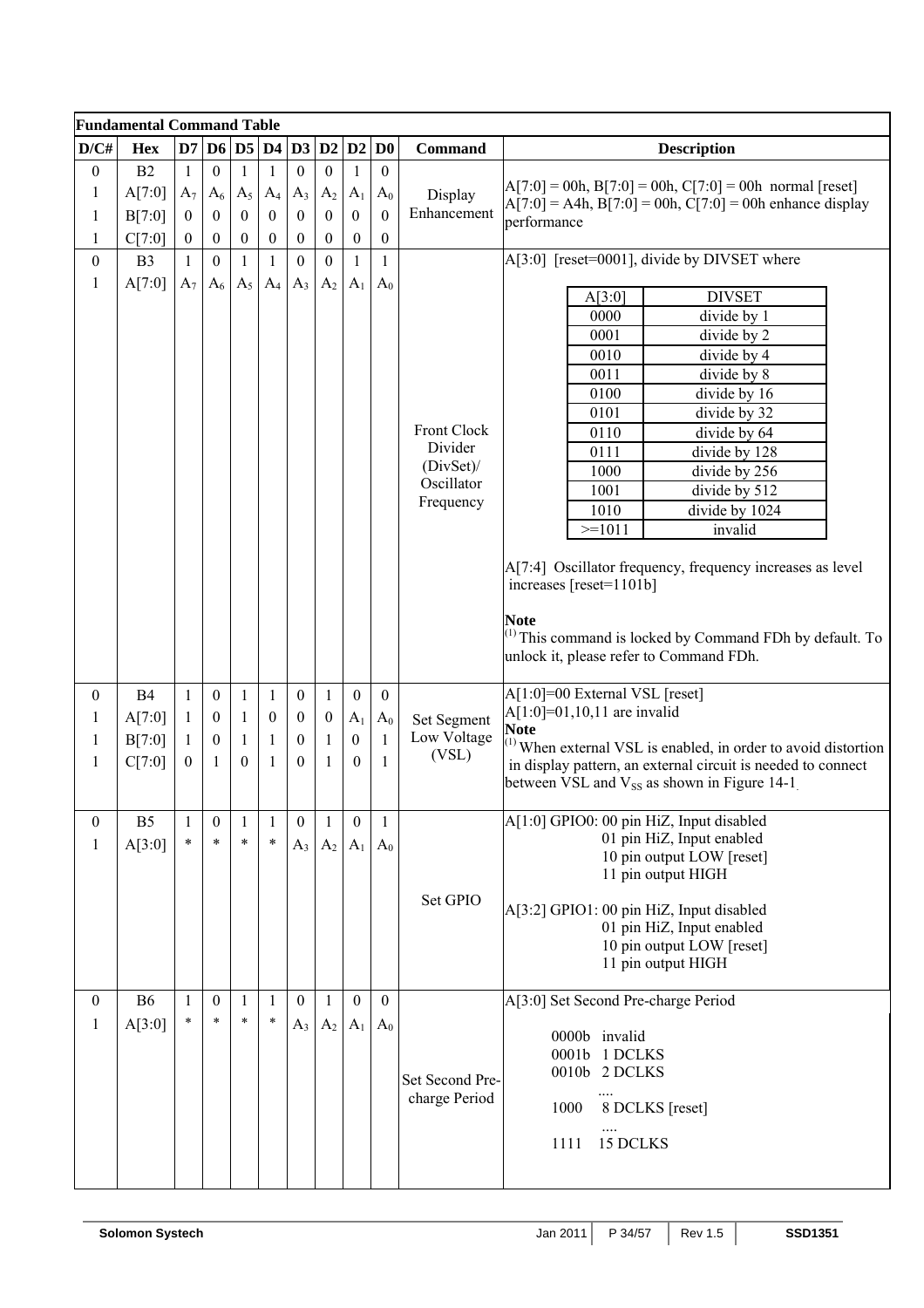|                  | <b>Fundamental Command Table</b>                    |                  |                  |                  |                      |                |                  |                |                  |                                  |                                                                                                                |
|------------------|-----------------------------------------------------|------------------|------------------|------------------|----------------------|----------------|------------------|----------------|------------------|----------------------------------|----------------------------------------------------------------------------------------------------------------|
| D/C#             | <b>Hex</b>                                          |                  |                  |                  | D7 D6 D5 D4 D3 D2 D2 |                |                  |                | D <sub>0</sub>   | <b>Command</b>                   | <b>Description</b>                                                                                             |
| $\boldsymbol{0}$ | ${\bf B8}$                                          | $\mathbf{1}$     | $\Omega$         |                  |                      |                | $\theta$         | $\Omega$       | $\boldsymbol{0}$ |                                  | The next 63 data bytes define Gray Scale (GS) Table by                                                         |
| 1                | A1[7:0] $A1_7A1_6A1_5A1_4A1_3A1_2A1_1A1_0$          |                  |                  |                  |                      |                |                  |                |                  |                                  | setting the gray scale pulse width in unit of DCLK's                                                           |
| 1                | A2[7:0] $A2_7A2_6A2_5A2_4A2_3A2_2A2_1A2_0$          |                  |                  |                  |                      |                |                  |                |                  |                                  | (ranges from $0d \sim 180d$ )                                                                                  |
| 1                |                                                     |                  |                  |                  |                      |                |                  |                |                  |                                  | A1[7:0]: Gamma Setting for GS1,                                                                                |
| 1                |                                                     |                  |                  |                  |                      |                |                  |                |                  |                                  | A2[7:0]: Gamma Setting for GS2,                                                                                |
| 1                |                                                     |                  |                  |                  |                      |                |                  |                |                  |                                  |                                                                                                                |
| 1                | A62[7:0] $A62_7A62_6A62_5A62_4A62_3A62_2A62_1A62_0$ |                  |                  |                  |                      |                |                  |                |                  |                                  | A62[7:0]: Gamma Setting for GS62,                                                                              |
| 1                | A63[7:0] $A63_7A63_6A63_5A63_4A63_3A63_2A63_1A63_0$ |                  |                  |                  |                      |                |                  |                |                  | for Gray Scale                   | Look Up Table A63[7:0]: Gamma Setting for GS63                                                                 |
|                  |                                                     |                  |                  |                  |                      |                |                  |                |                  | Pulse width                      |                                                                                                                |
|                  |                                                     |                  |                  |                  |                      |                |                  |                |                  |                                  |                                                                                                                |
|                  |                                                     |                  |                  |                  |                      |                |                  |                |                  |                                  | <b>Note</b>                                                                                                    |
|                  |                                                     |                  |                  |                  |                      |                |                  |                |                  |                                  | $^{(1)}$ 0 $\le$ Setting of GS1 $\le$ Setting of GS2 $\le$ Setting of GS3                                      |
|                  |                                                     |                  |                  |                  |                      |                |                  |                |                  |                                  | < Setting of GS62 < Setting of GS63<br>$^{(2)}$ GS0 has only pre-charge but no current drive stages.           |
|                  |                                                     |                  |                  |                  |                      |                |                  |                |                  |                                  | $^{(3)}$ GS1 can be set as only pre-charge but no current drive                                                |
|                  |                                                     |                  |                  |                  |                      |                |                  |                |                  |                                  | stage by input gamma setting for GS1 equals 0.                                                                 |
|                  |                                                     |                  |                  |                  |                      |                |                  |                |                  |                                  |                                                                                                                |
| $\theta$         | <b>B9</b>                                           | $\mathbf{1}$     | $\mathbf{0}$     | $\mathbf{1}$     | $\mathbf{1}$         | $\mathbf{1}$   | $\mathbf{0}$     | $\mathbf{0}$   | $\mathbf{1}$     |                                  | Reset to default Look Up Table:                                                                                |
|                  |                                                     |                  |                  |                  |                      |                |                  |                |                  |                                  | $GS1 = 0$ DCLK                                                                                                 |
|                  |                                                     |                  |                  |                  |                      |                |                  |                |                  |                                  | $GS2 = 2 DCLK$                                                                                                 |
|                  |                                                     |                  |                  |                  |                      |                |                  |                |                  |                                  | $GS3 = 4 DCLK$                                                                                                 |
|                  |                                                     |                  |                  |                  |                      |                |                  |                |                  | Use Built-in<br>Linear LUT       | $GS4 = 6$ DCLK                                                                                                 |
|                  |                                                     |                  |                  |                  |                      |                |                  |                |                  | [reset= linear]                  | $\cdots$<br>$GS62 = 122$ DCLK                                                                                  |
|                  |                                                     |                  |                  |                  |                      |                |                  |                |                  |                                  | $GS63 = 124 DCLK$                                                                                              |
|                  |                                                     |                  |                  |                  |                      |                |                  |                |                  |                                  |                                                                                                                |
|                  |                                                     |                  |                  |                  |                      |                |                  |                |                  |                                  |                                                                                                                |
| $\overline{0}$   | <b>BB</b>                                           | $\mathbf{1}$     | $\boldsymbol{0}$ | 1                | $\mathbf{1}$         | 1              | $\boldsymbol{0}$ | 1              | $\mathbf{1}$     |                                  | Set pre-charge voltage level. [reset = $17h$ ]                                                                 |
| 1                | A[4:0]                                              | $\mathbf{0}$     | $\boldsymbol{0}$ | $\bf{0}$         | $A_4$                | $A_3$          | A <sub>2</sub>   | A <sub>1</sub> | $A_0$            |                                  |                                                                                                                |
|                  |                                                     |                  |                  |                  |                      |                |                  |                |                  |                                  | <b>Hex</b> code<br>pre-charge voltage<br>A[4:0]                                                                |
|                  |                                                     |                  |                  |                  |                      |                |                  |                |                  |                                  | 00000<br>00h<br>$0.20 \times V_{CC}$                                                                           |
|                  |                                                     |                  |                  |                  |                      |                |                  |                |                  | Set Pre-charge                   | $\ddot{\phantom{a}}$                                                                                           |
|                  |                                                     |                  |                  |                  |                      |                |                  |                |                  | voltage                          | 11111<br>1Fh<br>$0.60$ x $V_{CC}$                                                                              |
|                  |                                                     |                  |                  |                  |                      |                |                  |                |                  |                                  |                                                                                                                |
|                  |                                                     |                  |                  |                  |                      |                |                  |                |                  |                                  | <b>Note</b><br><sup>(1)</sup> This command is locked by Command FDh by default. To                             |
|                  |                                                     |                  |                  |                  |                      |                |                  |                |                  |                                  | unlock it, please refer to Command FDh.                                                                        |
|                  |                                                     |                  |                  |                  |                      |                |                  |                |                  |                                  |                                                                                                                |
| $\Omega$         | <b>BE</b>                                           | $\mathbf{1}$     | $\boldsymbol{0}$ | 1                | $\mathbf{1}$         | $\mathbf{1}$   | $\mathbf{1}$     | 1              | $\mathbf{0}$     |                                  | Set COM deselect voltage level $[reset = 05h]$                                                                 |
| 1                | A[2:0]                                              | $\boldsymbol{0}$ | $\boldsymbol{0}$ | $\boldsymbol{0}$ | $\mathbf{0}$         | $\overline{0}$ | A <sub>2</sub>   | A <sub>1</sub> | $A_0$            |                                  |                                                                                                                |
|                  |                                                     |                  |                  |                  |                      |                |                  |                |                  |                                  | Hex code<br>A[2:0]<br>$V_{\text{COMH}}$<br>$0.72$ x $V_{CC}$<br>000<br>00h                                     |
|                  |                                                     |                  |                  |                  |                      |                |                  |                |                  |                                  |                                                                                                                |
|                  |                                                     |                  |                  |                  |                      |                |                  |                |                  |                                  | 101<br>05h<br>$0.82$ x $V_{CC}$ [reset]                                                                        |
|                  |                                                     |                  |                  |                  |                      |                |                  |                |                  | Set V <sub>COMH</sub><br>Voltage | $\ddot{\cdot}$<br>111<br>07h<br>$0.86$ x $\rm V_{\rm CC}$                                                      |
|                  |                                                     |                  |                  |                  |                      |                |                  |                |                  |                                  |                                                                                                                |
|                  |                                                     |                  |                  |                  |                      |                |                  |                |                  |                                  |                                                                                                                |
|                  |                                                     |                  |                  |                  |                      |                |                  |                |                  |                                  | <b>Note</b>                                                                                                    |
|                  |                                                     |                  |                  |                  |                      |                |                  |                |                  |                                  | <sup>(1)</sup> This command is locked by Command FDh by default. To<br>unlock it, please refer to Command FDh. |
|                  |                                                     |                  |                  |                  |                      |                |                  |                |                  |                                  |                                                                                                                |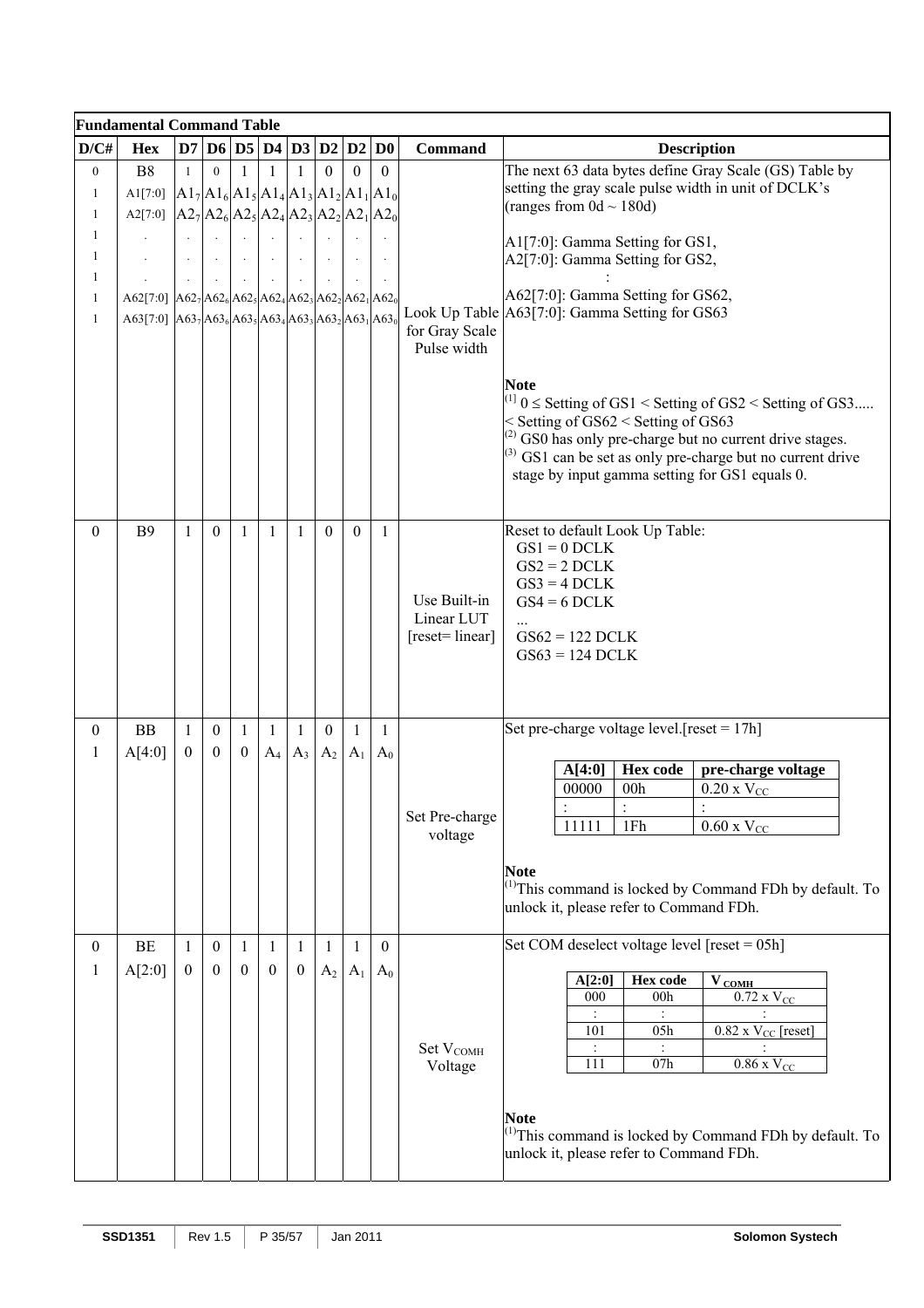|                                  | <b>Fundamental Command Table</b> |                                |                                                |                                         |                                             |                                           |                                                           |                                             |                                         |                                                     |                                                                                                                                                                                                                                                                                                                                                                                                                                                                                                                                                       |
|----------------------------------|----------------------------------|--------------------------------|------------------------------------------------|-----------------------------------------|---------------------------------------------|-------------------------------------------|-----------------------------------------------------------|---------------------------------------------|-----------------------------------------|-----------------------------------------------------|-------------------------------------------------------------------------------------------------------------------------------------------------------------------------------------------------------------------------------------------------------------------------------------------------------------------------------------------------------------------------------------------------------------------------------------------------------------------------------------------------------------------------------------------------------|
| D/C#                             | <b>Hex</b>                       | $\mathbf{D}7$                  |                                                |                                         | D6 D5 D4 D3                                 |                                           | D2                                                        | D2                                          | D <sub>0</sub>                          | <b>Command</b>                                      | <b>Description</b>                                                                                                                                                                                                                                                                                                                                                                                                                                                                                                                                    |
| $\boldsymbol{0}$<br>1<br>1<br>1  | C1<br>A[7:0]<br>B[7:0]<br>C[7:0] | $\mathbf{1}$<br>$B_7$<br>$C_7$ | $\mathbf{1}$<br>$A_7 \, A_6$<br>$B_6$<br>$C_6$ | $\mathbf{0}$<br>$A_5$<br>$B_5$<br>$C_5$ | $\boldsymbol{0}$<br>$A_4$<br>$B_4$<br>$C_4$ | $\overline{0}$<br>$A_3$<br>$B_3$<br>$C_3$ | $\mathbf{0}$<br>$A_2$<br>$\mathbf{B}_2$<br>C <sub>2</sub> | $\boldsymbol{0}$<br>$A_1$<br>$B_1$<br>$C_1$ | $\mathbf{1}$<br>$A_0$<br>$B_0$<br>$C_0$ | <b>Set Contrast</b><br>Current for<br>Color A, B, C | A[7:0] Contrast Value Color A<br>$[reset=10001010b]$<br>B[7:0] Contrast Value Color B<br>$[reset=01010001b]$<br>C[7:0] Contrast Value Color C<br>$[reset=10001010b]$                                                                                                                                                                                                                                                                                                                                                                                  |
| $\mathbf{0}$<br>$\mathbf{1}$     | C7<br>A[3:0]                     | $\mathbf{1}$<br>$\ast$         | $\mathbf{1}$<br>$\ast$                         | $\theta$<br>$\ast$                      | $\theta$<br>$\ast$                          | $\overline{0}$<br>$A_3$                   | $\mathbf{1}$<br>$A_2$                                     | $\mathbf{1}$<br>$A_1$                       | $\mathbf{1}$<br>$A_0$                   | <b>Master Contrast</b><br><b>Current Control</b>    | $A[3:0]$ :<br>0000b reduce output currents for all colors to 1/16<br>0001b reduce output currents for all colors to 2/16<br>1110b reduce output currents for all colors to 15/16<br>1111b no change [reset]                                                                                                                                                                                                                                                                                                                                           |
| $\theta$<br>$\mathbf{1}$         | CA<br>A[6:0]                     | $\mathbf{1}$<br>$\mathbf{0}$   | $\mathbf{1}$<br>$A_6$                          | $\mathbf{0}$<br>$A_5$                   | $\mathbf{0}$<br>$A_4$                       | $\mathbf{1}$<br>$A_3$                     | $\mathbf{0}$<br>$A_2$                                     | 1<br>$A_1$                                  | $\mathbf{0}$                            | A <sub>0</sub> Set MUX Ratio                        | A[6:0] MUX ratio $16MUX \sim 128MUX$ , [reset=127],<br>(Range from 15 to 127)                                                                                                                                                                                                                                                                                                                                                                                                                                                                         |
| $\theta$                         | D <sub>1</sub>                   | $\mathbf{1}$                   | $\overline{0}$                                 | 1                                       | $\mathbf{0}$                                | $\mathbf{1}$                              | $\mathbf{1}$                                              | $\Omega$                                    | $\mathbf{1}$                            | <b>NOP</b>                                          | Command for No Operation                                                                                                                                                                                                                                                                                                                                                                                                                                                                                                                              |
| $\mathbf{0}$                     | E3                               | $\mathbf{1}$                   | $\mathbf{1}$                                   | 1                                       | $\boldsymbol{0}$                            | $\mathbf{0}$                              | $\boldsymbol{0}$                                          | 1                                           | 1                                       | <b>NOP</b>                                          | Command for No Operation                                                                                                                                                                                                                                                                                                                                                                                                                                                                                                                              |
| $\boldsymbol{0}$<br>$\mathbf{1}$ | FD<br>A[7:0]                     | $\mathbf{1}$<br>$A_7$          | $\mathbf{1}$<br>$A_6$                          | 1<br>$A_5$                              | 1<br>$A_4$                                  | $\mathbf{1}$<br>$A_3$                     | $\mathbf{1}$<br>$A_2$                                     | $\mathbf{0}$<br>$A_1$                       | $\mathbf{1}$<br>$A_0$                   | <b>Set Command</b><br>Lock                          | $A[7:0]$ : MCU protection status [reset = 12h]<br>$A[7:0] = 12b$ , Unlock OLED driver IC MCU interface from<br>entering command [reset]<br>$A[7:0] = 16b$ , Lock OLED driver IC MCU interface from<br>entering command<br>$A[7:0] = B0b$ , Command A2,B1,B3,BB,BE,C1 inaccessible<br>in both lock and unlock state [reset]<br>$A[7:0] = B1b$ , Command A2, B1, B3, BB, BE, C1 accessible if<br>in unlock state<br><b>Note</b><br>$^{(1)}$ The locked OLED driver IC MCU interface prohibits all<br>commands and memory access except the FDh command. |

#### **Note**

 $(1)$  "\*" stands for "Don't care".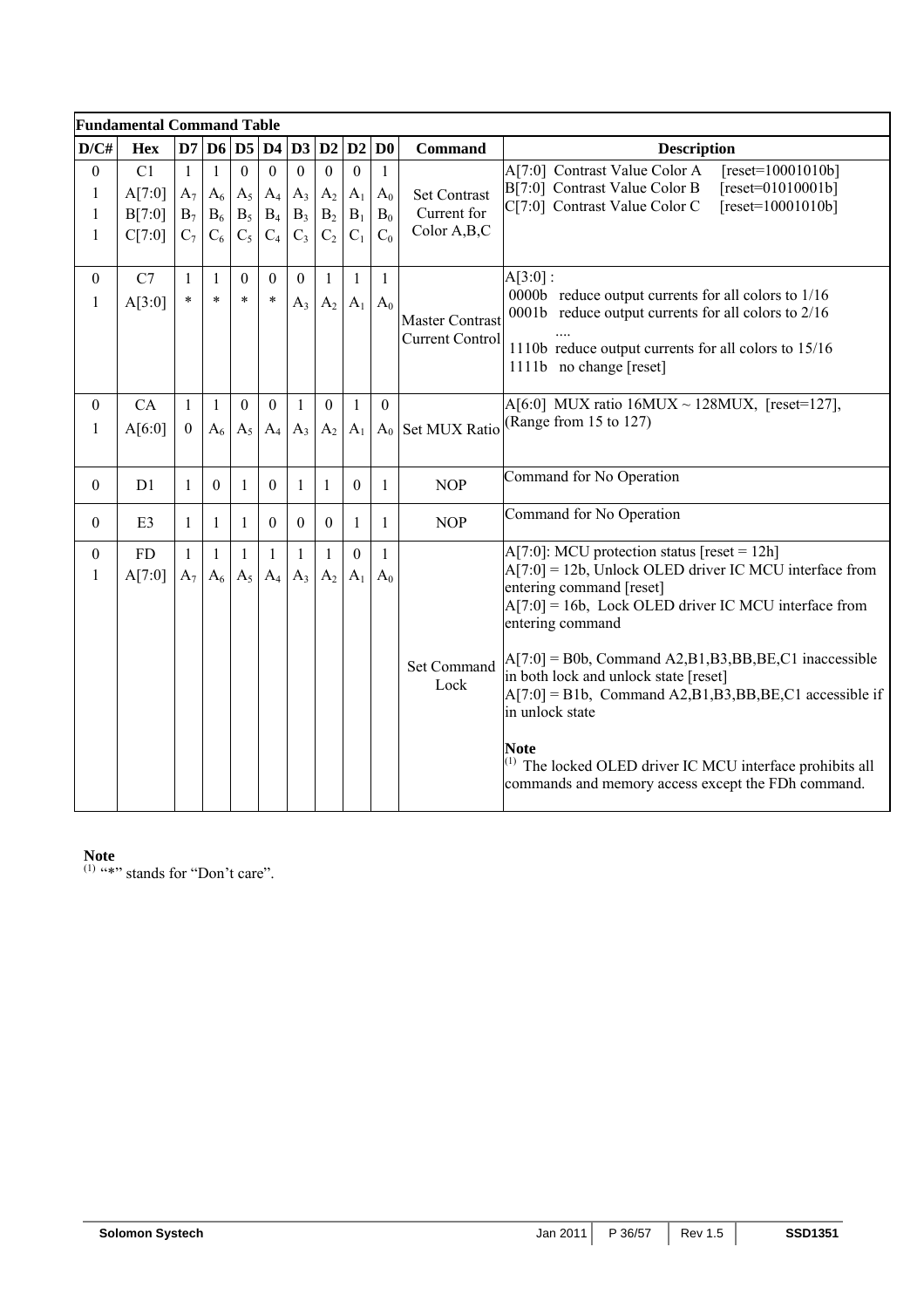#### **Table 9-2: SSD1351 Graphic Acceleration Command List**

Set (GAC) (D/C# = 0, R/W#(WR#)= 0, E(RD#) = 1) unless specific setting is stated Single byte command (D/C# = 0), Multiple byte command (D/C# = 0 for first byte, D/C# = 1 for other bytes)

|                  | <b>Graphic acceleration command</b> |                            |                   |                   |                   |                   |                       |              |                |                     |                                                                                                                                                                                                                                                                                                                |
|------------------|-------------------------------------|----------------------------|-------------------|-------------------|-------------------|-------------------|-----------------------|--------------|----------------|---------------------|----------------------------------------------------------------------------------------------------------------------------------------------------------------------------------------------------------------------------------------------------------------------------------------------------------------|
|                  | $D/C\#$ Hex                         | D7 D6                      |                   |                   | DS D4             |                   | D3 D2                 | D2           | D <sub>0</sub> | <b>Command</b>      | <b>Description</b>                                                                                                                                                                                                                                                                                             |
| $\mathbf{0}$     | 96                                  |                            | $\theta$          | $\Omega$          | 1                 | $\theta$          | $\mathbf{1}$          |              | $\theta$       |                     | $A[7:0] = 00000000b$ No scrolling<br>$A[7:0] = 00000001b$ to 00111111b                                                                                                                                                                                                                                         |
| 1                | $A[7:0]$ $A_7$                      |                            | $A_6$             | $A_5$             | $A_4$             | $A_3$             | $A_2$                 | $A_1$        | $A_0$          |                     | Scroll towards SEG127 with 1 column offset                                                                                                                                                                                                                                                                     |
| 1                | B[6:0]                              | $\overline{0}$             | $B_6$             | $B_5$             | $B_4$             | $B_3$             | $B_2$                 | $B_1$        | $B_0$          |                     | $A[7:0] = 01000000b$ to 11111111b<br>Scroll towards SEG0 with 1 column offset                                                                                                                                                                                                                                  |
| 1                | C[7:0]                              | $C_7$                      | $C_6$             | $C_5$             | $C_4$             | $C_3$             | $C_2$                 | $C_1$        | $C_0$          |                     |                                                                                                                                                                                                                                                                                                                |
| 1                | D[6:0]                              | $\overline{0}$<br>$\theta$ | $D_6$<br>$\theta$ | $D_5$<br>$\theta$ | $D_4$<br>$\theta$ | $D_3$<br>$\theta$ | $D_2$<br>$\mathbf{0}$ | $D_1$        | $D_0$          |                     | $B[6:0]$ : start row address                                                                                                                                                                                                                                                                                   |
| 1                | E[1:0]                              |                            |                   |                   |                   |                   |                       | $E_1$        | $E_0$          | Horizontal Scroll   | $C[7:0]$ : number of rows to be H-scrolled<br>$B+C \le 128$<br>$D[6:0]$ : Reserved (reset=00h)<br>$E[1:0]$ : scrolling time interval<br>00 <sub>b</sub> test mode<br>01 <sub>b</sub><br>normal<br>10 <sub>b</sub><br>slow<br>11 <sub>b</sub><br>slowest<br><b>Note</b><br>$^{(1)}$ Operates during display ON. |
| $\theta$         | 9E                                  |                            | $\Omega$          | $\Omega$          |                   | 1                 | $\mathbf{1}$          | $\mathbf{1}$ | $\Omega$       | <b>Stop Moving</b>  | Stop horizontal scroll<br><b>Note</b><br>After sending 9Eh command to stop the scrolling<br>action, the ram data needs to be rewritten                                                                                                                                                                         |
| $\boldsymbol{0}$ | 9F                                  |                            | $\theta$          | $\theta$          |                   |                   |                       | 1            | $\mathbf{1}$   | <b>Start Moving</b> | Start horizontal scroll                                                                                                                                                                                                                                                                                        |

#### **Note**

 $<sup>(1)</sup>$  After executed the graphic command, waiting time is required for update GDDRAM content.</sup>  $V_{CI}$  =2.4~3.5V, waiting time = 500ns/pixel.

 $(2)$  "\*" stands for "Don't care".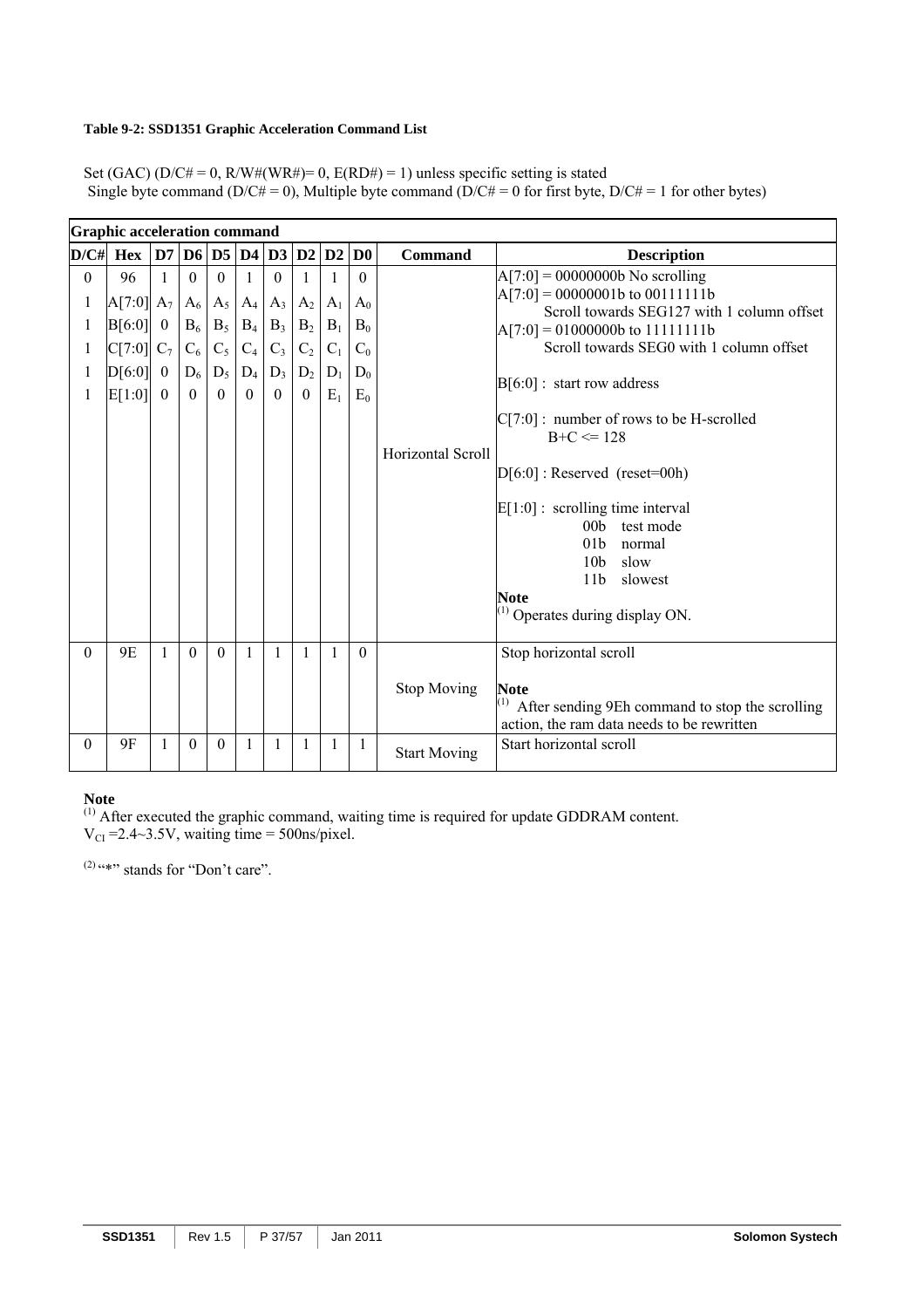## **10 COMMAND**

#### **10.1.1 Set Column Address (15h)**

This triple byte command specifies column start address and end address of the display data RAM. This command also sets the column address pointer to column start address. This pointer is used to define the current read/write column address in graphic display data RAM. If horizontal address increment mode is enabled by command A0h, after finishing read/write one column data, it is incremented automatically to the next column address. Whenever the column address pointer finishes accessing the end column address, it is reset back to start column address and the row address is incremented to the next row.

#### **10.1.2 Set Row Address (75h)**

This triple byte command specifies row start address and end address of the display data RAM. This command also sets the row address pointer to row start address. This pointer is used to define the current read/write row address in graphic display data RAM. If vertical address increment mode is enabled by command A0h, after finishing read/write one row data, it is incremented automatically to the next row address. Whenever the row address pointer finishes accessing the end row address, it is reset back to start row address.

For example, column start address is set to 2 and column end address is set to 125, row start address is set to 1 and row end address is set to 126. Horizontal address increment mode is enabled by command A0h. In this case, the graphic display data RAM column accessible range is from column 2 to column 125 and from row 1 to row 126 only. In addition, the column address pointer is set to 2 and row address pointer is set to 1. After finishing read/write one pixel of data, the column address is increased automatically by 1 to access the next RAM location for next read/write operation(*solid line in Figure 10-1*). Whenever the column address pointer finishes accessing the end column 125, it is reset back to column 2 and row address is automatically increased by 1(*solid line in Figure 10-1*). While the end row 126 and end column 125 RAM location is accessed, the row address is reset back to 1 and the column address is reset back to 2(*dotted line in Figure 10-1*).

|                   | Col <sub>0</sub> | Col 1 | Col 2            | . | Coll25 | Col126 | Col127 |
|-------------------|------------------|-------|------------------|---|--------|--------|--------|
| ${\rm Row} \ 0$   |                  |       |                  |   |        |        |        |
| Row 1             |                  |       | $\blacktriangle$ |   |        |        |        |
| $Row\overline{2}$ |                  |       |                  |   |        |        |        |
| $\ddot{\cdot}$    |                  |       |                  |   |        |        |        |
|                   |                  |       |                  |   |        |        |        |
|                   |                  |       |                  |   |        |        |        |
| <b>Row 125</b>    |                  |       |                  |   |        |        |        |
| <b>Row 126</b>    |                  |       |                  |   |        |        |        |
| <b>Row 127</b>    |                  |       |                  |   |        |        |        |
|                   |                  |       |                  |   |        |        |        |

**Figure 10-1 : Example of Column and Row Address Pointer Movement**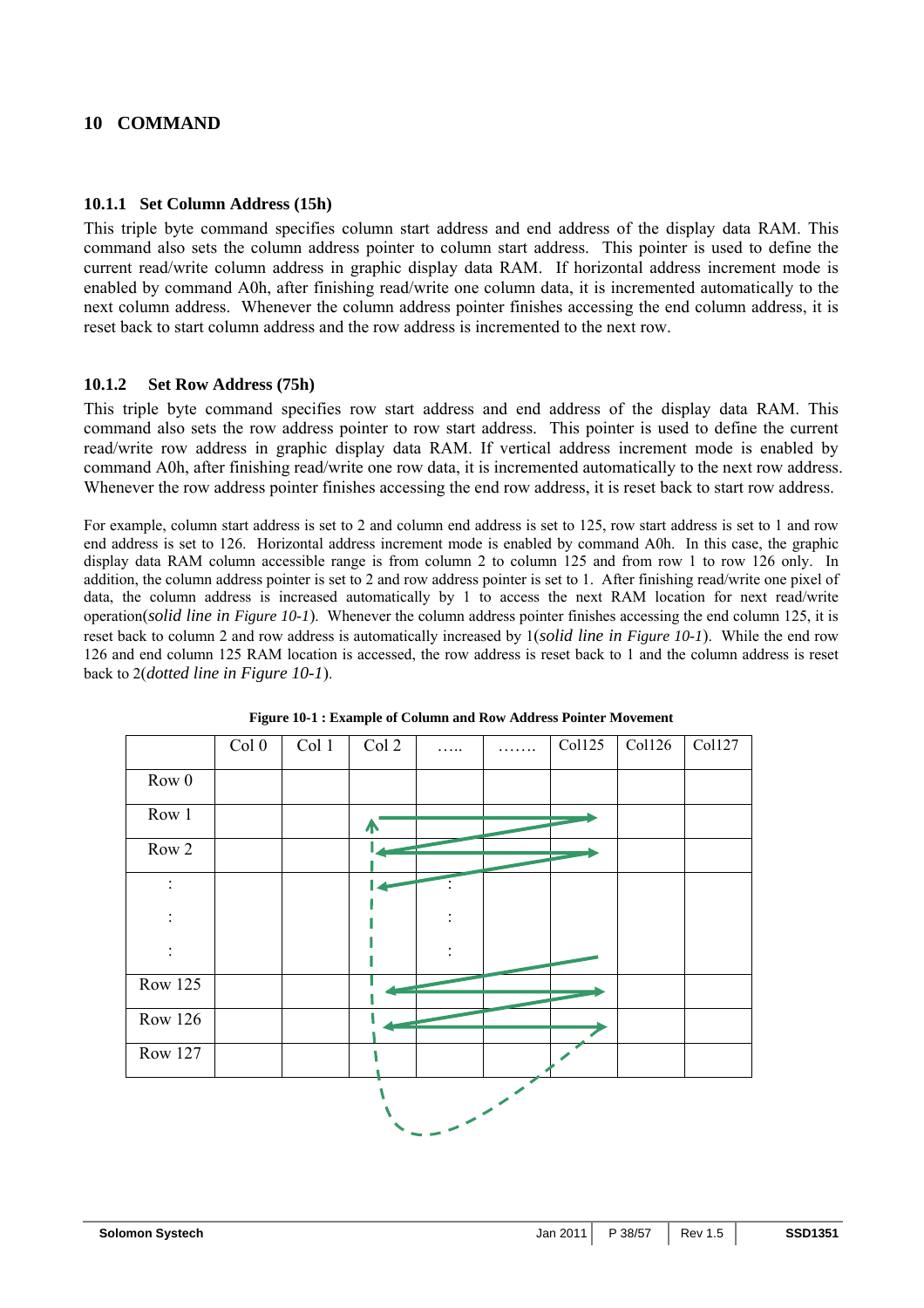## **10.1.3 Write RAM Command (5Ch)**

After entering this single byte command, data entries will be written into the display RAM until another command is written. Address pointer is increased accordingly. This command must be sent before write data into RAM.

## **10.1.4 Read RAM Command (5Dh)**

After entering this single byte command, data is read from display RAM until another command is written. Address pointer is increased accordingly. This command must be sent before read data from RAM.

## **10.1.5 Set Re-map & Dual COM Line Mode (A0h)**

This command has multiple configurations and each bit setting is described as follows:

• Address increment mode (A[0])

When A[0] is set to 0, the driver is set as horizontal address increment mode. After the display RAM is read / written, the column address pointer is increased automatically by 1. If the column address pointer reaches column end address, the column address pointer is reset to column start address and row address pointer is increased by 1. The sequence of movement of the row and column address point for horizontal address increment mode is shown in Figure 10-2.

**Figure 10-2 : Address Pointer Movement of Horizontal Address Increment Mode** 

|                  | Col 0 | Col 1 | . | Col 126   Col 127 |  |
|------------------|-------|-------|---|-------------------|--|
| Row <sub>0</sub> |       |       |   |                   |  |
| Row 1            |       |       |   |                   |  |
|                  |       |       |   |                   |  |
| <b>Row 126</b>   |       |       |   |                   |  |
| <b>Row 127</b>   |       |       |   |                   |  |

When A[0] is set to 1, the driver is set to vertical address increment mode. After the display RAM is read / written, the row address pointer is increased automatically by 1. If the row address pointer reaches the row end address, the row address pointer is reset to row start address and column address pointer is increased by 1. The sequence of movement of the row and column address point for vertical address increment mode is shown in Figure 10-3.

|                  | Col 0 | ∵ ا∩ | .        | Col 126   Col 127 |  |
|------------------|-------|------|----------|-------------------|--|
| Row <sub>0</sub> |       |      | .        |                   |  |
| Row 1            |       |      | $\cdots$ |                   |  |
|                  |       |      |          |                   |  |
| Row 126          |       |      | .        |                   |  |
| Row 127          |       |      |          |                   |  |

**Figure 10-3: Address Pointer Movement of Vertical Address Increment Mode** 

• Column Address Remap (A[1])

This command bit is made for increasing the layout flexibility of segment signals in OLED module with segment arranged from left to right (when A[1] is set to 0) or vice versa (when A[1] is set to 1), as demonstrated in Figure 10-4.

 $A[1] = 0$  (reset): RAM Column  $0 \sim 127$  maps to Col0~Col127

 $A[1] = 1$ : RAM Column  $0 \sim 127$  maps to Col127~Col0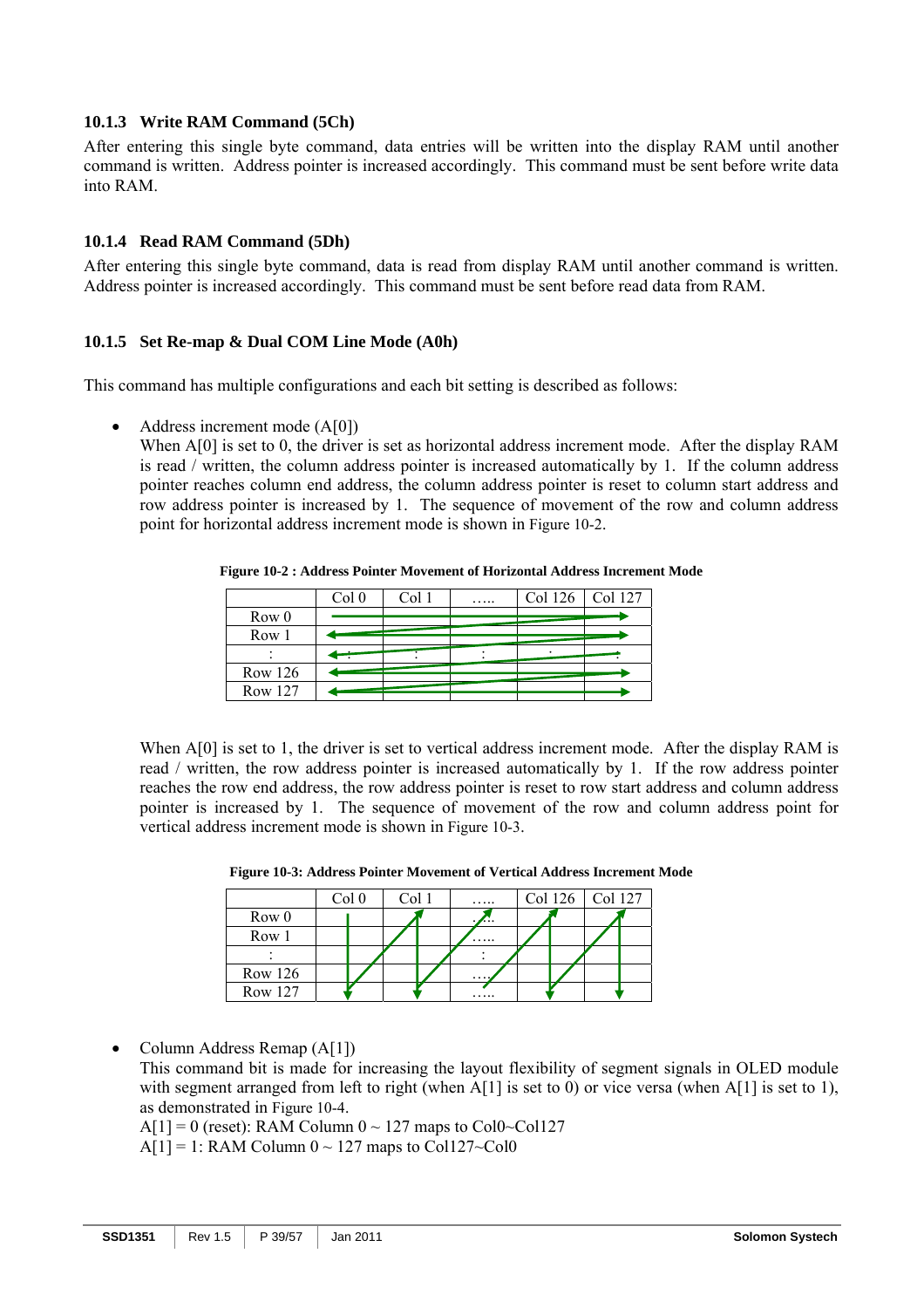- Color Remap (A[2])  $A[2] = 0$  (reset): color sequence  $A \rightarrow B \rightarrow C$  $A[2] = 1$ : color sequence  $C \rightarrow B \rightarrow A$
- COM scan direction Remap (A[4]) This command bit determines the scanning direction of the common for flexible layout of common signals in OLED module either from up to down or vice versa.  $A[1] = 0$  (reset): Scan from up to down  $A[1] = 1$ : Scan from bottom to up Details of pin arrangement can be found in Figure 10-4.
- Odd even split of COM pins (A[5])

This command bit can set the odd even arrangement of COM pins.

 $A[5] = 0$  (reset): Disable COM split odd even, pin assignment of common is in sequential as COM127 COM126...COM 65 COM64...SEG479...SEG0...COM0 COM1...COM62 COM63

 $A[5] = 1$ : Enable COM split odd even, pin assignment of common is in odd even split as COM127 COM125...COM3 COM1...SEG479...SEG0...COM0 COM2...COM124 COM126 Details of pin arrangement can be found in Figure 10-4.



**Figure 10-4 : COM Pins Hardware Configuration (MUX ratio: 128)**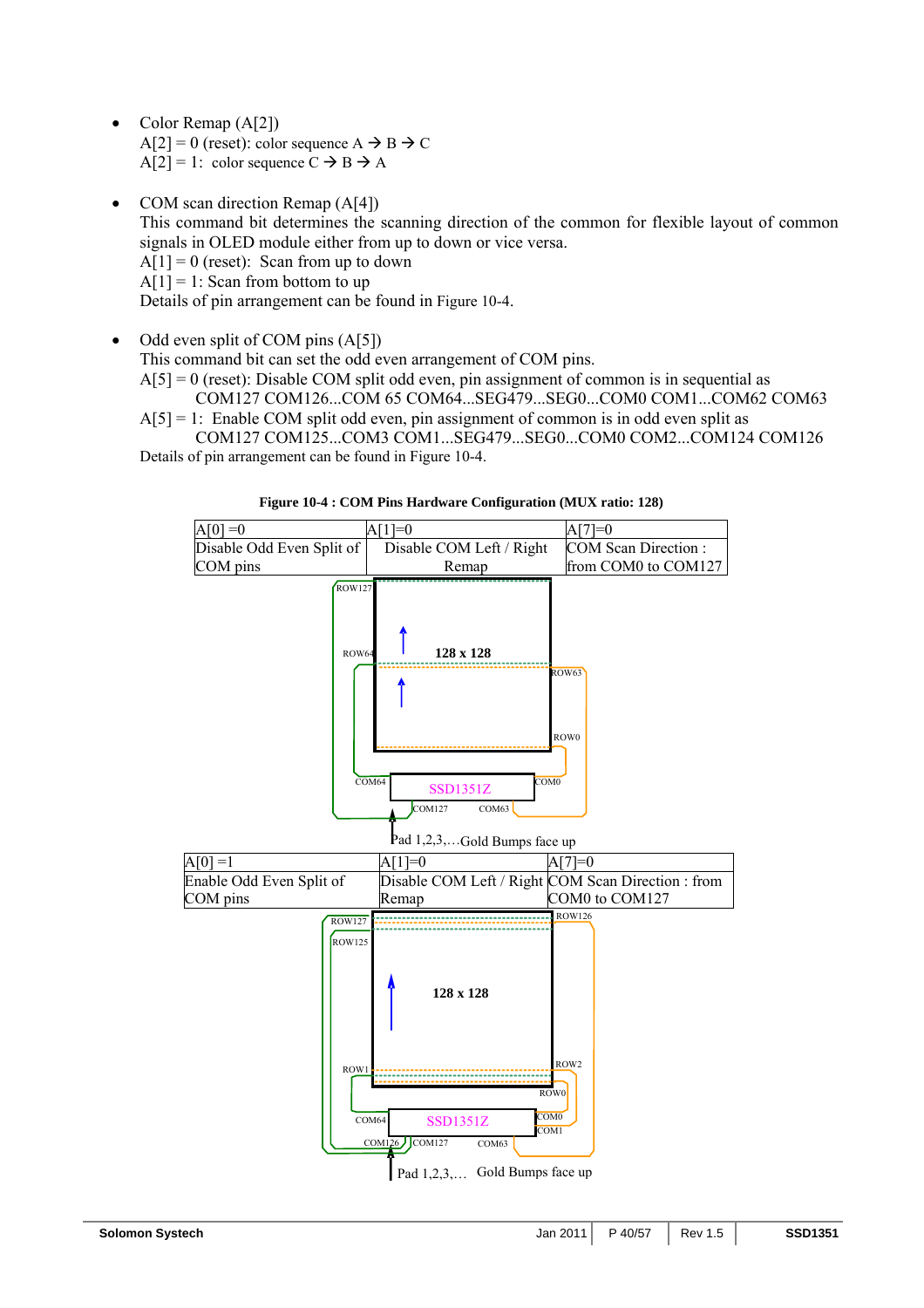• Display color mode  $(A[7:6])$ Select either 262k, 65k or 256 color mode.

## **10.1.6 Set Display Start Line (A1h)**

This command is used to set Display Start Line register to determine starting address of display RAM to be displayed by selecting a value from 0 to 127. Figure 10-5 shows an example of using this command when MUX ratio = 128 and MUX ratio = 100 and Display Start Line = 28. In there, "Row" means the graphic display data RAM row.

|                         | 128                  | 128               | 100                                | 100                                        | MUX ratio (CAh)          |
|-------------------------|----------------------|-------------------|------------------------------------|--------------------------------------------|--------------------------|
| COM Pin                 | $\mathbf{0}$         | 28                | $\theta$                           | 28                                         | Display start line (A1h) |
| COM <sub>0</sub>        | Row <sub>0</sub>     | Row28             | Row <sub>0</sub>                   | Row28                                      |                          |
| $\overline{COM1}$       | Row1                 | Row29             | Row1                               | Row29                                      |                          |
| COM <sub>2</sub>        | Row <sub>2</sub>     | Row30             | Row <sub>2</sub>                   | Row30                                      |                          |
| COM3                    | Row <sub>3</sub>     | Row31             | Row3                               | Row31                                      |                          |
| COM <sub>4</sub>        | Row4                 | Row32             | Row4                               | Row32                                      |                          |
| COM <sub>5</sub>        | Row5                 | Row33             | Row <sub>5</sub>                   | Row33                                      |                          |
| COM <sub>6</sub>        | Row6                 | Row34             | Row6                               | Row34                                      |                          |
|                         | $\ddot{\phantom{a}}$ | $\cdot$           | $\ddot{\cdot}$                     | $\ddot{\phantom{a}}$                       |                          |
| $\ddot{\cdot}$          | $\ddot{\cdot}$       | $\ddot{\cdot}$    | $\ddot{\cdot}$                     | $\ddot{\cdot}$                             |                          |
| $\ddot{\cdot}$          | ċ                    | $\ddot{\cdot}$    | $\cdot$                            | $\ddot{\cdot}$                             |                          |
| $\ddot{\phantom{a}}$    | ÷                    | ÷                 | $\pm$                              | $\ddot{\cdot}$                             |                          |
| COM95                   | Row95                | Row123            | Row95                              | Row124                                     |                          |
| COM96                   | Row96                | Row124            | Row96                              | Row125                                     |                          |
| COM97                   | Row97                | Row125            | Row97                              | Row126                                     |                          |
| COM98                   | Row98                | Row126            | Row98                              | Row127                                     |                          |
| COM99                   | Row99                | Row127            | Row99                              | Row <sub>0</sub>                           |                          |
| <b>COM100</b>           | Row100               | Row <sub>0</sub>  | $\sim$                             | $\blacksquare$                             |                          |
| <b>COM101</b>           | Row101               | Row1              | $\Box$                             | $\Box$                                     |                          |
| <b>COM102</b>           | Row102               | Row <sub>2</sub>  | $\overline{\phantom{a}}$           | $\overline{a}$                             |                          |
| <b>COM103</b>           | Row103               | Row <sub>3</sub>  | $\omega$                           | $\blacksquare$                             |                          |
| <b>COM104</b>           | Row104               | Row4              | $\blacksquare$                     | $\overline{\phantom{a}}$                   |                          |
| <b>COM105</b>           | Row105               | Row <sub>5</sub>  | $\sim$                             | $\blacksquare$                             |                          |
| <b>COM106</b>           | Row106               | Row6              | $\overline{\phantom{a}}$           | $\blacksquare$                             |                          |
| <b>COM107</b>           | Row107               | Row7              | $\overline{\phantom{a}}$           | $\blacksquare$                             |                          |
| COM108                  | Row108               | Row <sub>8</sub>  | $\mathbf{r}$                       | $\overline{\phantom{a}}$                   |                          |
| <b>COM109</b>           | Row109               | Row9              | $\overline{\phantom{a}}$           | $\overline{a}$                             |                          |
| <b>COM110</b>           | Row110               | Row10             | $\Box$                             | $\overline{\phantom{a}}$                   |                          |
| <b>COM111</b>           | Row111               | Row11             | $\overline{\phantom{a}}$           | $\Box$                                     |                          |
| <b>COM112</b>           | Row112               | Row12             | $\omega$                           | $\overline{a}$                             |                          |
| COM113                  | Row113               | Row13             | $\sim$                             | $\sim$                                     |                          |
| <b>COM114</b>           | Row114               | Row14             | $\overline{\phantom{a}}$           | $\Box$                                     |                          |
| <b>COM115</b>           | Row115               | Row15             | $\overline{\phantom{a}}$           | $\overline{\phantom{a}}$                   |                          |
| COM116                  | Row116               | Row16             | $\overline{\phantom{a}}$           | $\overline{\phantom{a}}$                   |                          |
| <b>COM117</b>           | Row117               | Row17             | $\overline{\phantom{a}}$<br>$\sim$ | $\sim$<br>$\overline{\phantom{a}}$         |                          |
| COM118<br><b>COM119</b> | Row118               | Row18             |                                    |                                            |                          |
| <b>COM120</b>           | Row119               | Row19             | $\Box$                             | $\Box$                                     |                          |
| COM121                  | Row120<br>Row121     | Row20<br>Row21    | $\blacksquare$<br>$\mathbf{r}$     | $\blacksquare$<br>$\overline{\phantom{a}}$ |                          |
| <b>COM122</b>           | Row122               | Row22             | $\overline{\phantom{a}}$           | $\overline{\phantom{a}}$                   |                          |
| <b>COM123</b>           | Row123               | Row <sub>23</sub> | $\overline{\phantom{a}}$           | $\overline{\phantom{a}}$                   |                          |
| <b>COM124</b>           | Row124               | Row24             | $\blacksquare$                     | $\Box$                                     |                          |
| <b>COM125</b>           | Row125               | Row25             | $\omega$                           | $\frac{1}{2}$                              |                          |
| <b>COM126</b>           | Row126               | Row26             | $\sim$                             | $\sim$                                     |                          |
| <b>COM127</b>           | Row127               | Row27             | $\blacksquare$                     | $\Box$                                     |                          |
| Display                 |                      |                   |                                    |                                            |                          |
| example                 |                      |                   |                                    |                                            |                          |
|                         |                      |                   |                                    |                                            |                          |
|                         |                      | <b>SOLOMON</b>    |                                    | <b>SOLOMON</b>                             |                          |
|                         |                      | <b>SYSTECH</b>    |                                    | <b>SYSTECH</b>                             |                          |
|                         | <b>SOLOMON</b>       |                   | <b>DOL OBSORE</b>                  |                                            | <b>SOLOMON</b>           |
|                         | <b>SYSTECH</b>       |                   |                                    |                                            | <b>SYSTECH</b>           |
|                         |                      |                   |                                    | (d)                                        |                          |
|                         | (a)                  | (b)               | (c)                                |                                            | (GDDARAM)                |

**Figure 10-5 : Example of Set Display Start Line with no Remap**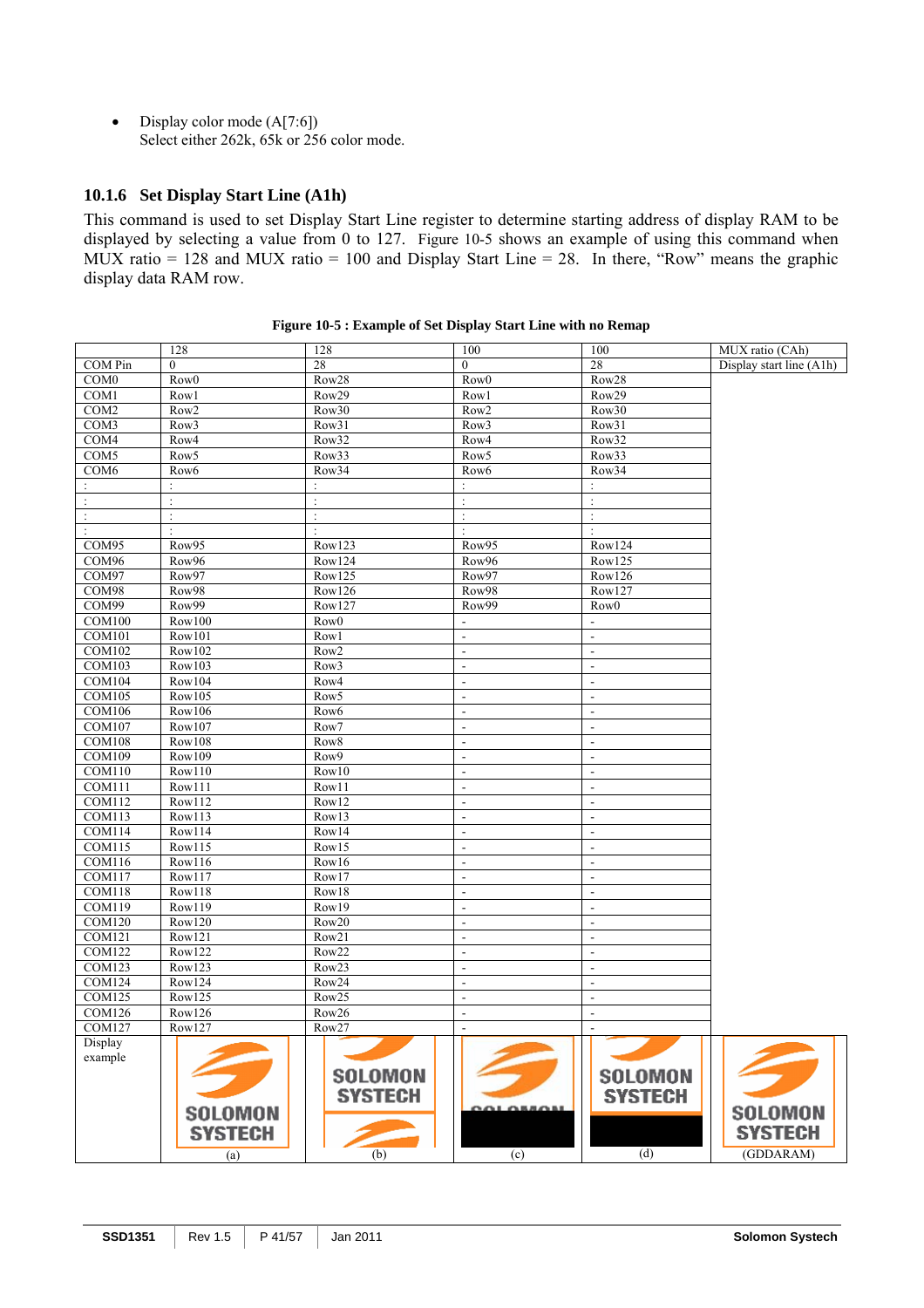## **10.1.7 Set Display Offset (A2h)**

This command specifies the mapping of display start line (it is assumed that COM0 is the display start line, display start line register equals to 0) to one of COM0-127. For example, to move the COM16 towards the COM0 direction for 16 lines, A[7:0] should be given by 00010000. The figure below shows an example of this command. In there, "Row" means the graphic display data RAM row.

|                   | a                 | b                 | $\mathbf c$              | Case                          |
|-------------------|-------------------|-------------------|--------------------------|-------------------------------|
|                   | 128               | $\overline{96}$   | 96                       | MUX ratio (CAh)               |
|                   |                   | $\Omega$          | 32                       | Display offset $(A2h A[7:0])$ |
| COM <sub>0</sub>  | Row <sub>0</sub>  | Row <sub>0</sub>  | Row32                    |                               |
| COM1              | Row1              | Row1              | Row33                    |                               |
| COM <sub>2</sub>  | Row <sub>2</sub>  | Row <sub>2</sub>  | Row34                    |                               |
|                   |                   |                   |                          |                               |
| COM61             | Row61             | Row <sub>61</sub> | Row93                    |                               |
| COM <sub>62</sub> | Row62             | Row <sub>62</sub> | Row94                    |                               |
| COM <sub>63</sub> | Row <sub>63</sub> | Row <sub>63</sub> | Row95                    |                               |
| COM64             | Row <sub>64</sub> | Row64             | $\overline{\phantom{0}}$ |                               |
| COM <sub>65</sub> | Row <sub>65</sub> | Row <sub>65</sub> |                          |                               |
| COM <sub>66</sub> | Row <sub>66</sub> | Row <sub>66</sub> |                          |                               |
|                   |                   |                   |                          |                               |
| COM93             | Row93             | Row93             |                          |                               |
| COM94             | Row94             | Row94             |                          |                               |
| COM <sub>95</sub> | Row95             | Row95             |                          |                               |
| COM <sub>96</sub> | Row96             |                   | Row <sub>0</sub>         |                               |
| COM97             | Row97             |                   | Row1                     |                               |
| COM98             | Row98             |                   | Row <sub>2</sub>         |                               |
|                   |                   |                   |                          |                               |
| <b>COM125</b>     | Row125            |                   | Row29                    |                               |
| <b>COM126</b>     | Row126            |                   | Row30                    |                               |
| <b>COM127</b>     | Row127            |                   | Row31                    |                               |
| Display           |                   |                   |                          |                               |
| example           |                   |                   |                          |                               |
|                   |                   |                   | <b>OOL OBROA</b>         |                               |
|                   |                   |                   |                          |                               |
|                   | <b>SOLOMON</b>    |                   |                          | <b>SOLOMON</b>                |
|                   | <b>SYSTECH</b>    |                   |                          | <b>SYSTECH</b>                |
|                   |                   |                   |                          |                               |
|                   | (a)               | (c)               | (d)                      | (GDDARAM)                     |

#### **Figure 10-6 : Example of Set Display Offset with no Remap**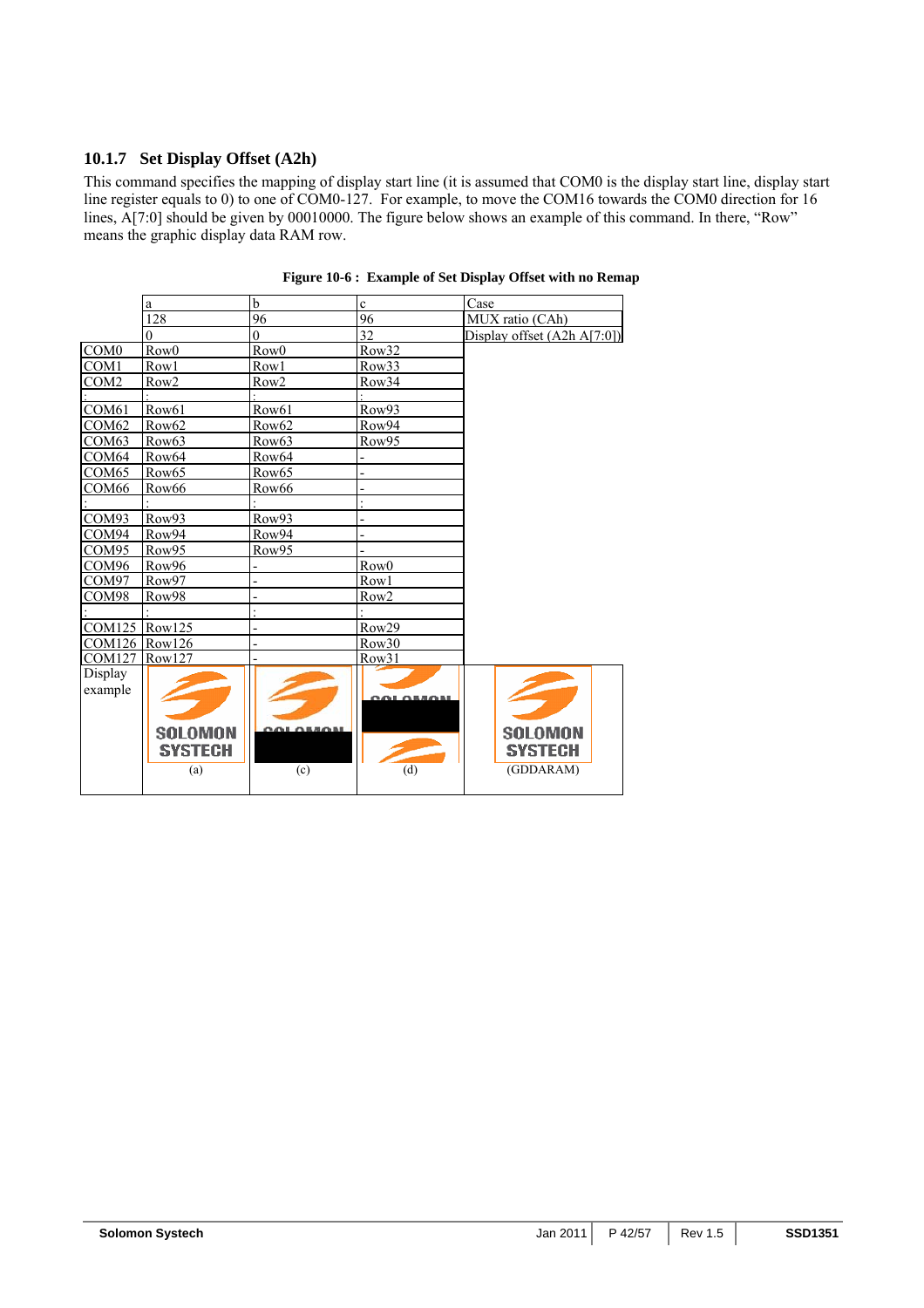## **10.1.8 Set Display Mode (A4h ~ A7h)**

These are single byte command and they are used to set Normal Display, Entire Display ON, Entire Display OFF and Inverse Display.

• All OFF (A4h)

Force the entire display to be at gray scale level "GS0" regardless of the contents of the display data RAM as shown in Figure.

**Figure 10-7 : Example of Entire Display OFF**

| <b>SOLOMON</b><br><b>SYSTECH</b> |         |
|----------------------------------|---------|
| <b>GDDRAM</b>                    | Display |

• Set Entire Display ON (A5h) Force the entire display to be at gray scale "GS63" regardless of the contents of the display data RAM as shown in Figure 10-8.

**Figure 10-8 : Example of Entire Display ON**

| <b>SOLOMON</b><br><b>SYSTECH</b> |         |
|----------------------------------|---------|
| <b>GDDRAM</b>                    | Display |

• Set Entire Display OFF (A6h)

Reset the above effect and turn the data to ON at the corresponding gray level. Figure 10-9 shows an example of Normal Display.

**Figure 10-9 : Example of Normal Display**

| <b>SOLOMON</b> | <b>SOLOMON</b> |
|----------------|----------------|
| <b>SYSTECH</b> | <b>SYSTECH</b> |
| GDDRAM         | Display        |

• Inverse Display (A7h)

The gray level of display data are swapped such that "GS0"  $\leftrightarrow$  "GS63", "GS1"  $\leftrightarrow$  "GS62", ... Figure 10-10 shows an example of inverse display.

|  |  |  | <b>Figure 10-10 : Example of Inverse Display</b> |  |
|--|--|--|--------------------------------------------------|--|
|--|--|--|--------------------------------------------------|--|

| <b>SOLOMON</b><br><b>SYSTECH</b> | <b>SOLOMON</b><br><b>SYSTECH</b> |
|----------------------------------|----------------------------------|
| <b>GDDRAM</b>                    | Display                          |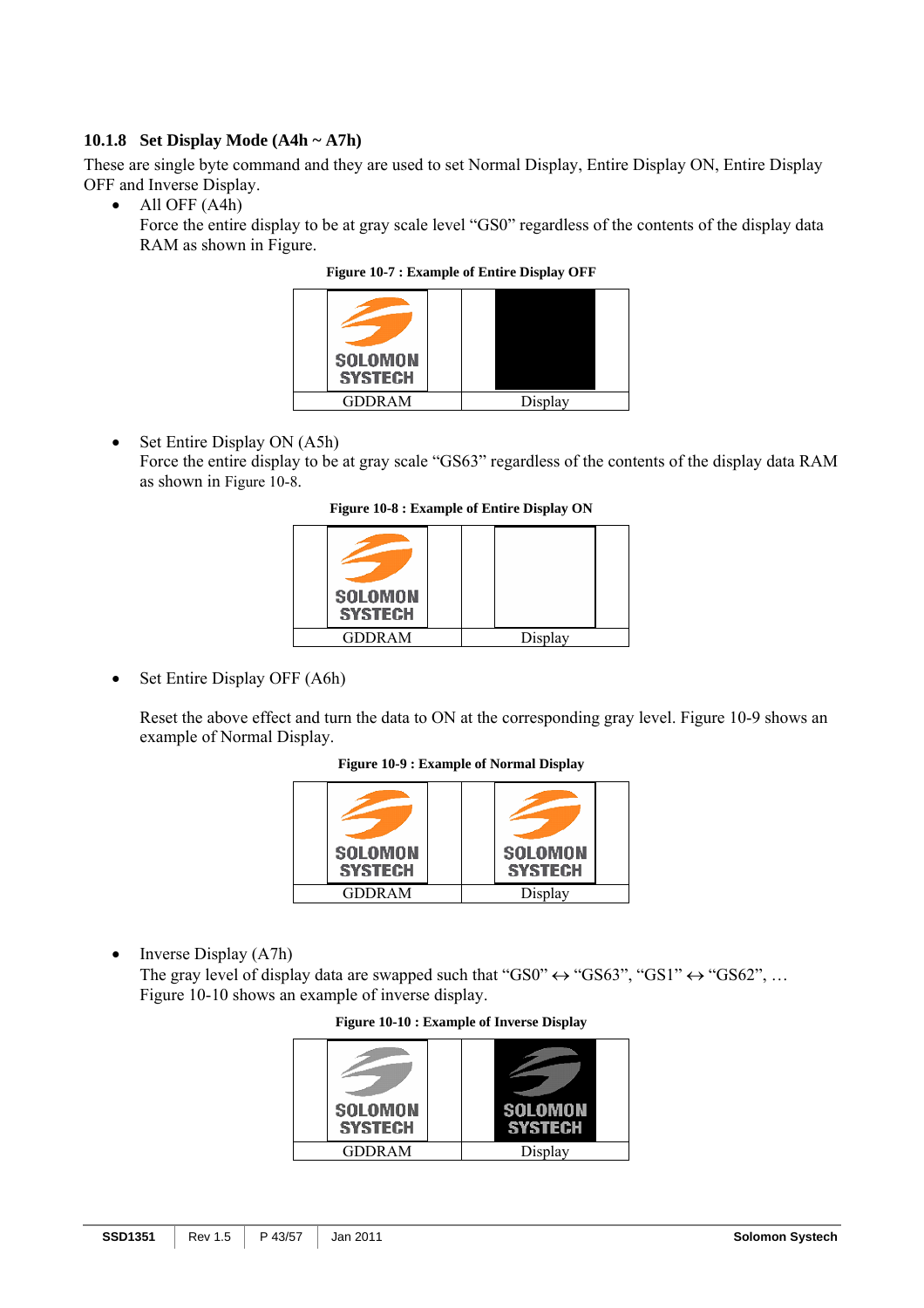## **10.1.9 Set Function selection (ABh)**

This double byte command is used to select MCU bus interface and to enable or disable the  $V_{DD}$  regulator.

## MCU bus interface selection (A[7:6])

Select appropriate logic setting as described in the following table; for which BS3 and BS2 are command programmable, and BS1 and BS0 are pin selected (refer to Section 7).

| BS[3:2]  | Interface                   |
|----------|-----------------------------|
| $\Omega$ | SPI, 8-bit parallel [reset] |
| 01       | 16-bit parallel             |
|          | 18-bit parallel             |

|  | Table 10-11: Bus interface selection |  |
|--|--------------------------------------|--|
|  |                                      |  |

• Set  $V_{DD}$  regulator (A[0])

This bit is used to enable or disable the  $V_{DD}$  regulator.

 $A[0] = 0$ : Disable the internal  $V_{DD}$  regulator (for power save during sleep mode only)

 $A[0] = 1$  (reset): Enable the internal  $V_{DD}$  regulator

## **10.1.10 Set Sleep mode ON/OFF (AEh / AFh)**

These single byte commands are used to turn the OLED panel display ON or OFF. When the display is OFF (command AEh), the segment is in  $V_{SS}$  state and common is in high impedance state.

## **10.1.11 Set Phase Length (B1h)**

This double byte command sets the length of phase 1 and 2 of segment waveform of the driver.

- Phase 1 (A[3:0]): Set the period from 5 to 31 in the unit of 2 DCLKs. A larger capacitance of the OLED pixel may require longer period to discharge the previous data charge completely.
- Phase 2 (A[7:4]): Set the period from 3 to 15 in the unit of DCLKs. A longer period is needed to charge up a larger capacitance of the OLED pixel to the target voltage  $V_{P}$ .

## **10.1.12 Display Enhancement (B2h)**

This four byte command enhancement display performance.

## **10.1.13 Set Front Clock Divider / Oscillator Frequency (B3h)**

This double byte command consists of two functions:

- Front Clock Divide Ratio (A[3:0]) Set the divide ratio to generate DCLK (Display Clock) from CLK. The divide ratio is from 1 to 16, with reset value = 1. Please refer to Section 8.5 for the detail relationship of DCLK and CLK.
- Oscillator Frequency (A[7:4]) Program the oscillator frequency Fosc which is the source of CLK if CLS pin is pulled HIGH. The 4 bit value results in 16 different frequency settings being available.

## **10.1.14 Set GPIO (B5h)**

This double byte command is used to set the states of GPIO0 and GPIO1 pins. Refer to Table 9-1 for details.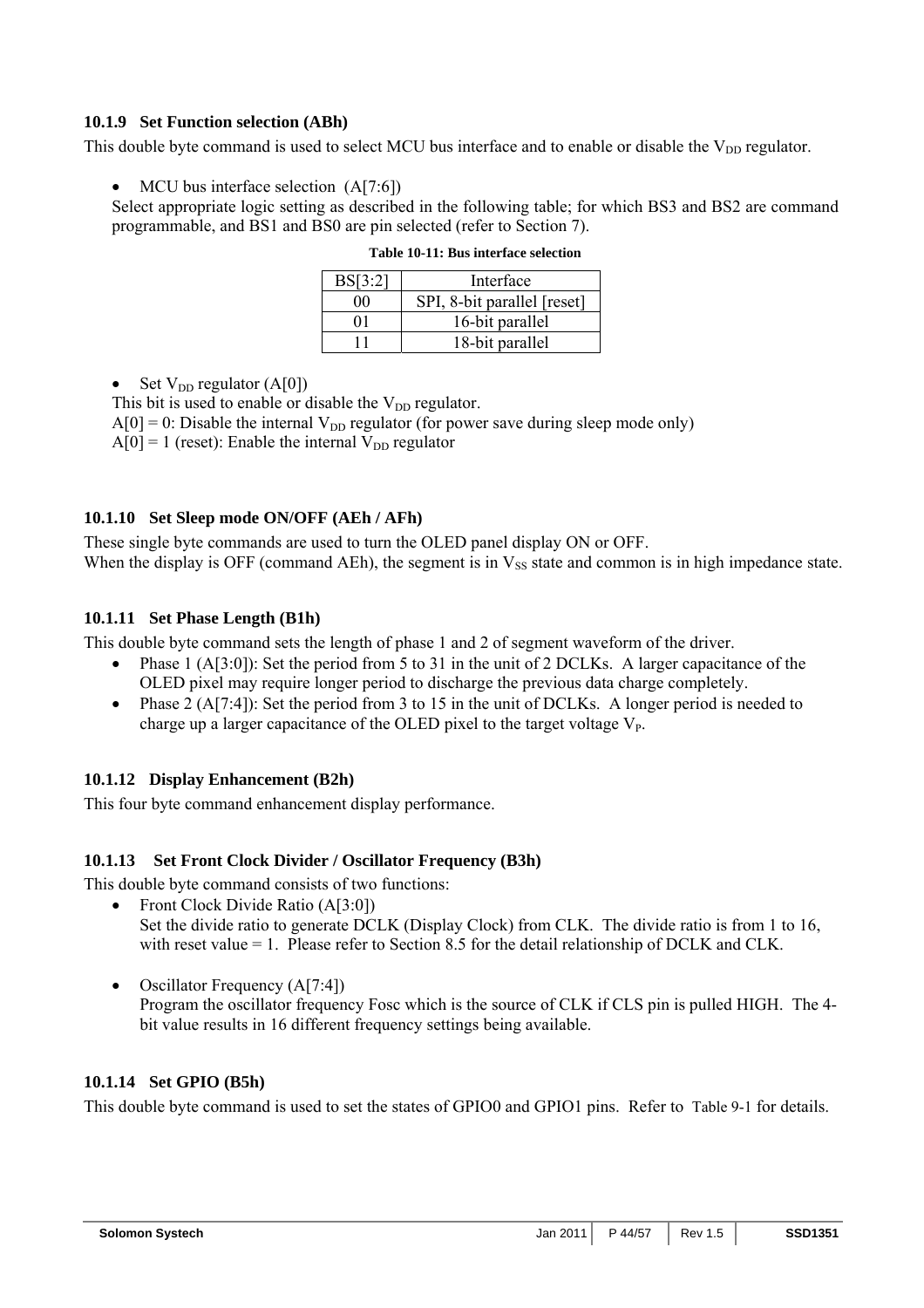## **10.1.15 Set Second Pre-charge period (B6h)**

This double byte command is used to set the phase 3 second pre-charge period. The period of phase 3 can be programmed by command B6h and it is ranged from 1 to 15 DCLK's. Please refer to Table 9-1 for the detail information.

## **10.1.16 Look Up Table for Gray Scale Pulse width (B8h)**

This command is used to set each individual gray scale level for the display. Except gray scale levels GS0 that has no pre-charge and current drive, each gray scale level is programmed in the length of current drive stage pulse width with unit of DCLK. The longer the length of the pulse width, the brighter the OLED pixel when it's turned ON. Following the command B8h, the user has to set the gray scale setting for GS1, GS2, ..., GS62, GS63 one by one in sequence. GS1 can be set as gamma setting 0, which means there is only precharge phase but no current drive phase. Refer to Section 8.8 for details.

The setting of gray scale table entry can perform gamma correction on OLED panel display. Since the perception of the brightness scale shall match the image data value in display data RAM, appropriate gray scale table setting like the example shown below (Figure 10-) can compensate this effect.



## **Figure 10-12 : Example of Gamma correction by Gamma Look Up table setting**

## **10.1.17 Use Built-in Linear LUT (B9h)**

This single byte command reloads the preset linear Gray Scale table as  $GSO = \text{Gamma}$  Setting 0,  $GS1 =$ Gamma Setting  $0.$  GS2 = Gamma Setting  $2.$  GS3 = Gamma Setting  $4...$  GS62 = Gamma Setting 122, GS63 = Gamma Setting 124. Refer to Section 8.8 for details.

## **10.1.18 Set Pre-charge voltage (BBh)**

This double byte command sets the first pre-charge voltage (phase 2) level of segment pins. The level of precharge voltage is programmed with reference to  $V_{CC}$ . Refer to Table 9-1 for details.

## **10.1.19 Set V<sub>COMH</sub> Voltage (BEh)**

This double byte command sets the high voltage level of common pins,  $V_{COMH}$ . The level of  $V_{COMH}$  is programmed with reference to  $V_{CC}$ . Refer to Table 9-1 for details.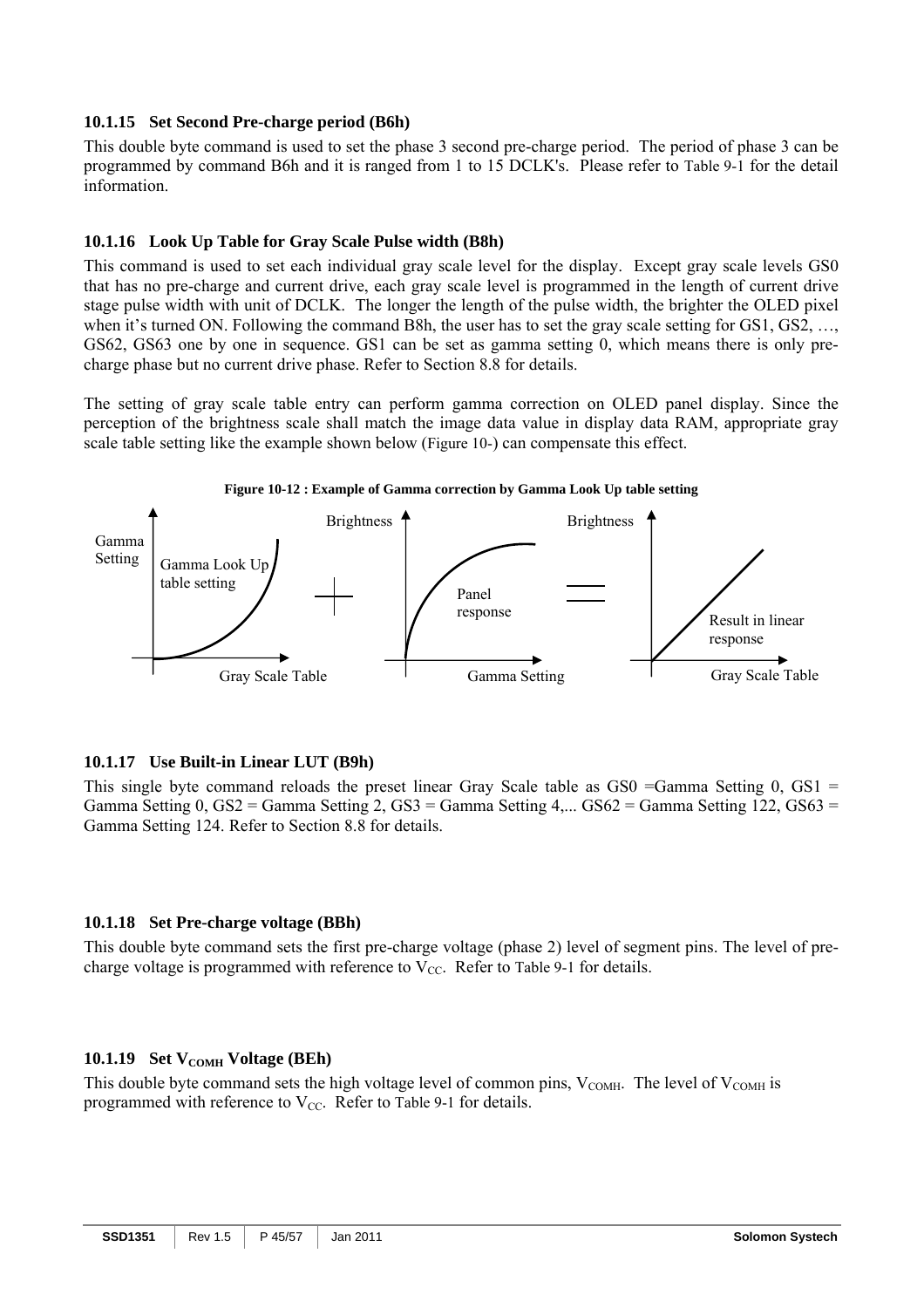## **10.1.20 Set Contrast Current for Color A,B,C (C1h)**

This command is used to set Contrast Setting of the display. The chip has 256 contrast steps from 00h to FFh. The segment output current  $I_{SEG}$  increases linearly with the contrast step, which results in brighter display.

## **10.1.21 Master Contrast Current Control (C7h)**

This double byte command is to control the segment output current by a scaling factor. The chip has 16 master control steps, with the factor ranges from 1 [0000b] to 16 [1111b – default]. The smaller the master current value, the dimmer the OLED panel display is set.

For example, if original segment output current is 160uA at scale factor = 16, setting scale factor to 8 would reduce the current to 80uA.

## **10.1.22 Set Multiplex Ratio (CAh)**

This double byte command switches default 1:128 multiplex mode to any multiplex mode from 16 to 128. For example, when multiplex ratio is set to 16, only 16 common pins are enabled. The starting and the ending of the enabled common pins are depended on the setting of "Display Offset" register programmed by command A2h. Figure 10-5 and Figure 10-6 show examples of setting the multiplex ratio through command CAh.

## **10.1.23 Set Command Lock (FDh)**

This command is used to lock the OLED driver IC from accepting any command except itself. After entering FDh 16h (A[2]=1b), the OLED driver IC will not respond to any newly-entered command (except FDh 12h A[2]=0b) and there will be no memory access. This is call "Lock" state. That means the OLED driver IC ignore all the commands (except FDh 12h A[2]=0b) during the "Lock" state.

Entering FDh 12h (A[2]=0b) can unlock the OLED driver IC. That means the driver IC resume from the "Lock" state. And the driver IC will then respond to the command and memory access.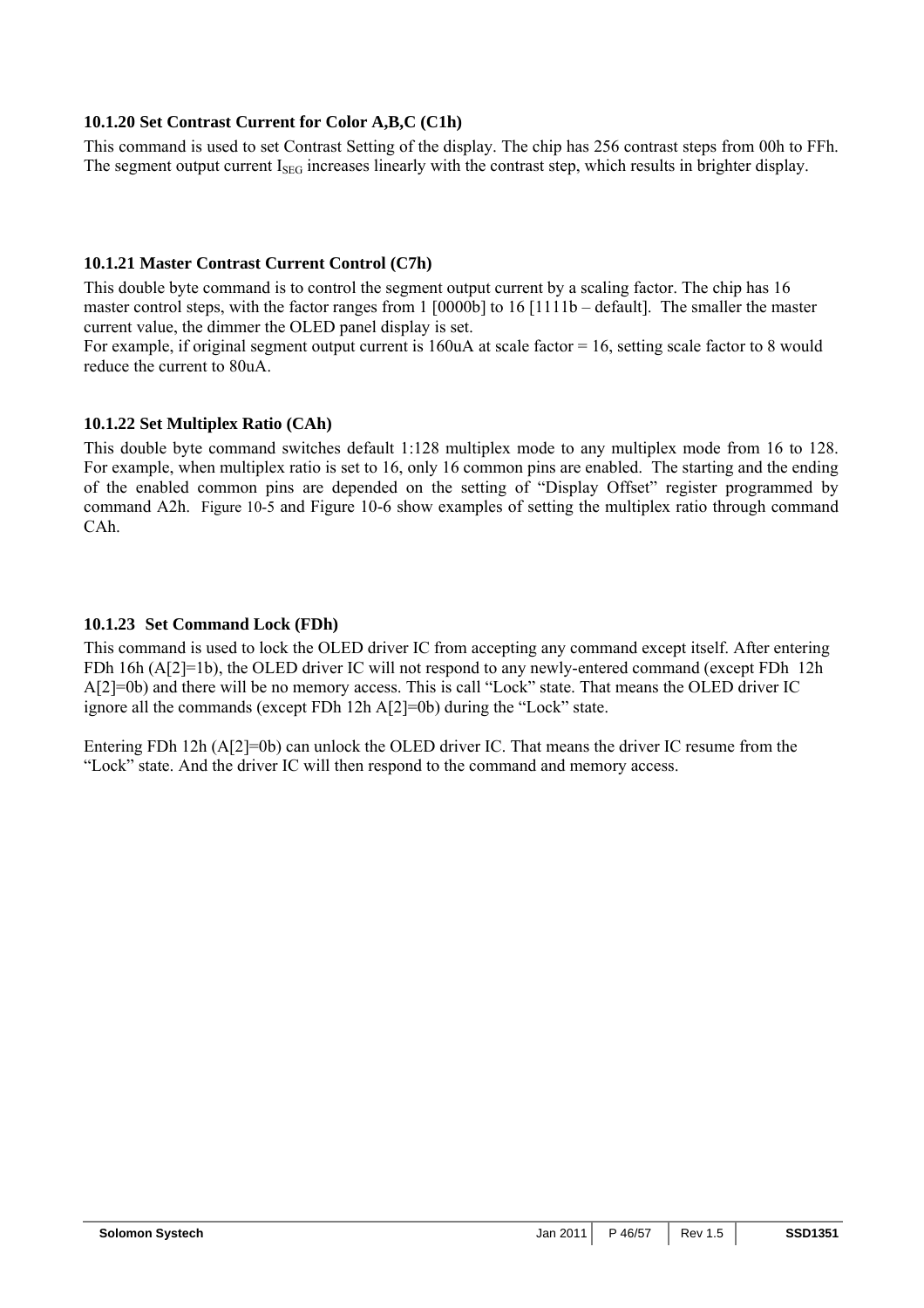## **11 MAXIMUM RATINGS**

#### **Table 11-1 : Maximum Ratings**

| (Voltage Reference to $V_{SS}$ ) |                                  |                        |             |
|----------------------------------|----------------------------------|------------------------|-------------|
| <b>Symbol</b>                    | <b>Parameter</b>                 | Value                  | Unit        |
| $\rm V_{CC}$                     |                                  | $-0.5$ to 19.0         |             |
| $\rm V_{DDIO}$                   | <b>Supply Voltage</b>            | -0.5 to $V_{CI}$       |             |
| $\rm V_{CI}$                     |                                  | $-0.3$ to 4.0          |             |
| $\rm V_{SEG}$                    | SEG output voltage               | 0 to $V_{CC}$          |             |
| $\rm V_{COM}$                    | COM output voltage               | 0 to $0.9*V_{CC}$      |             |
| $V_{in}$                         | Input voltage                    | Vss-0.3 to $VDDIO+0.3$ |             |
|                                  | <b>Operating Temperature</b>     | $-40$ to $+85$         | $\rm ^{o}C$ |
| $\mathbf{I}_{\text{stg}}$        | <b>Storage Temperature Range</b> | $-65$ to $+150$        | $\rm ^{o}C$ |

\*Maximum Ratings are those values beyond which damage to the device may occur. Functional operation should be restricted to the limits in the Electrical Characteristics tables or Pin Description.

\*This device may be light sensitive. Caution should be taken to avoid exposure of this device to any light source during normal operation. This device is not radiation protected.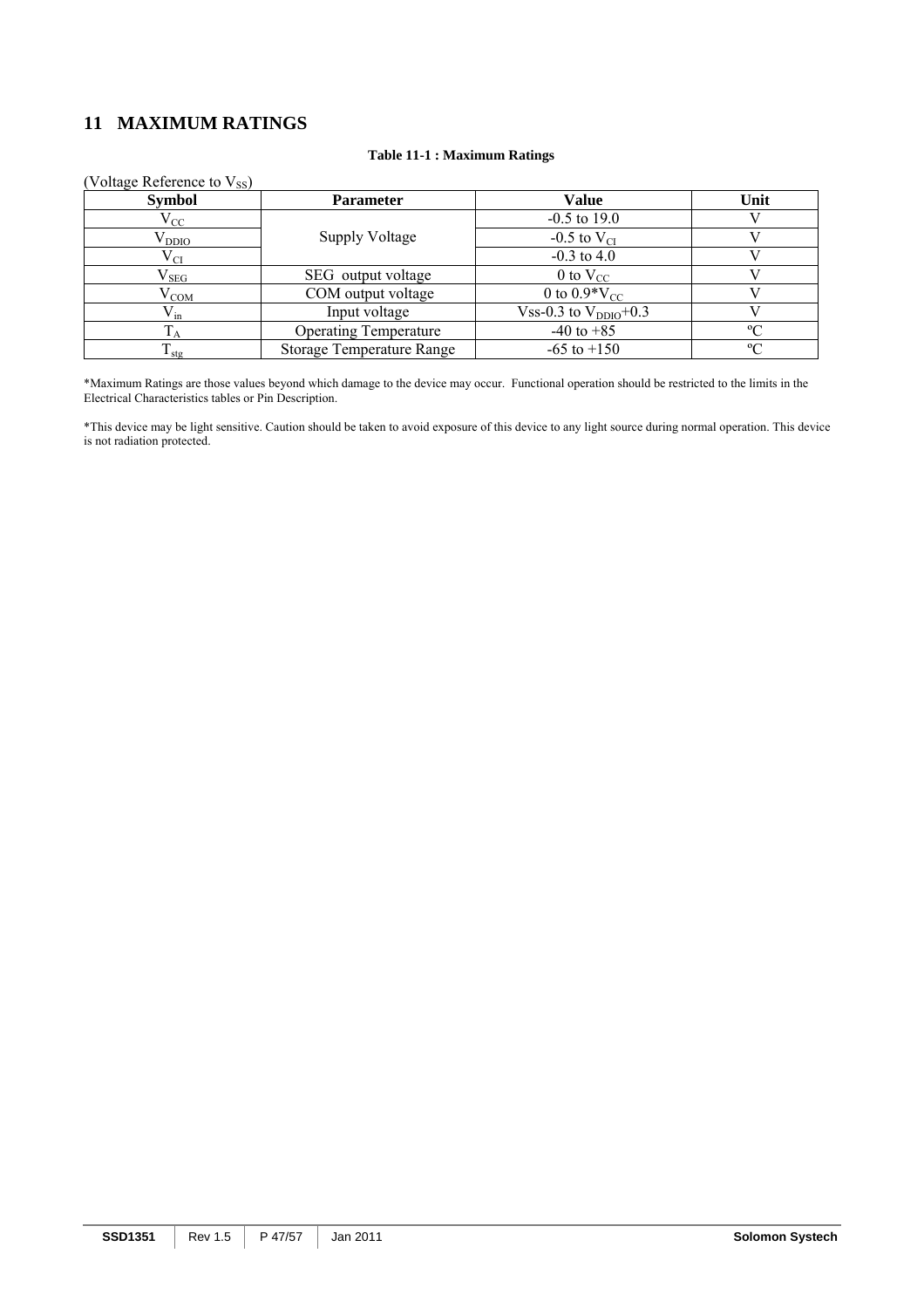## **12 DC CHARACTERISTICS**

Conditions (Unless otherwise specified):

Voltage referenced to V<sub>SS</sub>  $V_{CI}$  = 2.4 to 3.5V

 $T_A = 25$ °C

| Symbol                      | Parameter                                                    | <b>Test Condition</b>                                                                            |                                 |         | Min            | Typ                      | Max                     | Unit                    |
|-----------------------------|--------------------------------------------------------------|--------------------------------------------------------------------------------------------------|---------------------------------|---------|----------------|--------------------------|-------------------------|-------------------------|
| $\overline{V}_{CC}$         | <b>Operating Voltage</b>                                     |                                                                                                  |                                 |         | 10             | 16                       | 18                      | V                       |
| $V_{CI}$                    | Low voltage power supply                                     |                                                                                                  |                                 |         | 2.4            |                          | 3.5                     | $\overline{V}$          |
| $V_{DDIO}$                  | Power Supply for I/O pins                                    |                                                                                                  |                                 |         | 1.65           |                          | $V_{CI}$                | $\overline{\mathbf{V}}$ |
| $\rm V_{OH}$                | High Logic Output Level                                      | $Iout = 100uA$                                                                                   |                                 |         | $0.9*VDDIO$    |                          | $V_{DDIO}$              | $\overline{\mathbf{V}}$ |
| $V_{OL}$                    | Low Logic Output Level                                       | Iout = $100uA$                                                                                   |                                 |         | $\Omega$       |                          | $0.1*V_{DDIO}$          | $\overline{\mathbf{V}}$ |
| $\rm \overline{V}_{\rm IH}$ | High Logic Input Level                                       |                                                                                                  |                                 |         | $0.8*V_{DDIO}$ |                          | $V_{DDIO}$              | $\overline{V}$          |
| $V_{IL}$                    | Low Logic Input Level                                        |                                                                                                  |                                 |         | $\theta$       |                          | $0.2*VDDIO$             | $\overline{\mathbf{V}}$ |
| $I_{SLP}$ vDDIO             | V <sub>DDIO</sub> Sleep mode Current                         | $V_{CI} = V_{DDIO} = 2.8V,$<br>$V_{CC}$ =16V<br>Display OFF,<br>No panel attached                |                                 |         |                |                          | 10                      | uA                      |
| $I_{SLP\_VCC}$              | V <sub>CC</sub> Sleep mode Current                           | $V_{CI} = V_{DDIO} = 2.8V,$<br>$V_{CC} = 16V$<br>Display OFF,<br>No panel attached               |                                 |         |                |                          | 10                      | uA                      |
|                             |                                                              | $\overline{V_{CI}}$ = $V_{DDIO}$ = 2.8V,                                                         | Enable Internal V <sub>DD</sub> |         |                |                          | 50                      | uA                      |
| $I_{SLP}$ vci               | V <sub>CI</sub> Sleep mode Current                           | $V_{CC} = 16V$                                                                                   | during Sleep mode               |         |                |                          |                         |                         |
|                             |                                                              | Display OFF,                                                                                     | Disable Internal $V_{DD}$       |         |                |                          | 10                      | uA                      |
|                             |                                                              | No panel attached                                                                                | during Sleep mode               |         |                |                          |                         |                         |
| $I_{DDIO}$                  | V <sub>DDIO</sub> Supply Current                             | $V_{CI} = V_{DDIO} =$ , 3.5V, $V_{CC} = 16V$ , Display ON,<br>No panel attached, contrast $= FF$ |                                 |         |                | 0.5                      | 10                      | uA                      |
| $I_{CI}$                    | $V_{CI}$ Supply Current                                      | $V_{CI} = V_{DDIO} =$ , 3.5V, $V_{CC} = 16$ , Display ON, No<br>panel attached, contrast = FF    |                                 |         |                | 255                      | 280                     | uA                      |
| $I_{CC}$                    | V <sub>CC</sub> Supply Current                               | $V_{CI} = V_{DDIO} =$ , 3.5V, $V_{CC} = 16$ , Display ON, No<br>panel attached, contrast = FF    |                                 |         |                | 1.15                     | 1.26                    | mA                      |
|                             | <b>Segment Output Current</b>                                | $Contrast = FFh$                                                                                 |                                 |         |                | 200                      | $\overline{a}$          | uA                      |
| $I_{SEG}$                   | Setting                                                      | $Contrast = 7Fh$                                                                                 |                                 |         |                | 100                      | $\overline{a}$          | uA                      |
|                             | $V_{CC}$ = 16 at I <sub>REF</sub> = 12.5uA                   | Contrast $=$ 3Fh                                                                                 |                                 |         |                | 50                       | $\overline{a}$          | uA                      |
|                             | Segment (SA, SB, SC) output                                  | $Dev = (ISn - IMID)/IMID$                                                                        |                                 | $n = A$ | $-3$           |                          | $\mathfrak{Z}$          | $\frac{0}{0}$           |
| Dev                         | current uniformity                                           | $I_{\text{MID}} = (I_{\text{MAX}} + I_{\text{MIN}})/2$                                           |                                 | $n = B$ | $-3$           | $\overline{a}$           | 3                       |                         |
|                             | $(contrast = FF)$                                            | $I_{\text{Sn}}$ = Segment n current . e.g. For n=A,                                              |                                 |         | $-3$           | $\overline{a}$           | $\overline{\mathbf{3}}$ |                         |
|                             |                                                              | then $I_{Sn} = I_{SA} = SA$ current                                                              |                                 | $n = C$ |                |                          |                         |                         |
|                             |                                                              | Adj Dev = $(I_{Sn}[m]-I_{Sn}[m+1])$ / $(I_{Sn}[m]+$                                              |                                 | $n = A$ | $-2$           | $\overline{a}$           | $\sqrt{2}$              | $\frac{0}{0}$           |
| Adj. Dev                    | Adjacent pin output current<br>uniformity (contrast = $FF$ ) | $I_{Sn}$ [m+1])<br>e.g. For n=A, m=3, then $I_{Sn}[m] = I_{SA}[3]$                               |                                 | $n = B$ | $-2$           | $\overline{\phantom{a}}$ | $\sqrt{2}$              |                         |
|                             |                                                              | $= SA[3]$ current                                                                                |                                 | $n = C$ | $-2$           | $\overline{a}$           | $\overline{2}$          |                         |

## **Table 12-1 : DC Characteristics**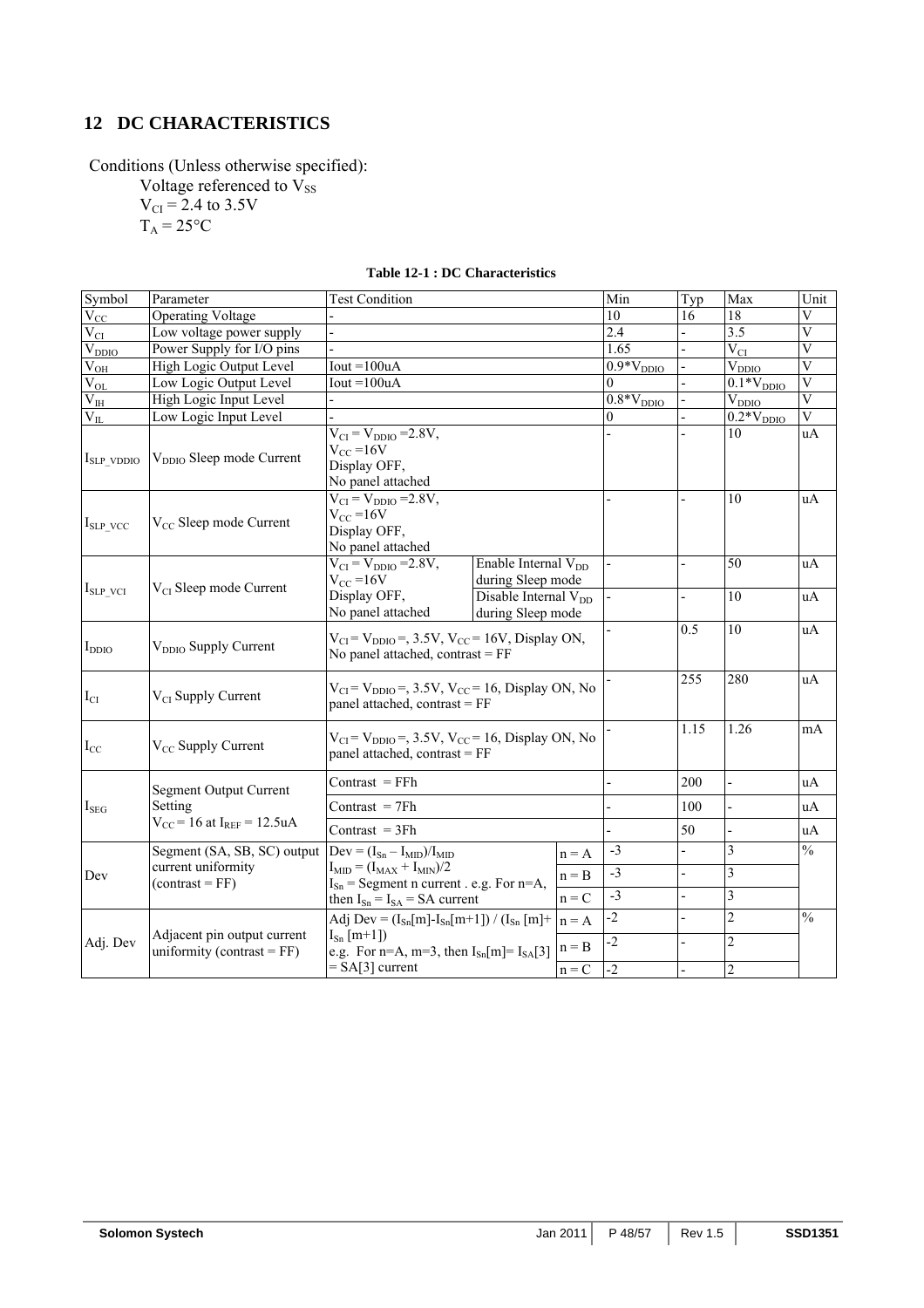## **13 AC CHARACTERISTICS**

## **Conditions (Unless otherwise specified):**

Voltage referenced to  $V_{SS}$ 

 $T_A = 25$ °C

## **Table 13-1 : AC Characteristics**

|                        | <b>Symbol Parameter</b>                                                      | <b>Test Condition</b>                                                    | Min  | Typ                           | Max Unit |     |
|------------------------|------------------------------------------------------------------------------|--------------------------------------------------------------------------|------|-------------------------------|----------|-----|
| $F$ osc <sup>(1)</sup> | Oscillation Frequency of Display $ V_{\text{CI}} = 2.8V$<br>Timing Generator |                                                                          |      |                               |          | MHz |
| FFRM                   | Frame Frequency for 128 MUX<br>Mode                                          | 128x128 Graphic Display Mode,<br>Display ON, Internal Oscillator Enabled |      | $F_{\rm OSC}$ * 1/(D*K*128) - |          | Hz  |
| $t_{RES}$              | Reset low pulse width (RES#)                                                 |                                                                          | 2000 |                               |          | ns  |

## **Note**

 $^{(1)}$  F<sub>OSC</sub> stands for the frequency value of the internal oscillator and the value is measured when command B3h A[7:4] is in default value, and B3h A[3:0] is in [0001].

(2) D: divide ratio set by command B3h A[3:0]<br>K: Phase 1 period +Phase 2 period + X<br>X: DCLKs in current drive period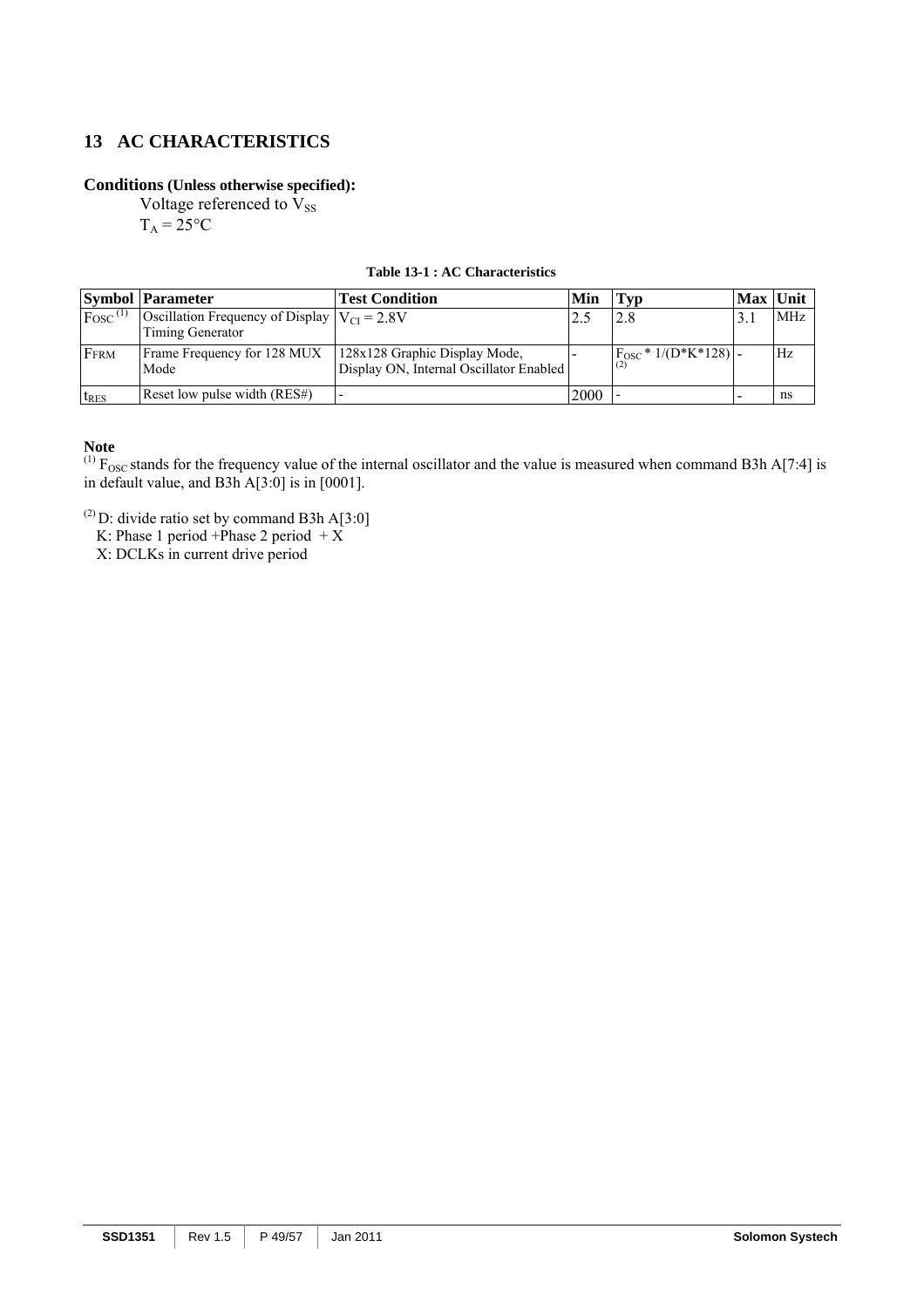| $(V_{DDIO}$ - V <sub>SS</sub> = 1.65V- V <sub>CI</sub> , V <sub>CI</sub> - V <sub>SS</sub> = 2.4-3.5V, T <sub>A</sub> = 25 <sup>o</sup> C) |                                                                             |                          |                          |                          |               |  |  |  |
|--------------------------------------------------------------------------------------------------------------------------------------------|-----------------------------------------------------------------------------|--------------------------|--------------------------|--------------------------|---------------|--|--|--|
| <b>Symbol</b>                                                                                                                              | <b>Parameter</b>                                                            | Min                      | <b>Typ</b>               | <b>Max</b>               | Unit          |  |  |  |
| $t_{CYCLE}$                                                                                                                                | Clock Cycle Time (read)<br>Clock Cycle Time (write)                         | 320<br>300               |                          | $\overline{\phantom{a}}$ | ns            |  |  |  |
| $t_{AS}$                                                                                                                                   | <b>Address Setup Time</b>                                                   | 24                       | $\blacksquare$           | $\overline{\phantom{a}}$ | ns            |  |  |  |
| $t_{\rm AH}$                                                                                                                               | Address Hold Time                                                           | $\theta$                 | $\overline{\phantom{a}}$ | $\overline{\phantom{a}}$ | ns            |  |  |  |
| $t_{DSW}$                                                                                                                                  | Write Data Setup Time                                                       | 40                       | $\overline{\phantom{a}}$ | $\blacksquare$           | ns            |  |  |  |
| $t_{DHW}$                                                                                                                                  | Write Data Hold Time                                                        | 7                        |                          | $\blacksquare$           | ns            |  |  |  |
| $t_{\rm DHR}$                                                                                                                              | Read Data Hold Time                                                         | 20                       | $\overline{\phantom{a}}$ | $\overline{\phantom{a}}$ | ns            |  |  |  |
| $t_{OH}$                                                                                                                                   | Output Disable Time                                                         |                          | $\overline{\phantom{a}}$ | 70                       | ns            |  |  |  |
| $t_{ACC}$                                                                                                                                  | Access Time                                                                 | $\overline{\phantom{a}}$ | $\blacksquare$           | 140                      | ns            |  |  |  |
| $PW_{CSL}$                                                                                                                                 | Chip Select Low Pulse Width (read)<br>Chip Select Low Pulse Width (write)   | 120<br>60                |                          | $\overline{\phantom{a}}$ | ns            |  |  |  |
| $PW_{\rm CSH}$                                                                                                                             | Chip Select High Pulse Width (read)<br>Chip Select High Pulse Width (write) | 60<br>60                 |                          | $\overline{\phantom{a}}$ | ns            |  |  |  |
| $t_{R}$                                                                                                                                    | Rise Time                                                                   | $\overline{\phantom{a}}$ | $\blacksquare$           | 15                       | <sub>ns</sub> |  |  |  |
| $t_F$                                                                                                                                      | Fall Time                                                                   |                          |                          | 15                       | ns            |  |  |  |

**Table 13-2 : 6800-Series MCU Parallel Interface Timing Characteristics** 





## **Note**

<sup>(1)</sup> when 8 bit used: D[7:0] instead; when 16 bit used: D[15:0] instead; when 18 bit used: D[17:0] instead.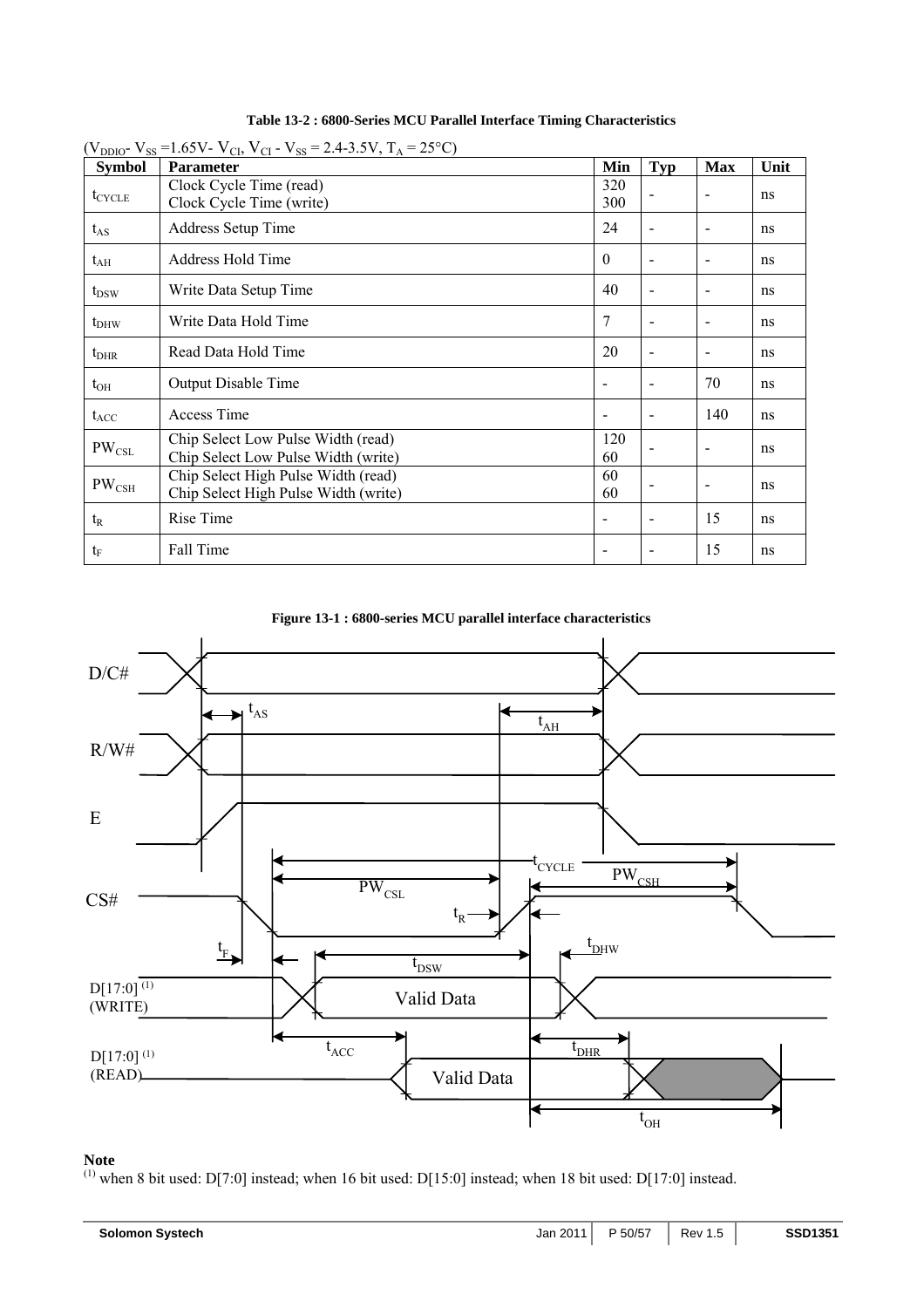| Table 13-3 : 8080-Series MCU Parallel Interface Timing Characteristics |  |
|------------------------------------------------------------------------|--|
|------------------------------------------------------------------------|--|

|                    | $(V_{DDIO}$ - V <sub>SS</sub> = 1.65V- V <sub>CI</sub> , V <sub>CI</sub> - V <sub>SS</sub> = 2.4-3.5V, T <sub>A</sub> = 25 <sup>o</sup> C) |                          |                          |                          |      |  |  |
|--------------------|--------------------------------------------------------------------------------------------------------------------------------------------|--------------------------|--------------------------|--------------------------|------|--|--|
| <b>Symbol</b>      | <b>Parameter</b>                                                                                                                           | Min                      | Typ                      | <b>Max</b>               | Unit |  |  |
| $t_{\text{CYCLE}}$ | Clock Cycle Time                                                                                                                           | 300                      |                          |                          | ns   |  |  |
| $t_{AS}$           | Address Setup Time                                                                                                                         | 10                       | $\blacksquare$           | $\blacksquare$           | ns   |  |  |
| $t_{\rm AH}$       | Address Hold Time                                                                                                                          | $\theta$                 | ۰                        | $\overline{\phantom{a}}$ | ns   |  |  |
| $t_{DSW}$          | Write Data Setup Time                                                                                                                      | 40                       | $\blacksquare$           | -                        | ns   |  |  |
| $t_{DHW}$          | Write Data Hold Time                                                                                                                       | 7                        | $\overline{\phantom{0}}$ | $\overline{\phantom{a}}$ | ns   |  |  |
| $t_{\rm DHR}$      | Read Data Hold Time                                                                                                                        | 20                       | ۰                        | $\overline{\phantom{a}}$ | ns   |  |  |
| $t_{OH}$           | <b>Output Disable Time</b>                                                                                                                 | $\overline{a}$           | $\overline{\phantom{a}}$ | 46                       | ns   |  |  |
| $t_{ACC}$          | Access Time                                                                                                                                | $\overline{a}$           | $\blacksquare$           | 140                      | ns   |  |  |
| t <sub>pwlr</sub>  | Read Low Time                                                                                                                              | 150                      | $\overline{\phantom{0}}$ | $\overline{\phantom{0}}$ | ns   |  |  |
| t <sub>pwLW</sub>  | Write Low Time                                                                                                                             | 60                       | $\overline{\phantom{0}}$ | $\overline{\phantom{a}}$ | ns   |  |  |
| t <sub>pwhr</sub>  | Read High Time                                                                                                                             | 60                       | $\overline{\phantom{0}}$ | ۰                        | ns   |  |  |
| t <sub>pwhw</sub>  | Write High Time                                                                                                                            | 60                       | ۰                        | ۰                        | ns   |  |  |
| $t_{R}$            | Rise Time                                                                                                                                  | $\blacksquare$           | $\overline{\phantom{0}}$ | 15                       | ns   |  |  |
| $t_F$              | Fall Time                                                                                                                                  | $\overline{\phantom{0}}$ | $\overline{\phantom{0}}$ | 15                       | ns   |  |  |
| $t_{\rm CS}$       | Chip select setup time                                                                                                                     | $\theta$                 | $\blacksquare$           | $\blacksquare$           | ns   |  |  |
| $t_{\rm CSH}$      | Chip select hold time to read signal                                                                                                       | $\theta$                 | $\overline{\phantom{0}}$ | $\overline{\phantom{a}}$ | ns   |  |  |
| $t_{\rm CSF}$      | Chip select hold time                                                                                                                      | 20                       | $\overline{\phantom{0}}$ | $\overline{\phantom{0}}$ | ns   |  |  |

**Figure 13-2 : 8080-series MCU parallel interface characteristics** 





#### **Note**

<sup>(1)</sup> when 8 bit used: D[7:0] instead; when 16 bit used: [15:0] instead; when 18 bit used: D[17:0] instead.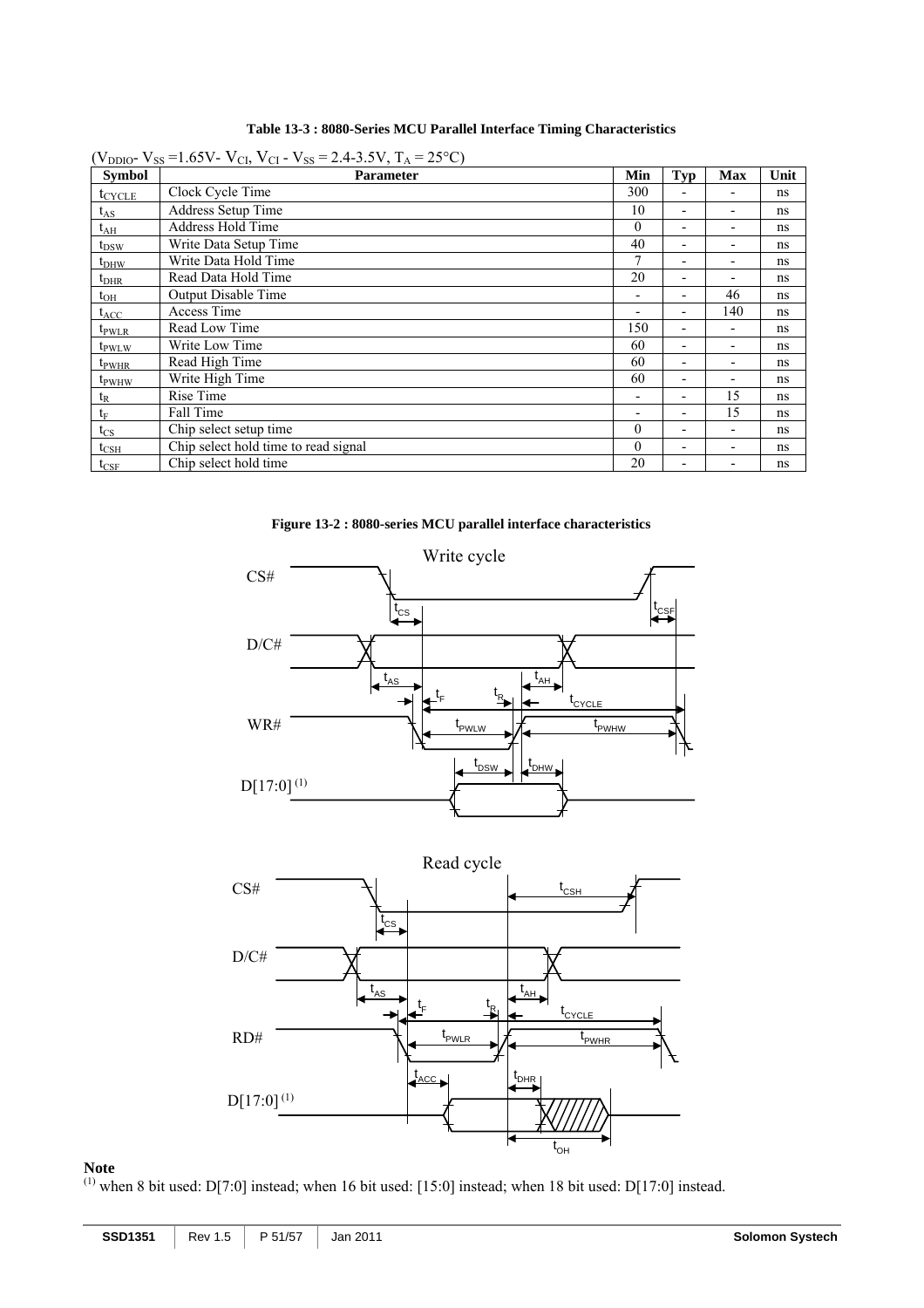## **Table 13-4 : Serial Interface Timing Characteristics (4-wire SPI)**

(V<sub>DDIO</sub>- V<sub>SS</sub> = 1.65V- V<sub>CI</sub>, V<sub>CI</sub> - V<sub>SS</sub> = 2.4-3.5V, T<sub>A</sub> = 25<sup>o</sup>C)

| <b>Symbol</b>    | <b>Parameter</b>              | Min | <b>Typ</b>               | <b>Max</b> | Unit |
|------------------|-------------------------------|-----|--------------------------|------------|------|
| $t_{cycle}$      | Clock Cycle Time              | 220 | -                        | ۰          | ns   |
| $t_{AS}$         | <b>Address Setup Time</b>     | 15  | -                        | ۰          | ns   |
| $t_{\rm AH}$     | Address Hold Time             | 42  | $\overline{\phantom{0}}$ | ٠          | ns   |
| $t_{\text{CSS}}$ | <b>Chip Select Setup Time</b> | 20  | $\overline{\phantom{0}}$ | ٠          | ns   |
| $t_{\rm CSH}$    | Chip Select Hold Time         | 10  |                          | ۰          | ns   |
| $t_{DSW}$        | Write Data Setup Time         | 15  | ٠                        | ۰          | ns   |
| $t_{DHW}$        | Write Data Hold Time          | 20  | $\blacksquare$           | ۰          | ns   |
| $t_{CLKL}$       | Clock Low Time                | 20  | $\overline{\phantom{0}}$ | ۰          | ns   |
| $t_{CLKH}$       | Clock High Time               | 20  |                          | ۰          | ns   |
| $t_{R}$          | Rise Time                     |     | ٠                        | 15         | ns   |
| $t_F$            | Fall Time                     |     | $\overline{\phantom{0}}$ | 15         | ns   |

**Figure 13-3 : Serial interface characteristics (4-wire SPI)** 

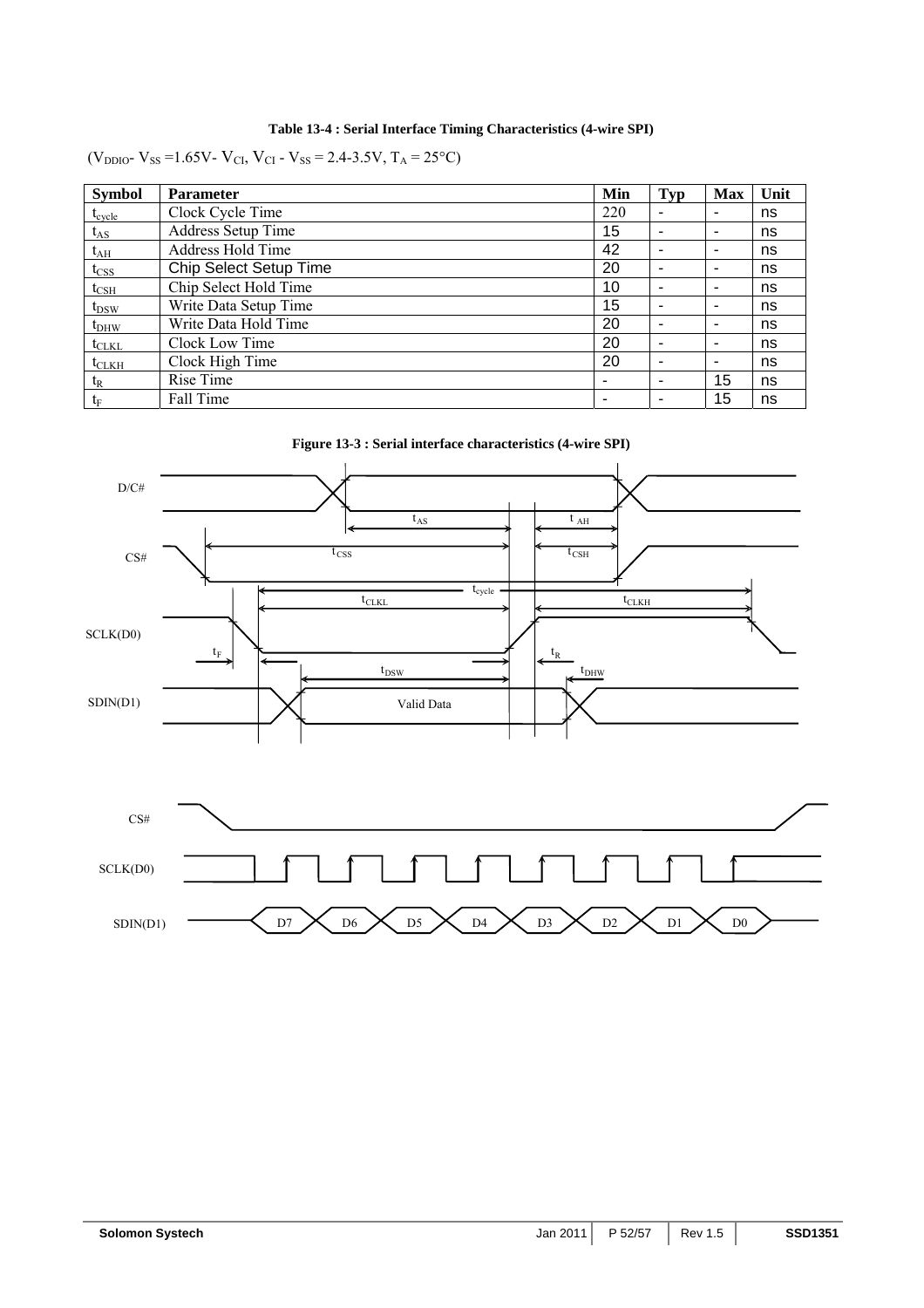## **Table 13-5 : Serial Interface Timing Characteristics (3-wire SPI)**

(V<sub>DDIO</sub>- V<sub>SS</sub> = 1.65V- V<sub>CI</sub>, V<sub>CI</sub> - V<sub>SS</sub> = 2.4-3.5V, T<sub>A</sub> = 25<sup>o</sup>C)

| <b>Symbol</b>   | <b>Parameter</b>       | Min | <b>Typ</b>     | <b>Max</b>               | Unit |
|-----------------|------------------------|-----|----------------|--------------------------|------|
| $t_{\rm cycle}$ | Clock Cycle Time       | 220 |                | -                        | ns   |
| $t_{\rm CSS}$   | Chip Select Setup Time | 20  | $\blacksquare$ | ۰                        | ns   |
| $t_{\rm CSH}$   | Chip Select Hold Time  | 44  | $\blacksquare$ | ۰                        | ns   |
| $t_{DSW}$       | Write Data Setup Time  | 15  |                | ۰                        | ns   |
| $t_{DHW}$       | Write Data Hold Time   | 20  |                | $\overline{\phantom{a}}$ | ns   |
| $t_{CLKL}$      | Clock Low Time         | 20  |                | ۰                        | ns   |
| $t_{CLKH}$      | Clock High Time        | 20  |                | ۰                        | ns   |
| $t_{R}$         | Rise Time              |     | $\blacksquare$ | 15                       | ns   |
| $t_{\rm F}$     | Fall Time              | ۰   | ۰              | 15                       | ns   |

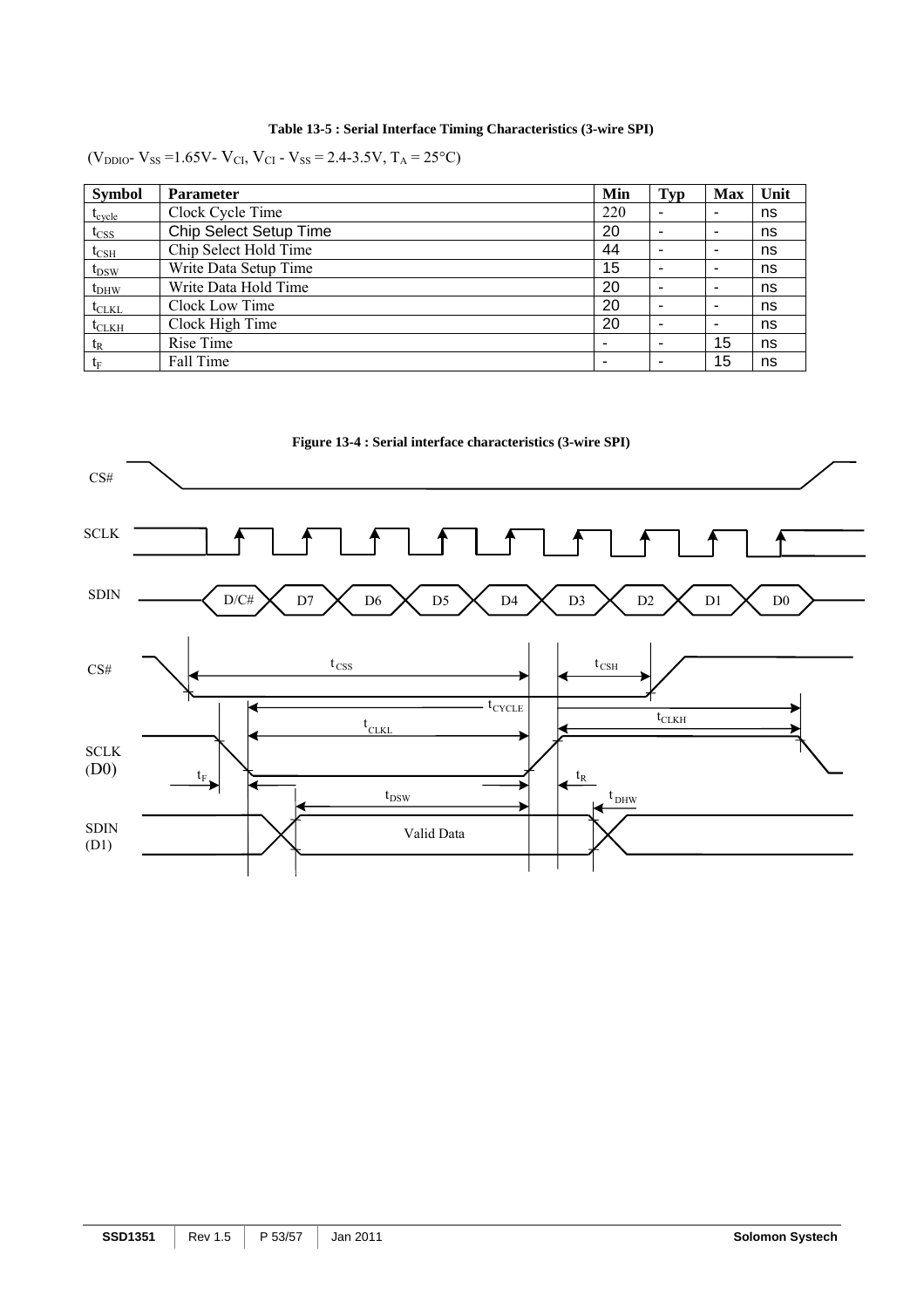## **14 APPLICATION EXAMPLE**

**Figure 14-1 : SSD1351Z application example for 18-bit 6800-parallel interface mode** 

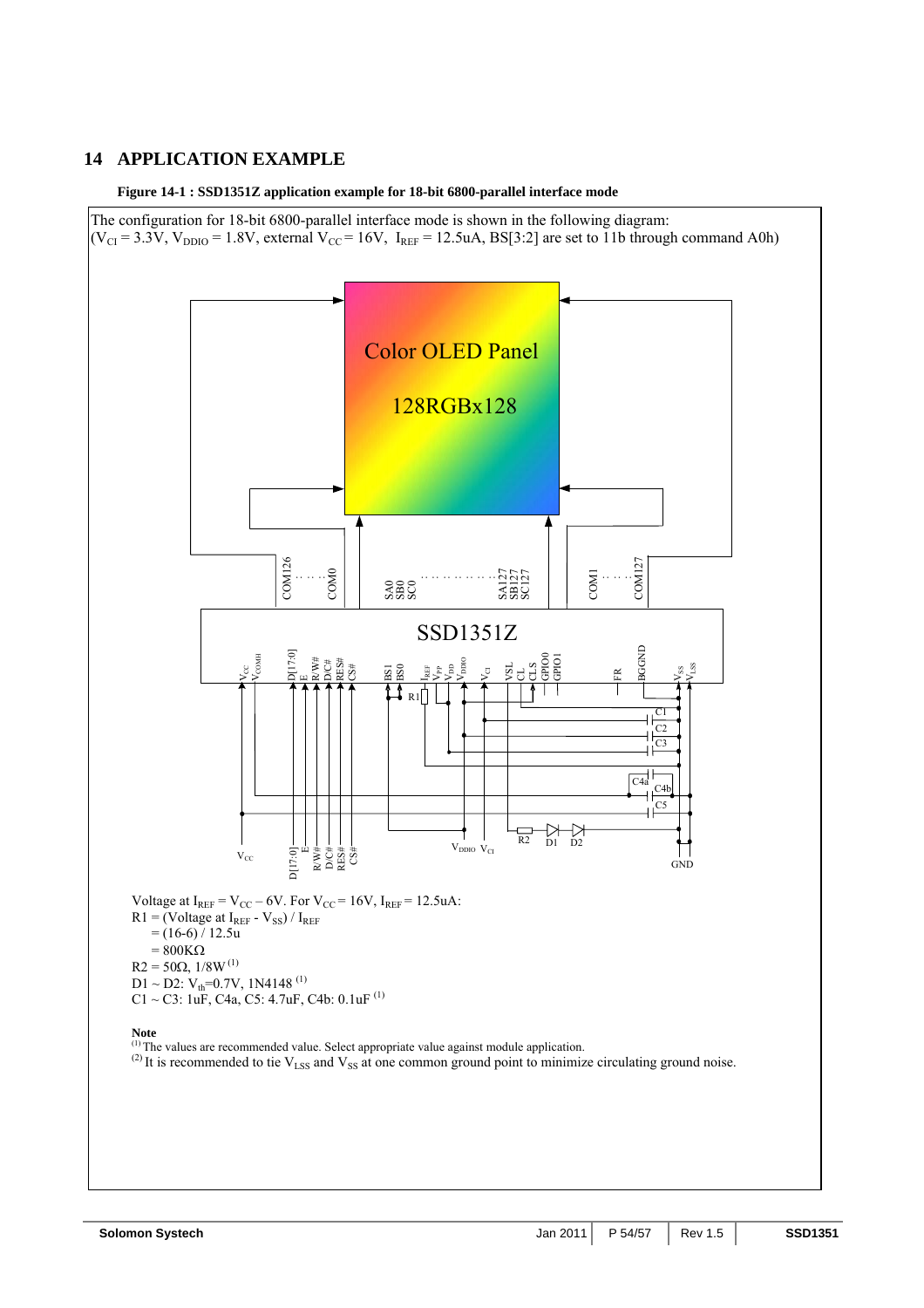## **15 PACKAGE INFORMATION**

## **15.1 SSD1351UR1 detail dimension**

#### **Figure 15-1: SSD1351UR1 Detail Dimension**



#### NOTE:

- 1. GENERAL TOLERANCE: ±0.050mm 2. MATERIAL
	- PI: 38±4um
		- CU: 8±2um
		- SR: 15±10um
	- (OTHER TOLERANCE: ±0.200mm)
- 3. SN PLATING: 0.160±0.050um
- 4. TAPESIZE: 4 SPH, 19.00mm





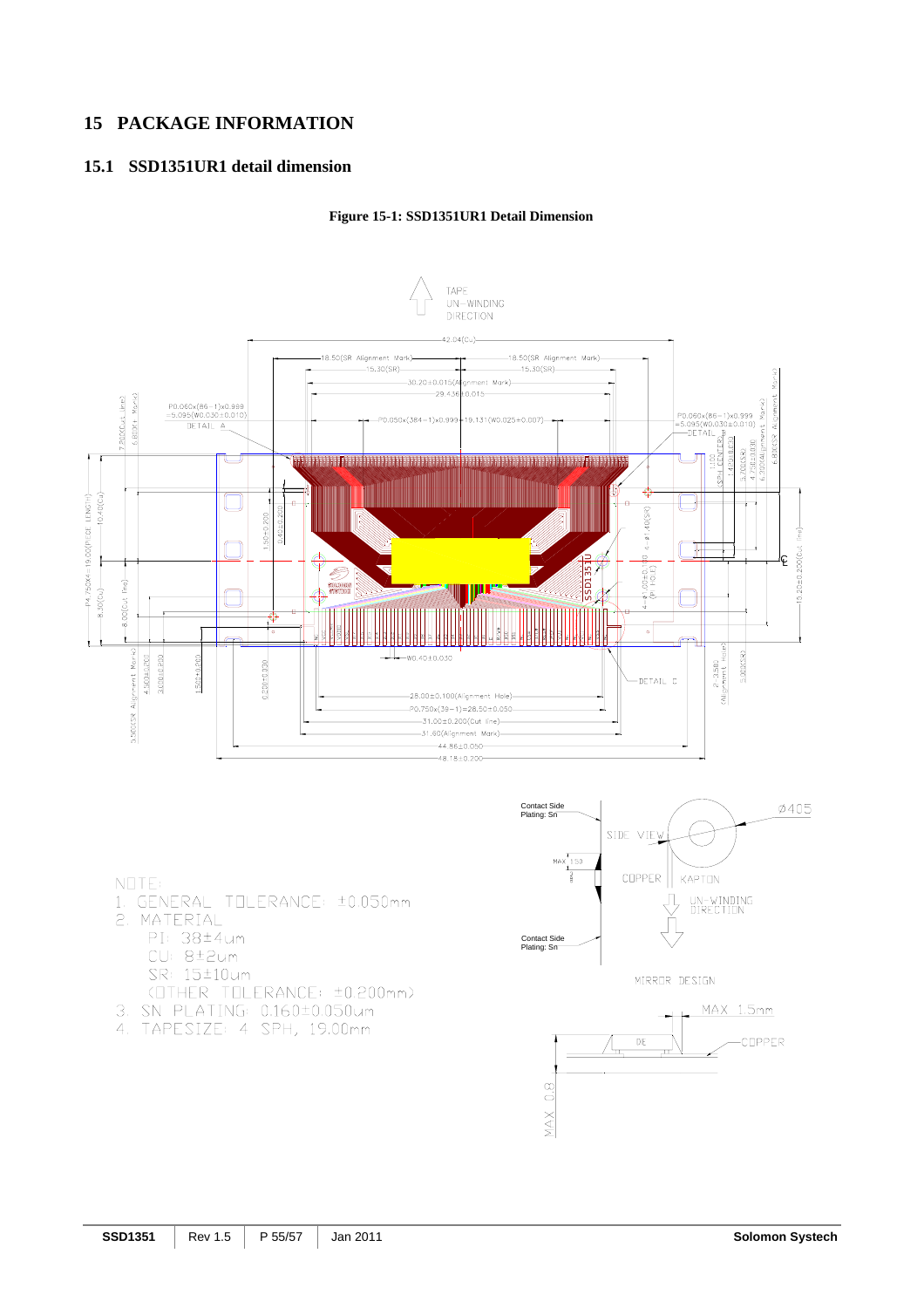#### **15.2 SSD1351Z Die Tray Information**

**Figure 15-2: SSD1351UR1 Die Tray Information**